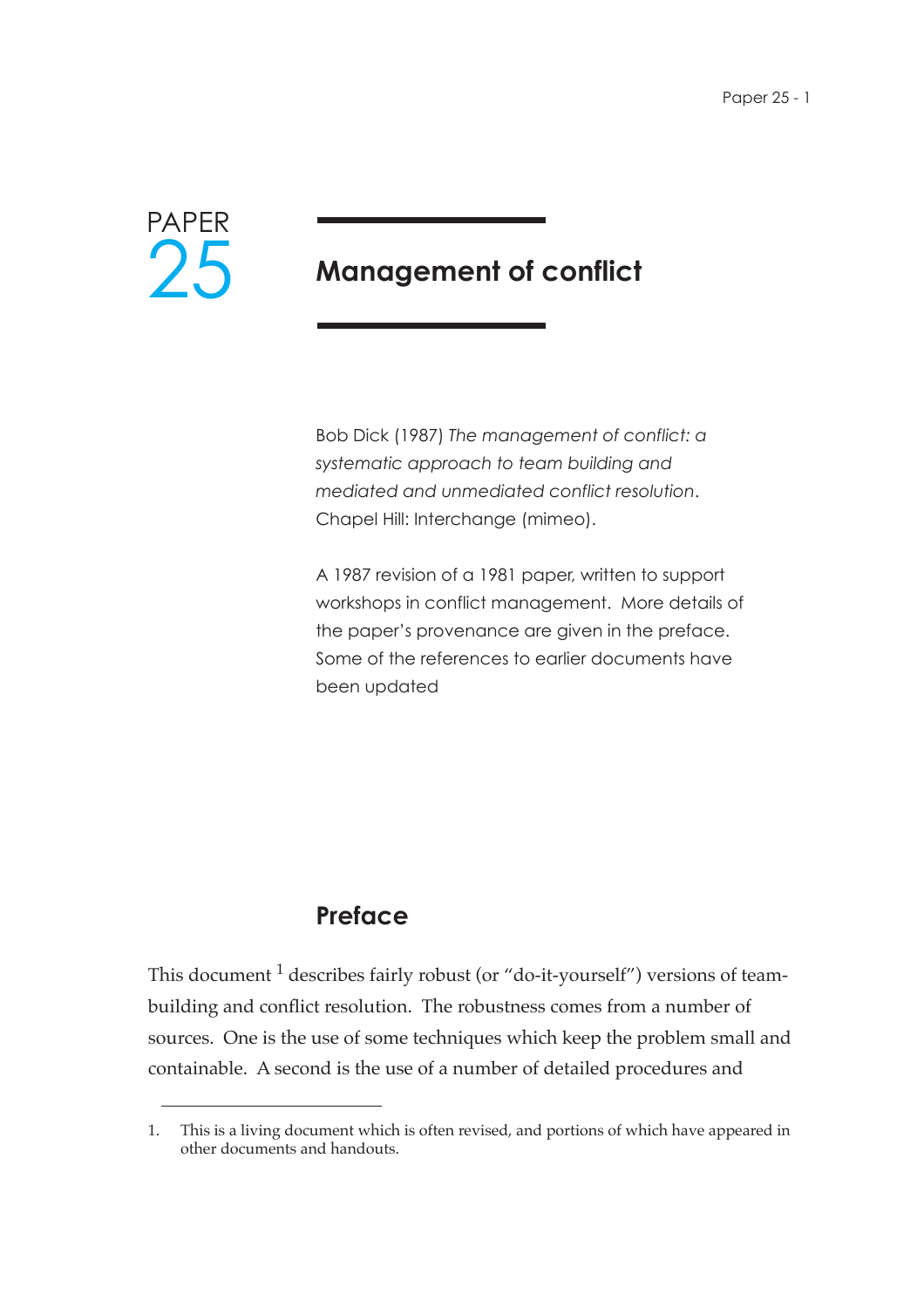frameworks which makes it easier for a mediator to keep on track. An explicit problem-solving approach is used, which increases many users' acceptance of the method. A third is the inclusion of simple communication skills training (for mediator, or those in conflict, or both) as part of the approach.

Perhaps the most important source of its robustness is the use of a procedure which more nearly resembles role negotiation than conflict resolution. This is made possible by the use of criteria to decide what information needs to be exchanged. Thus a typical session might begin as role negotiation. When the need arises, it might then become more of a relationship-oriented team building session by the addition of the extra relevant information. For more complex issues, it might respond by becoming something quite similar to the approach described by Chris Argyris in some of his writing. In this third form, it is characterised by the inclusion of information about beliefs, not given specific attention in many approaches.

Most elements of the system, and the communication skills which form part of it, are supported by practical and intuitively-satisfying conceptual models. The more experienced user can therefore amend the procedures to use her [I use feminine gender throughout to refer to either sex] own skills and preferred style.

As you might imagine, there are advantages in having a technique which starts with role negotiation but which can move easily into conflict resolution when that is useful. The technique also uses a combination of consensus and negotiation. Consensus is more powerful when it can be used. Negotiation has wider applicability. The use of both gains the advantages of both.

The document begins with a thumbnail sketch of the approach. Then follow the major sections on communication skills, mediation (conflict resolution with a third party), and unmediated conflict resolution (when the person conducting the conflict resolution is one of the parties to the conflict). Later parts of the document address such issues as preventive measures using organisational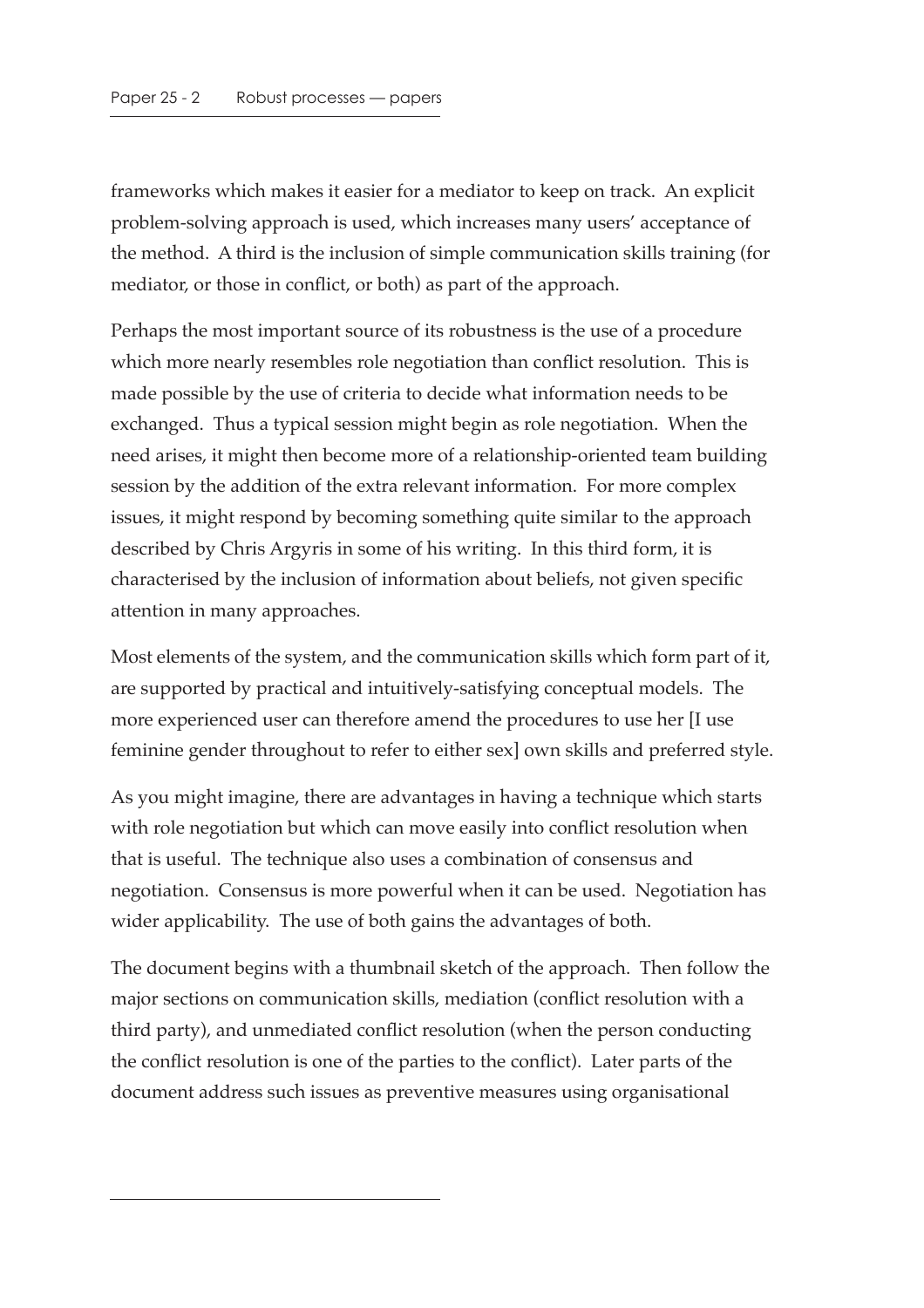restructuring, and use of the technique as part of a team building programme. A final section discusses how the technique can be varied to suit the user.

 $\overline{\phantom{a}}$ 

I wrote the document for three main types of reader. My central intention was to describe material which could be used to help train intending consultants and trainers. I required such material for my teaching at the University of Queensland and elsewhere. I have also included procedures which can be used by experienced consultants and trainers to extend their skills in the areas of teambuilding and conflict management. It is also my hope that the material will be used by other people to maintain and enrich the relationships that are important to them — this might include parents, managers, and members of community groups.

The present approach owes much to those people I have worked with in the past. These include managers and other people from consulting assignments, and people who have studied conflict resolution with me in university courses and elsewhere. I thank them for this.

 $\overline{\phantom{a}}$ 

An early version of part of this document appeared in May 1981. I prepared it for the Association for Gifted and Talented Children, for whom I ran some workshops on parent-teenager conflict resolution. The paper was titled *Parents: how to live more-or-less happily with a teenager, or Teenagers: how to live more-or-less happily with a parent*. It focussed on mediated and unmediated conflict resolution. This paper was revised into something more closely resembling its present form in 1983, under the title *The management of conflict* (unpublished mimeo, Department of Psychology, University of Queensland, 1983), for distribution at the Melbourne OD Networks conference *Seminar '83*.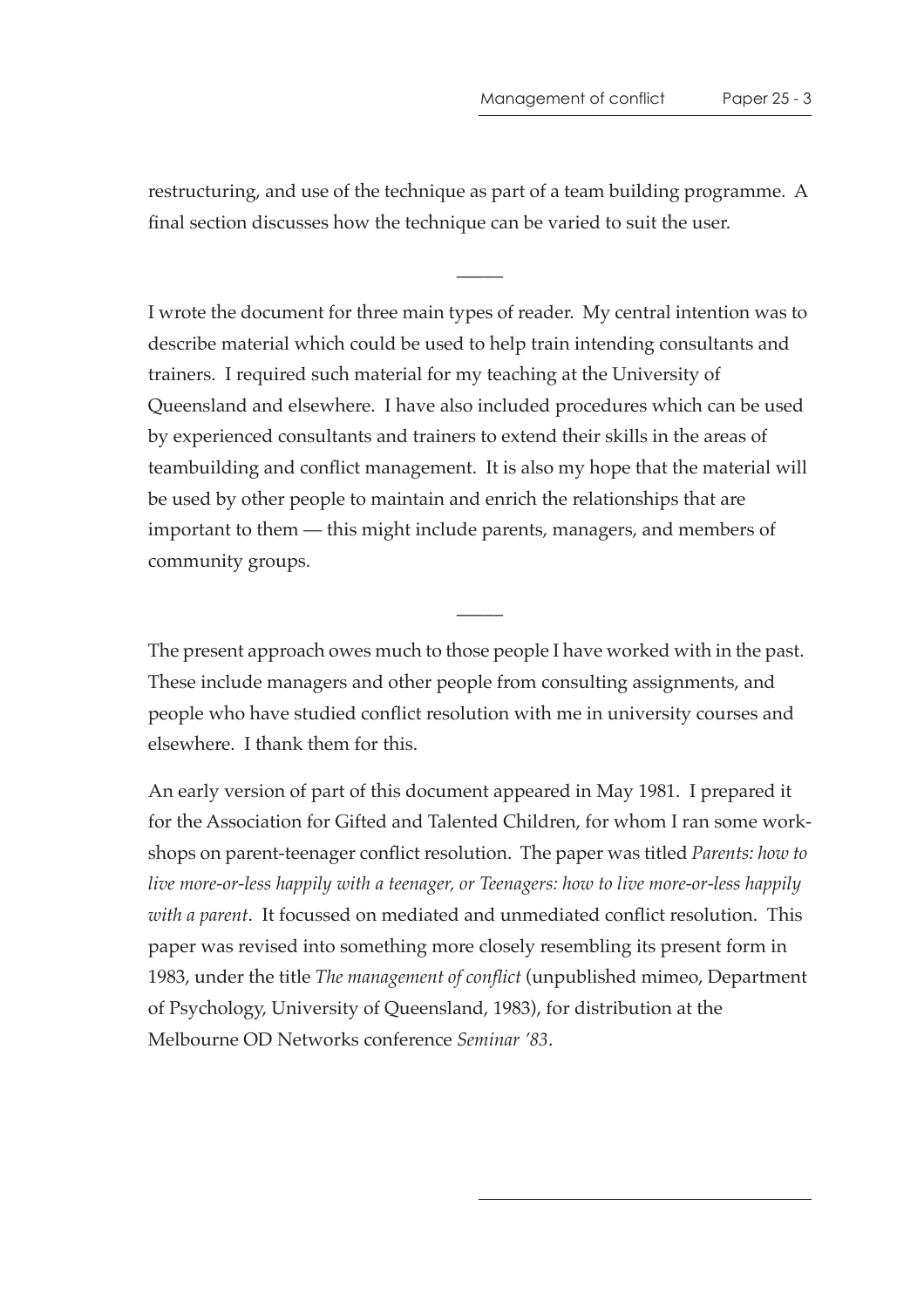The ideas on mediated conflict resolution were further developed for a skills teaching workbook *Communication skills workbook* (University of Queensland, Department of Psychology, 1983, 1984). I thank Cindy Gallois, Joe McDowall and Debbie Twinn for their help in developing it. This has since been revised and reissued as a joint Interchange and University Bookshop publication under the title *Learning to communicate* (1986; available from the University of Queensland Bookshop).

I owe too much to too many other people to mention them all. Some of my many other debts have been acknowledged in earlier documents. I would like, however, to single out my fellow member of the Centre of Applied Behavioural Science: George Blackgrove, John Damm, Phil Hanford, Hollis Peter, and Garth Peters.

Many of the ideas on structure were developed in conversation with Dexter Dunphy, when I helped him to prepare the book *Organisational change by choice* (McGraw-Hill Australia, 1981.)

The approach to team building is based on some work I did with local organisations beginning in the mid 1970's. An earlier form was described in the paper *Team building: Face to face communication and some procedures for improving it* (Unpublished mimeo, Institutions of Engineers, Australia, Queensland Division, 1977). It has also benefitted from talks with Rob Skerman, who used it as a basis for his internal Public Service Board document *A manager's guide to teambuilding: A role negotiation model* (Unpublished mimeo, Metropolitan Hospitals Board, undated). I was also influenced by conversations I had with Jim Hirsch of Department of Primary Industry, who has used his own role-based procedures within that organisation.

My ideas of problem solving have developed simultaneously with those on communication skills. They were helped to take firmer shape in the course of preparing (with Hollis Peter) a workbook for the Department of Employment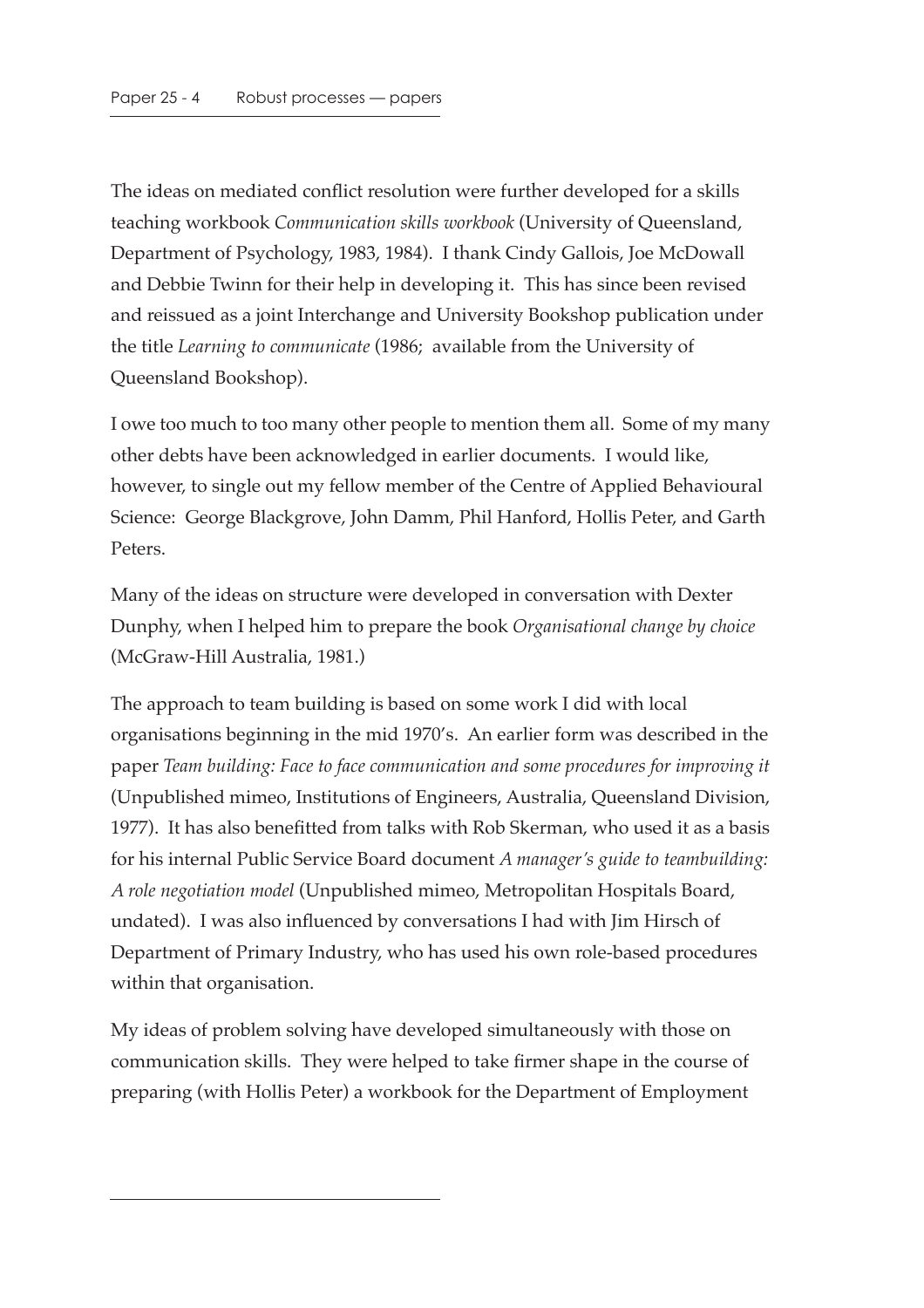and Industrial Relations, Implementing participative personnel practices (Department of Employment and Industrial Relations, 1985). This addresses the design and redesign of personnel practices using a set of techniques for participative management of change.

The categorisation into first and second person skills I owe to Paul Donovan, until recently with the Australian Institute of Management in Brisbane. Many people have helped me develop this system. The appropriate acknowledgments are given in my monograph Communication skills (Organisational Studies Unit, University of Queensland, 1979), available from the Department of Management at the University, perhaps to be revised during 1987 or 1988. The overall approach is described in greater detail, and with many practice exercises, in Learning to communicate, already mentioned.

It is also a pleasure to acknowledge the help I have received over many years from those colleagues I have joined on consulting assignments. In most areas of participative consulting, practice leads theory. The most up to date methods are to be discovered by talking to practitioners, not by reading what they write. I value the many conversations I have had with these colleagues.

It is my intention to continue to develop, extend and refine the procedures and this description of them. Any comments on the techniques or this document will help me in this task. I would therefore be glad to hear of your reactions and experience if you use any of the techniques or models or procedures.

 $\overline{\phantom{a}}$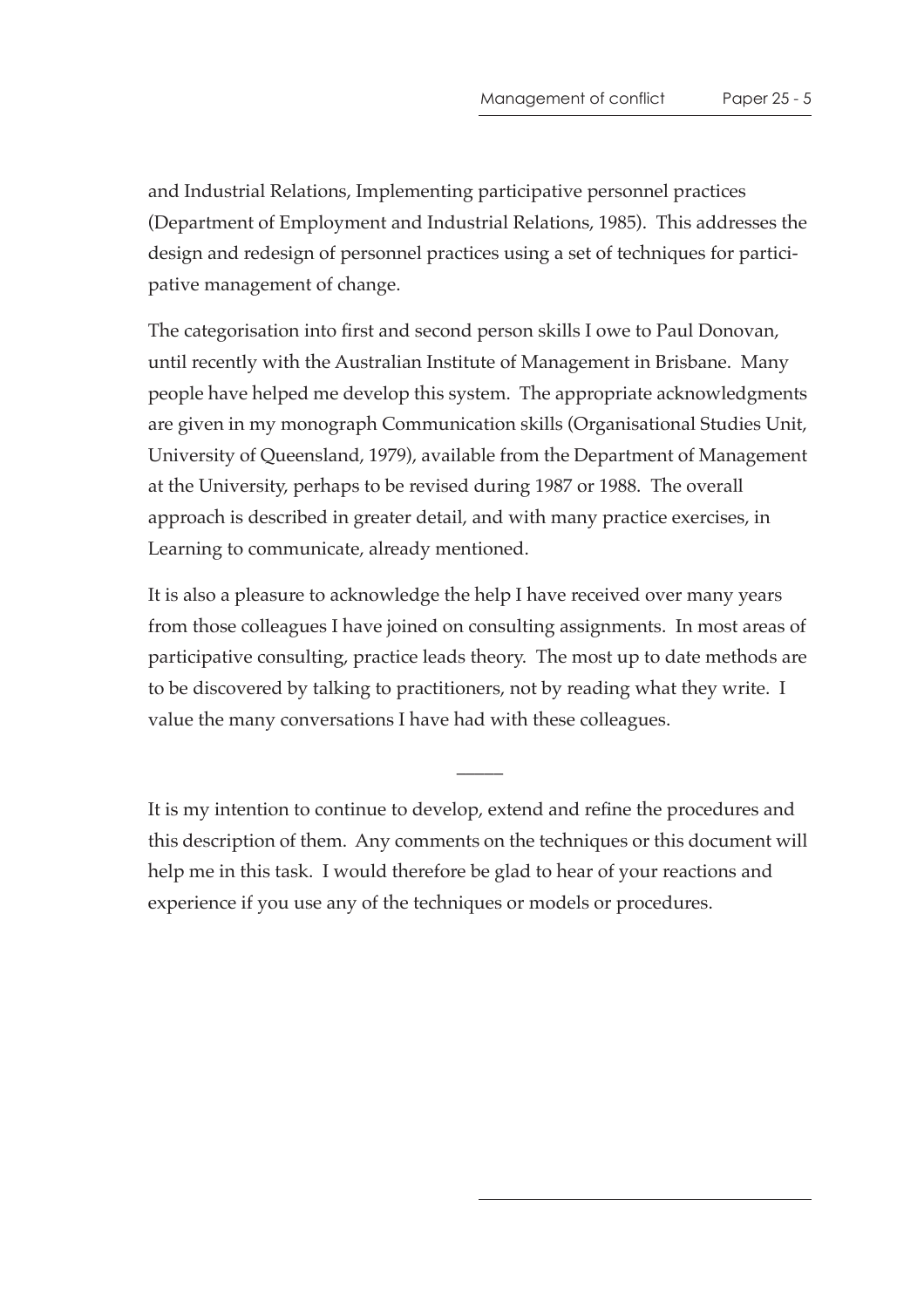## **Contents**

| Relationships between information types 29 |    |
|--------------------------------------------|----|
|                                            |    |
|                                            |    |
|                                            |    |
|                                            |    |
|                                            | 34 |
|                                            |    |
|                                            |    |
|                                            |    |
|                                            |    |
|                                            |    |
|                                            | 50 |
| Developing rational structures 52          |    |
|                                            |    |
|                                            |    |
|                                            |    |
| Other approaches to role negotiation  60   |    |
| Relationship oriented variations 61        |    |
|                                            |    |
|                                            |    |
|                                            |    |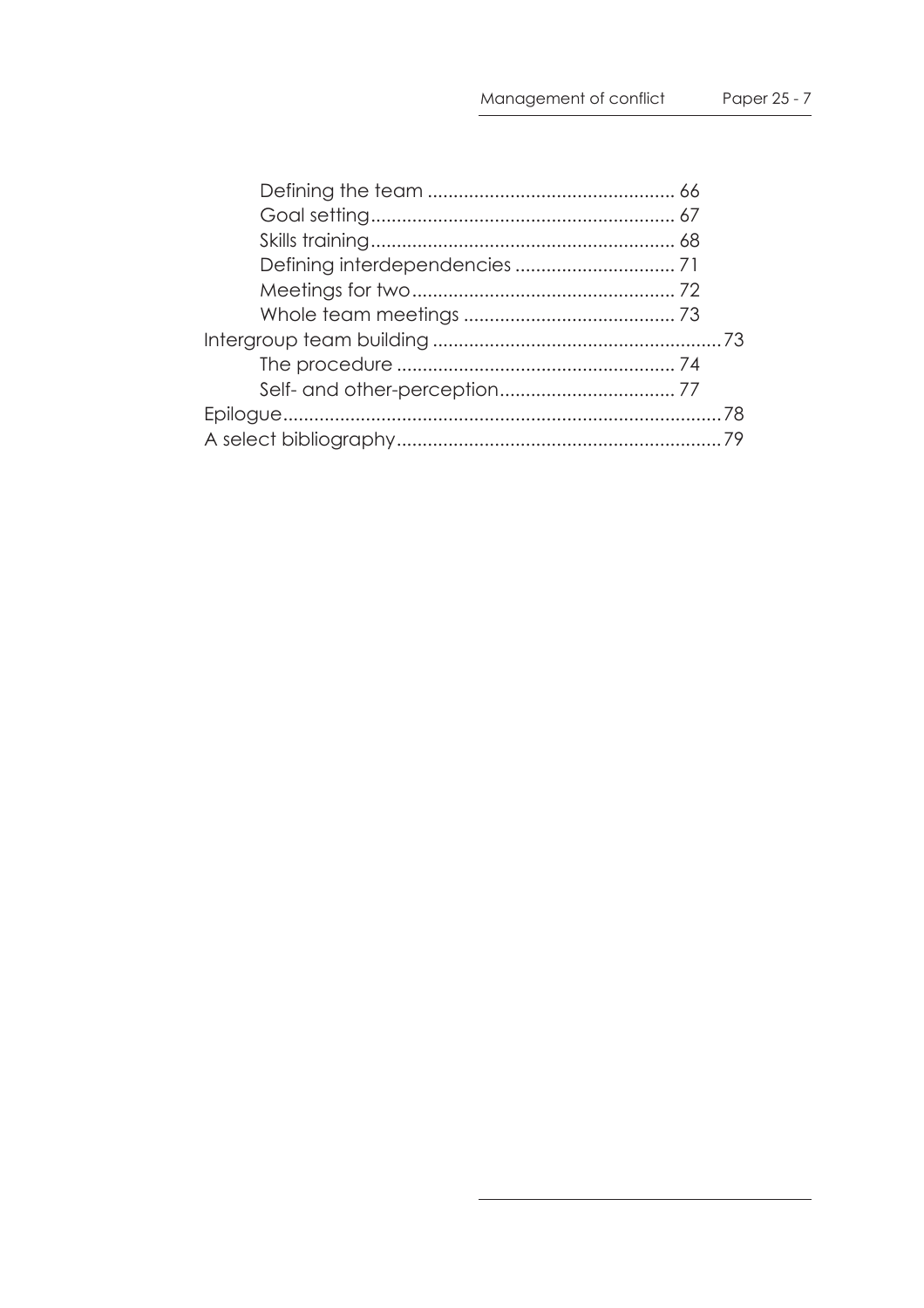## **Introduction**

Conflict is an unavoidable part of social and organisational life. It can only be avoided if we avoid human contact. And to do that is to be less than human.

The problem lies not in the conflict itself but in our usual response to it. At first we ignore its existence, and when that fails we respond aggressively. Flight or fight. If it is a recurring conflict, both of these responses make it worse.

The constructive alternative is to acknowledge its presence and deal with it in a problem solving manner. Conflict then becomes a means of improving relationships and effectiveness. This document describes how that can be done. It begins by examining the nature and origins of conflict, and then describes the basic skills and techniques which can be applied to resolve or prevent it.  $<sup>1</sup>$ </sup>

## **Conflict**

Some element of conflict is to be found in almost all relationships. It is common because the conditions for its emergence are usually present. It requires only three conditions to be met.

- one or more of a number of people depend on the other(s) for their effectiveness or satisfaction;
- the interdependence exists within a continuing relationship; and
- there is some barrier to free communication.

The interdependence creates a need to communicate. The barrier prevents adequate communication. In other words ...

interdependence + barrier = friction

In an ongoing relationship the friction continues to accumulate until it eventually becomes conflict.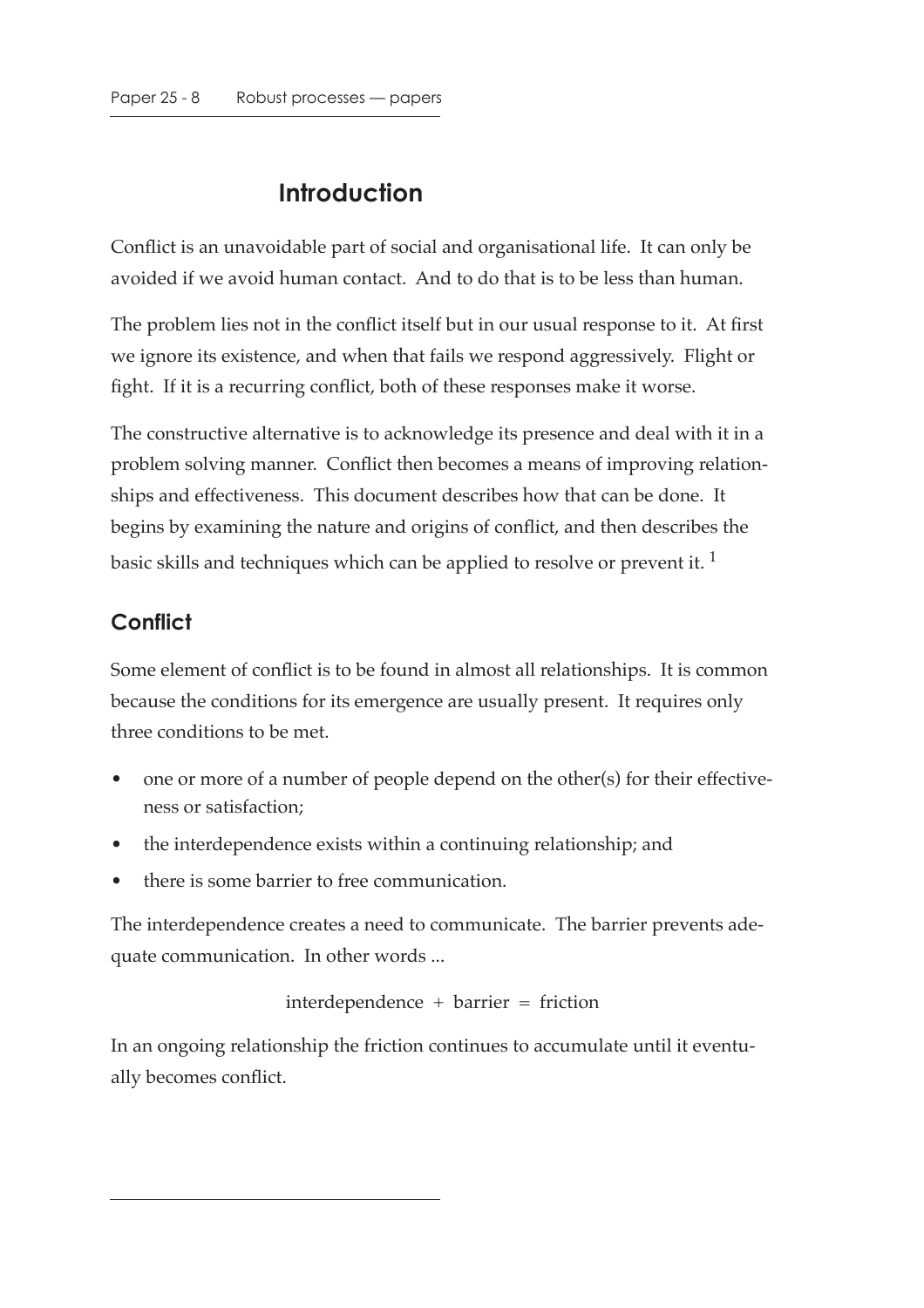This is not to say that the conflict is always serious, or obvious. Sometimes it is too trivial to be worth the trouble of resolving it. And many conflicts remain covert. People often prefer to ignore them rather than take the risk of bringing them into the open.

Whatever the nature of the social system (family, club, organisation, circle of friends) some barriers will exist. For example they may be ...

- physical, where the people live in different houses or are otherwise geographically separated;
- temporal, perhaps due to people working different shifts;
- arising from a difference in values; a common example is the generation gap that may exist between older and younger managers or between parents and teenagers;
- due to differences in status, for example between older and younger children.

Within formal social systems even more barriers arise. To those already listed can be added ...

- structural, where each person is in a different part of the organisation with different goals;
- due to differences in power, as between boss and subordinate;
- arising because interdependencies are uneven, such as where there is a oneway work flow.

These are intended only as examples. There are many others.

We often structure our social systems in ways that increase the potential for conflict. The structures we use are not those that maximise contact between those with the greatest need to communicate. They are instead the structures that simplify the control of organisations and the like by managers and others in author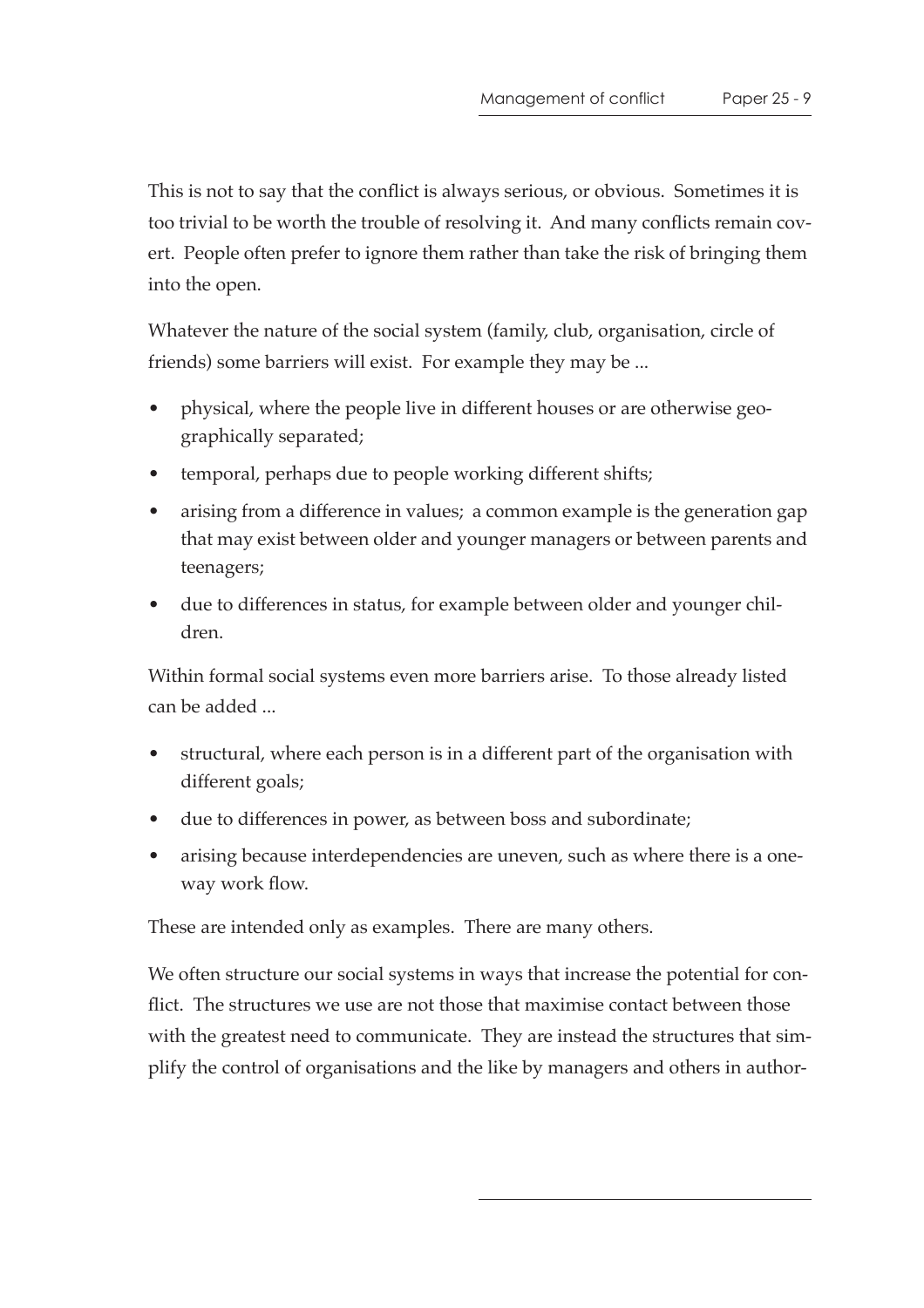ity. The result is often to separate colleague from colleague, section from section, and function from function.

So the friction accumulates. The increasing friction creates a greater need for communication. At the same time it may reduce the willingness. In time, mistrust may develop as an additional and important barrier which may eventually become so severe that the people are unable to communicate. And without communication the conflict cannot be resolved.

Trust and communication are related in such a way that an improvement in one will lead to an improvement in the other. This then feeds back to increase the first still more. And so the cycle continues.



Until there is some trust, those in dispute are unable to communicate openly or to understand each other. Until there is communication, trust cannot be improved.

If conflict is to be resolved, those involved require some minimal level of problem solving and communication skills. They also need to be able to use an approach that applies these skills to defining the issues and dealing with them. These are the topics to be covered below. First, basic problem solving and communication skills are addressed. Techniques for conflict management are then described.

#### **Problem solving**

The essentials of problem solving are quite straightforward. For technical problems the basic steps are ...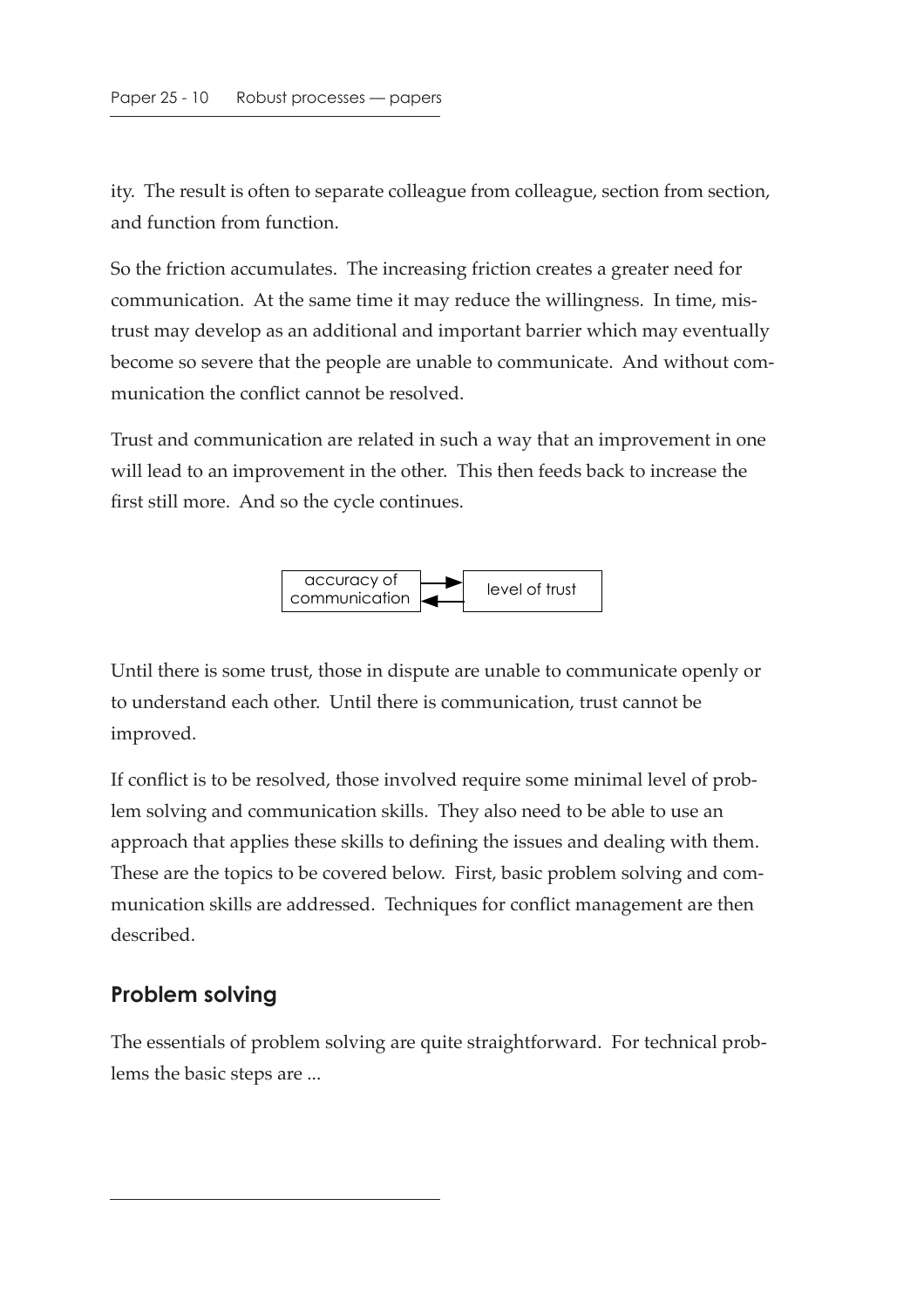- 1. Define the problem
- 2. Collect the appropriate information
- 3. Analyse the problem
- 4. Define appropriate solutions, and choose one
- 5. Implement the solution
- 6. Follow up to remedy any shortcomings

This is the approach we use in those areas where we claim professional expertise. Cooks use it for cookery problems. Engineers use it for engineering problems. Doctors use it for medical problems.

There are, however, three broad categories of problems. This approach is adequate for only one of them.

The three types of problem are ...

- Those with a single technical cause.<sup>2</sup> They can be resolved when the cause is identified and removed or countered. They can be described as one-rightanswer problems, and can be resolved using rational problem solving techniques.
- Those where there are multiple, interacting causes. For such problems, there may be many remedies. These can be described as many-right-answer problems.
- Those where questions of ethics and values are foremost, and where the presence of different beliefs about what is right may prevent a resolution. They may be described as no-right-answer problems.

<sup>2.</sup> Such problems can be worked on using techniques such as those described in Kepner and Tregoe, *The rational manager*, Tata McGraw-Hill, 1954. My own ideas of problem solving have developed simultaneously with those on communication skills. They took firmer shape in the course of preparing (with Hollis Peter) a workbook for the Department of Science and Technology, *Implementing participative personnel practices*, Australian Government Publishing Service, 1984, which applies to the design and redesign of personnel practices a set of techniques for participative management of change.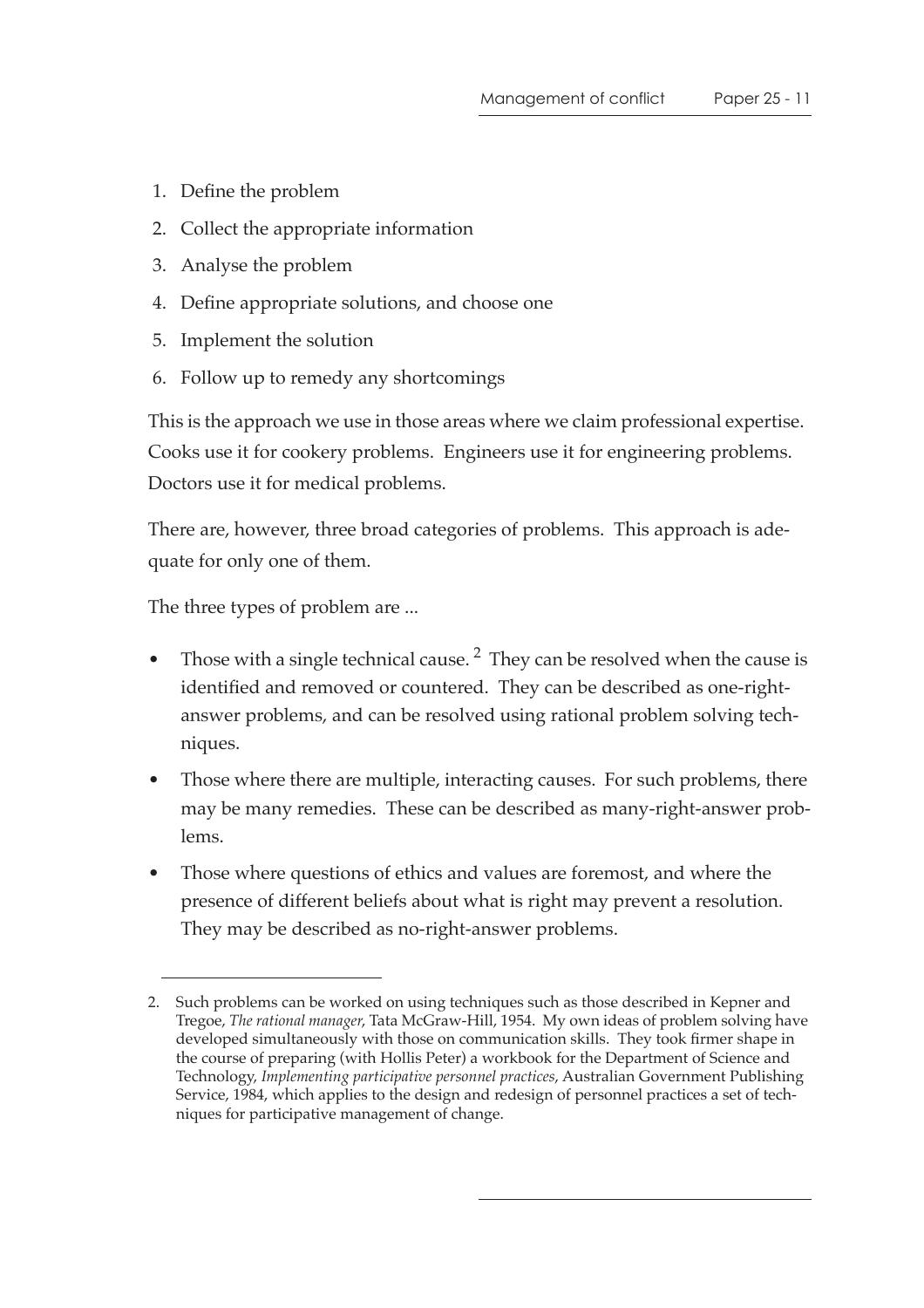People problems, including conflict problems, are usually some combination of all three types. Of the three types, many right-answer problems tend to form the predominant part of the mix.

In such instances the particular solution chosen may be less important than the method of problem solving used. It is such problems that techniques for conflict management must deal with.

There are few differences between one-right-answer problem solving techniques and those intended for people problems. They have in common that solutions are based on information, and are developed only after the information is adequately analysed and understood. The main difference is this: In resolving many-right-answer and no-right-answer problems, it is often essential that the people involved agree with the solution. Agreement is often best obtained by involving the people in the problem solving.

A second difference is in the nature of the relevant information. The resolution of technical problems depends mostly on technical information. Information relevant to people problems often includes information about beliefs and emotions. It is often hard to obtain, and hard to understand even when it is obtained. For that matter it is frequently disbelieved even when it is understood. Communication skills are therefore also needed for conflict management.

## **Communication**

If it is information which is to be communicated, it is important to know what information is relevant. 3

Imagine two people within a close relationship. Of the two, consider who is most likely to have accurate information about each person's behaviour, each person's beliefs, and each person's feelings.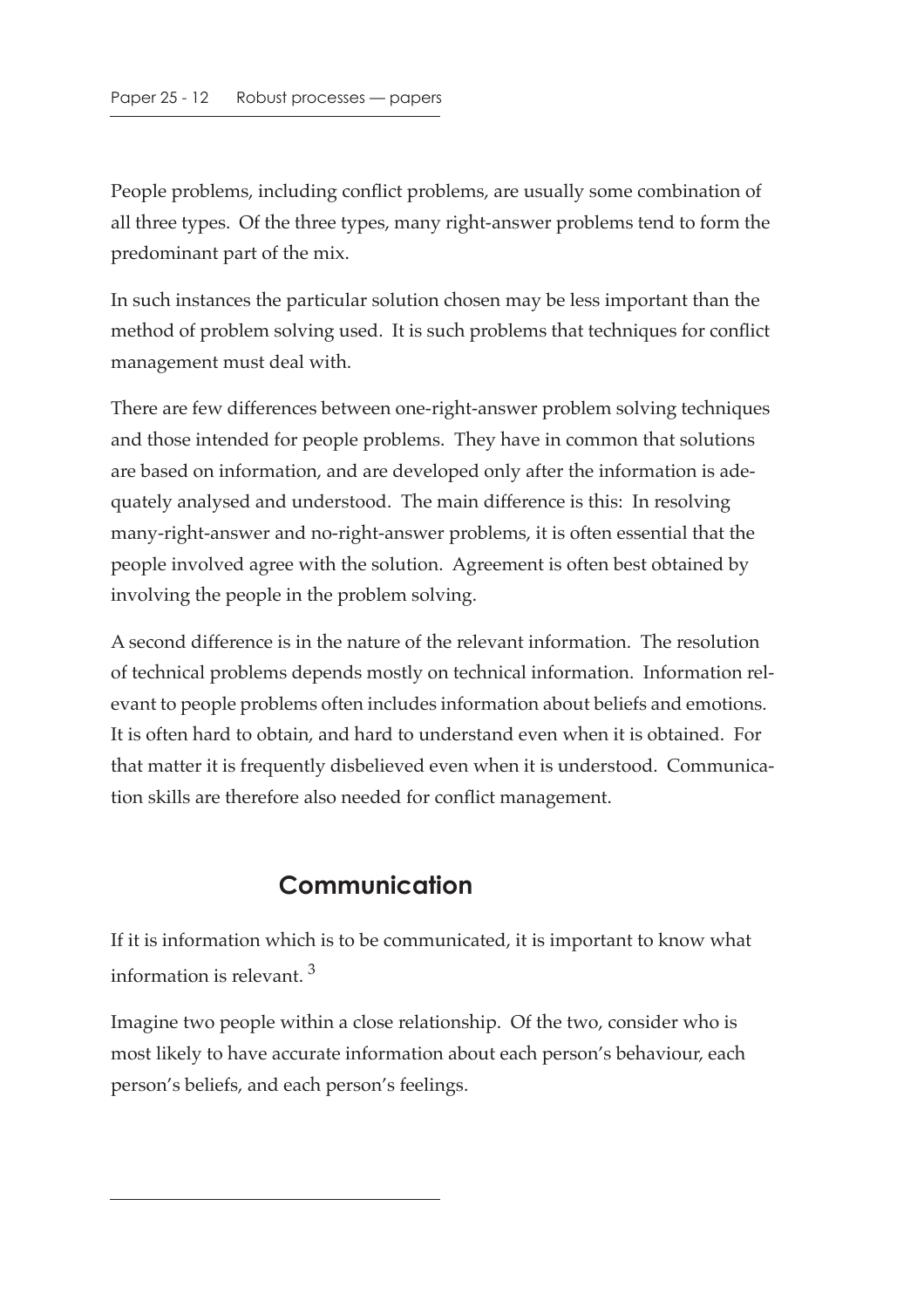We can see another person's behaviour more clearly than our own. Among other things, our eyes are better placed for observing others than for observing ourselves. We judge ourselves more by our intentions than by our behaviour. This is why it is often such a surprise to see ourselves on videotape for the first time.

We cannot see each other's feelings directly, but deduce them from the behaviour we see. We are able to sense our own feelings directly (though we may often fail to do so).

Similarly, we can be aware of our own beliefs. We must depend on other people's report to know their thoughts, or again deduce them from behaviour.

Again consider two people in a close relationship. For convenience call them **A** and **B**. Each of them has direct access to certain types of information—about the other's behaviour, and about her own feelings and beliefs.

| B's behaviour and other specifics | A's behaviour and other specifics |
|-----------------------------------|-----------------------------------|
| A's feelings                      | B's feelings                      |
| A's thoughts                      | B's thoughts                      |

The goal of conflict management is to reduce the conflict and improve the relationship using problem solving methods. In most instances, all of the information is relevant: behaviour, feelings and thoughts. Each person has access to some of this information. Successful problem solving can only occur when both people understand and accept both sets of information and base their decisions on it.

<sup>3.</sup> The categorisation into first and second person skills I owe to Paul Donovan, until recently with the Australian Institute of Management in Brisbane. Many people have helped me develop this system. The appropriate acknowledgments are given in my monograph Communication skills, Organisational Studies Unit, University of Queensland, 1979. The overall approach is described in greater detail, and with many practice exercises, in *Learning to communicate*, Interchange and University of Queensland Bookshop, 1986 (which also appeared under the earlier title of *Communication skills workbook*).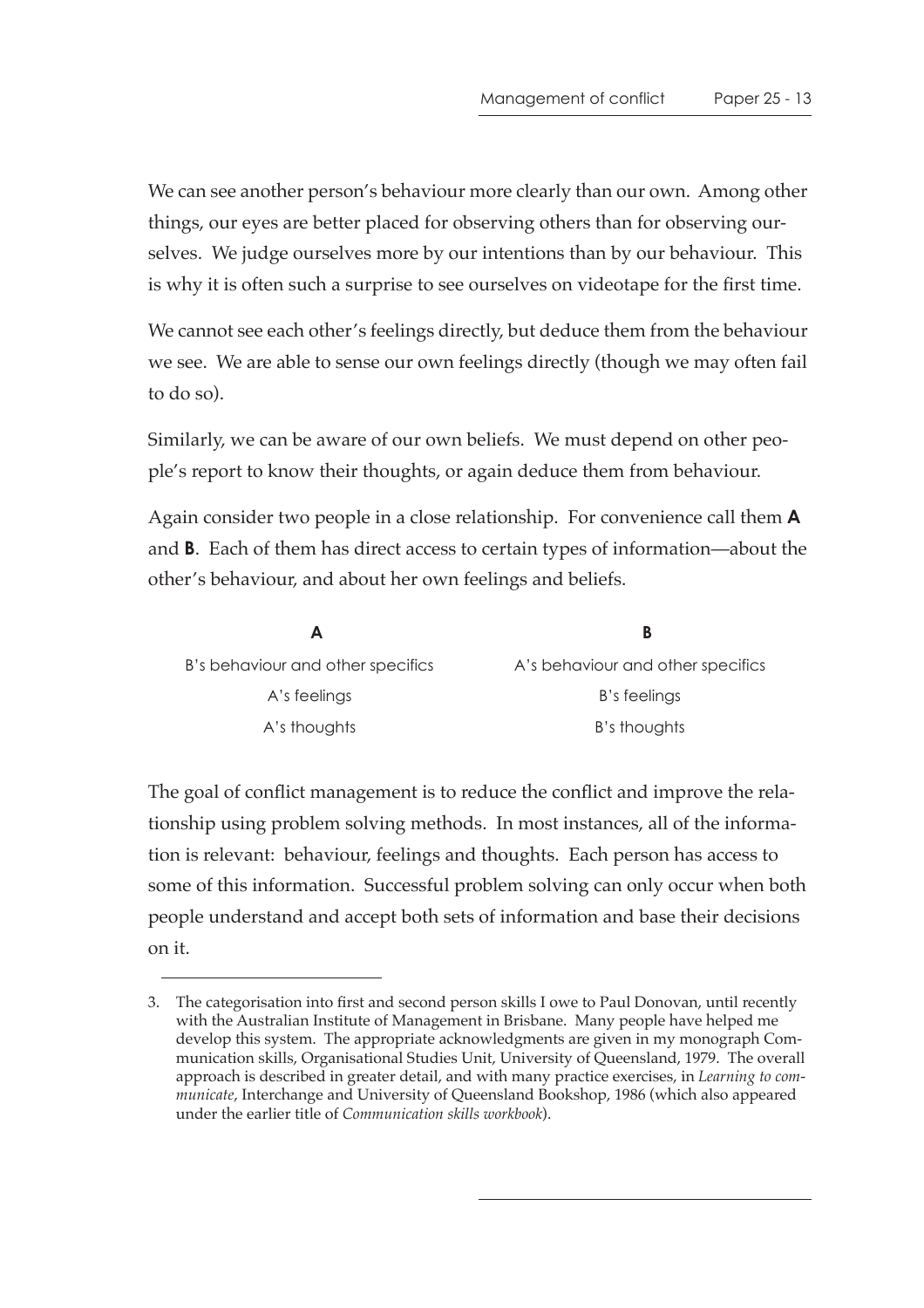Suppose I wish to improve a relationship I have with someone. Using this scheme, I can now classify the relevant communication skills into three varieties.

- *First person skills* are expressive skills. They are the skills I need to convey the information I possess to others. That is, I can use first person skills to convey to others the relevant information about their behaviour, and my beliefs and feelings.
- *Second person skills* are skills for listening and understanding. They are the skills I need to obtain the information that others have. That is, I can use them to obtain from others the relevant information about my behaviour, and their beliefs and feelings.
- *Third person skills* are skills for managing the overall process. They are the skills needed to determine which information is needed. I can use them to decide which information to give or get, mine or others'. They are also for choosing between the different types of information, about behaviour, beliefs or feelings.

The three types of communication skill are described in a little more detail below. It is hard using the written word to describe the aspects of communication other than the words. The nonverbal aspects are, however, extremely important. No matter what words we use, how those words are said may determine what the listener makes of them. Attitudes in particular are likely to be judged more from nonverbal than from verbal behaviour.

These non-verbal aspects of communication will be addressed first.

#### **Non-verbal expression**

As already mentioned, factual information is often deduced from the words used. Attitudinal information is more often assumed from the nonverbal aspects. These include the characteristics of a person's speech such as tone of voice, pace, pauses, inflection, volume, timbre and the like. They also include facial expression, direction of gaze, posture, gestures, nearness, and so on.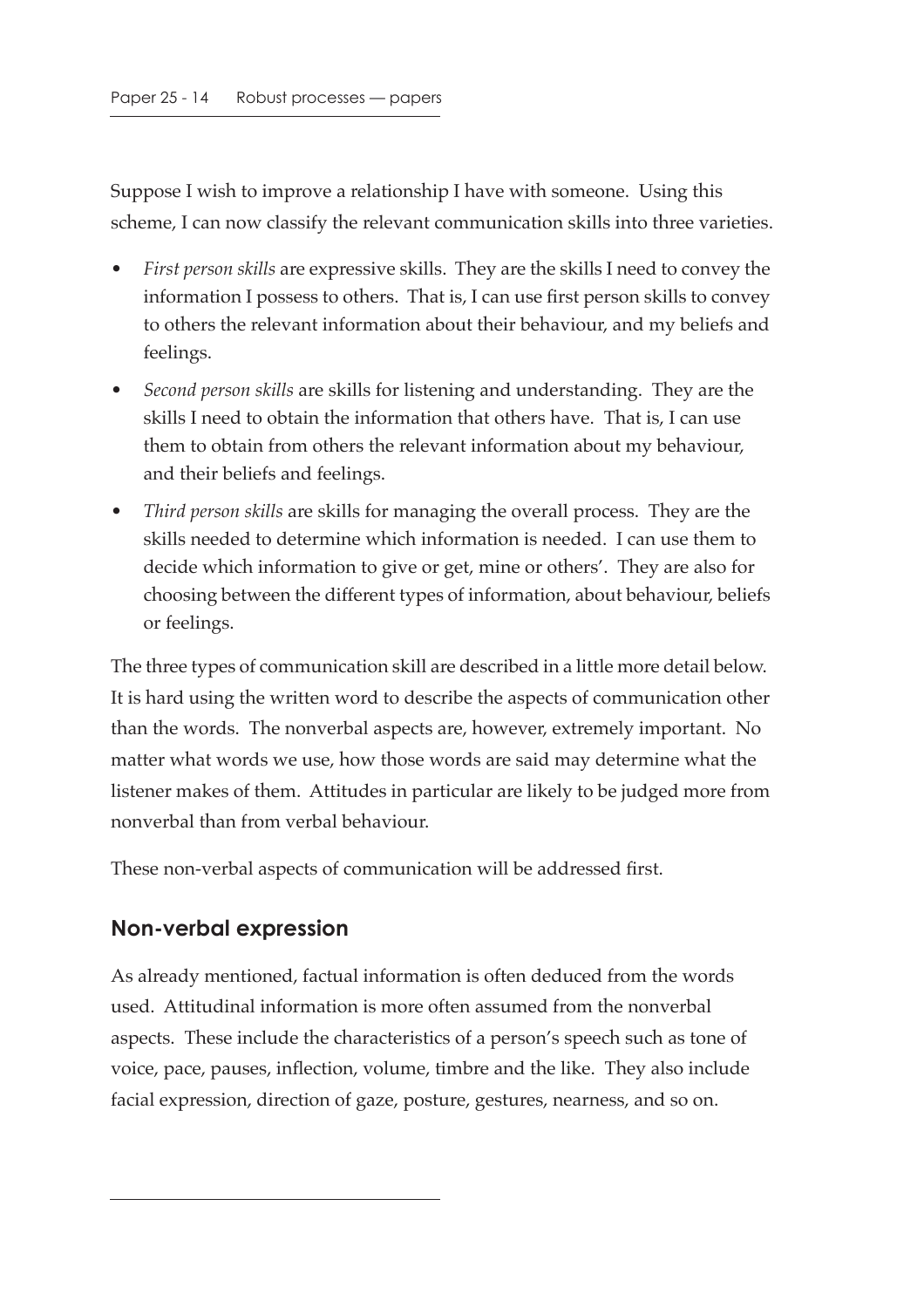Whether we are consciously aware of it or not, we base our judgment of another person's genuineness on the amount of agreement between what their words say and what the rest of their body says. The simplest way to handle the non-verbal aspects of expression, therefore, is to be honest. For most of us, the nonverbal aspects will then look after themselves.

The implication of the preceding paragraph is that the approach used here is intended for use by normal people. A few people have marked deficits in their nonverbal expression. More specialised remedial work may be necessary for such people before the approaches described here will be completely effective.

Nonverbal aspects of communication are usually sent and received outside of conscious awareness. In understanding other people's feelings, however, there are some overall patterns which can be used. Large-silhouette postures, advancing gestures, threatening facial expression, loud volume, glaring eye contact together indicate aggression. Small-silhouette postures, retiring gestures, troubled facial expression, low volume, avoidance of eye contact together indicate appeasement or withdrawal.

Non-defensive tone of voice, posture and gesture tend to be intermediate between the two patterns just listed—see the table.

| <b>Appeasing</b>           | Non-defensive                      | <b>Aggressive</b>                 |
|----------------------------|------------------------------------|-----------------------------------|
| Small-silhouette posture   | Normalposture                      | Large-silhouette posture          |
| Retiring gestures          | Gestures in plane of body          | Advancing gestures                |
| Soft, gentle tone of voice | Firm but pleasant tone of<br>voice | Harsh, demanding tone<br>of voice |
| Apprehensive expression    | Normal expression                  | Angryexpression                   |
| Minimal eye contact        | Frequent eye contact               | Glaring eye contact               |

Aggression and appeasement are both defensive. Both therefore encourage defensiveness in the other person. You may use the methods described in this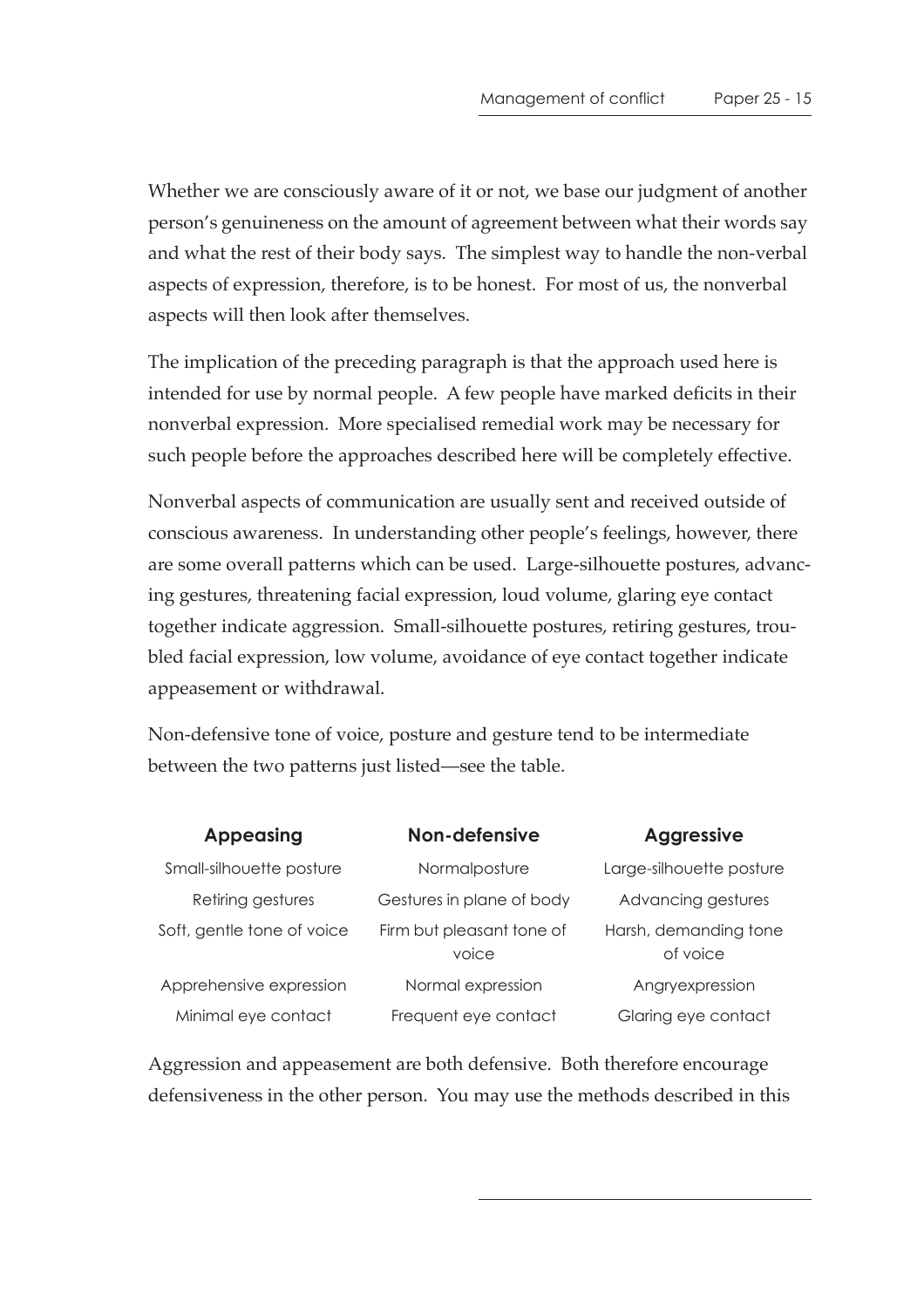document to develop more honest relationships with people. If so, you may become aware of some habitual postures or gestures that others interpret as defensive. You can then deliberately avoid these behaviours.

(Whether you intend these gestures as defensive is not the issue. Whatever your intentions, some nonverbal behaviour is likely to be interpreted as defensive. If so, it is usually simpler to avoid it.)

Non-verbal aspects of communication are important in all three types of communication skill.

#### **First person skills**

These are the simplest skills. I can use them to convey to another person the information to which I have access. I do this in three stages.

- First I get the other person's attention;
- then I convey the information to her;
- then I check her understanding.

I can put together the necessary information by asking myself these questions.

- What precisely does she do or say?
- What are the material consequences for me of this behaviour?
- If relevant, what do I assume she is trying to accomplish with this behaviour?
- If relevant, what do I then feel like doing in response (that is, what is my emotional response)?
- If relevant, how do I act in response?

This information will be easier to understand if I convey it very specifically, and not defensively. It helps if I avoid blaming, criticising, interpreting, or making demands on the other person.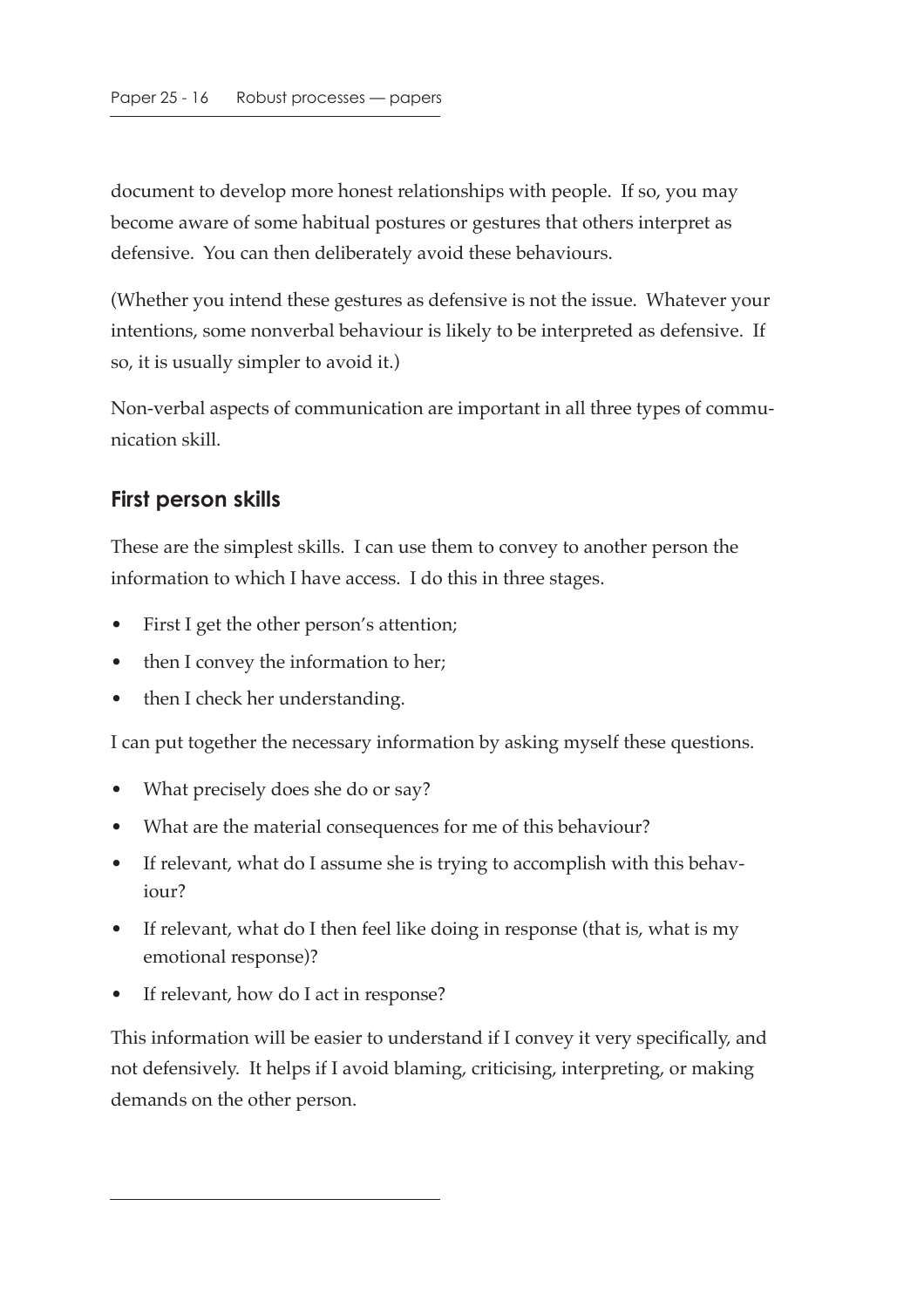It is also an advantage to convey as much as possible of this information by describing specific actions and things. This is information which another person can most easily verify.

For example ...

*"When you do/say ...* (i.e. the other's behaviour)*, ... then I am obliged to do or prevented from doing ...* (i.e. the material consequences for me) *..."*

If relevant, I can also add the information on my beliefs and feelings.

*"I assume you are trying to do ...* (i.e. my beliefs about the other's motives) *... I feel like doing ...* (i.e. my emotional response) *... and I actually ..."* (my actual response)

### **Second person skills**

The easiest way of describing second person skills is as the skills needed to help the other person make a first-person statement.

Second person skills are a little harder than first person skills. One reason for this is that there are more components. To display good second person skills, I ...

**Listen**. Give the other person my undivided attention as I try to understand what the problem looks like from her point of view.

**Acknowledge**. Let the other person know just what I have understood her to say.

**Check**. Make sure that I understand her, by making it as easy as possible for her to amend or add to my understanding.

**Enquire**. Ask the questions that will help the other person to change her first answer (which probably avoids the issue, or blames, or demands) into one which gives specific information about what I have done or said, or about what she wants me to say or do.

Of these, acknowledgment is by far the most important. If it is done well, and often, the rest of the communication process is much more likely to be effective.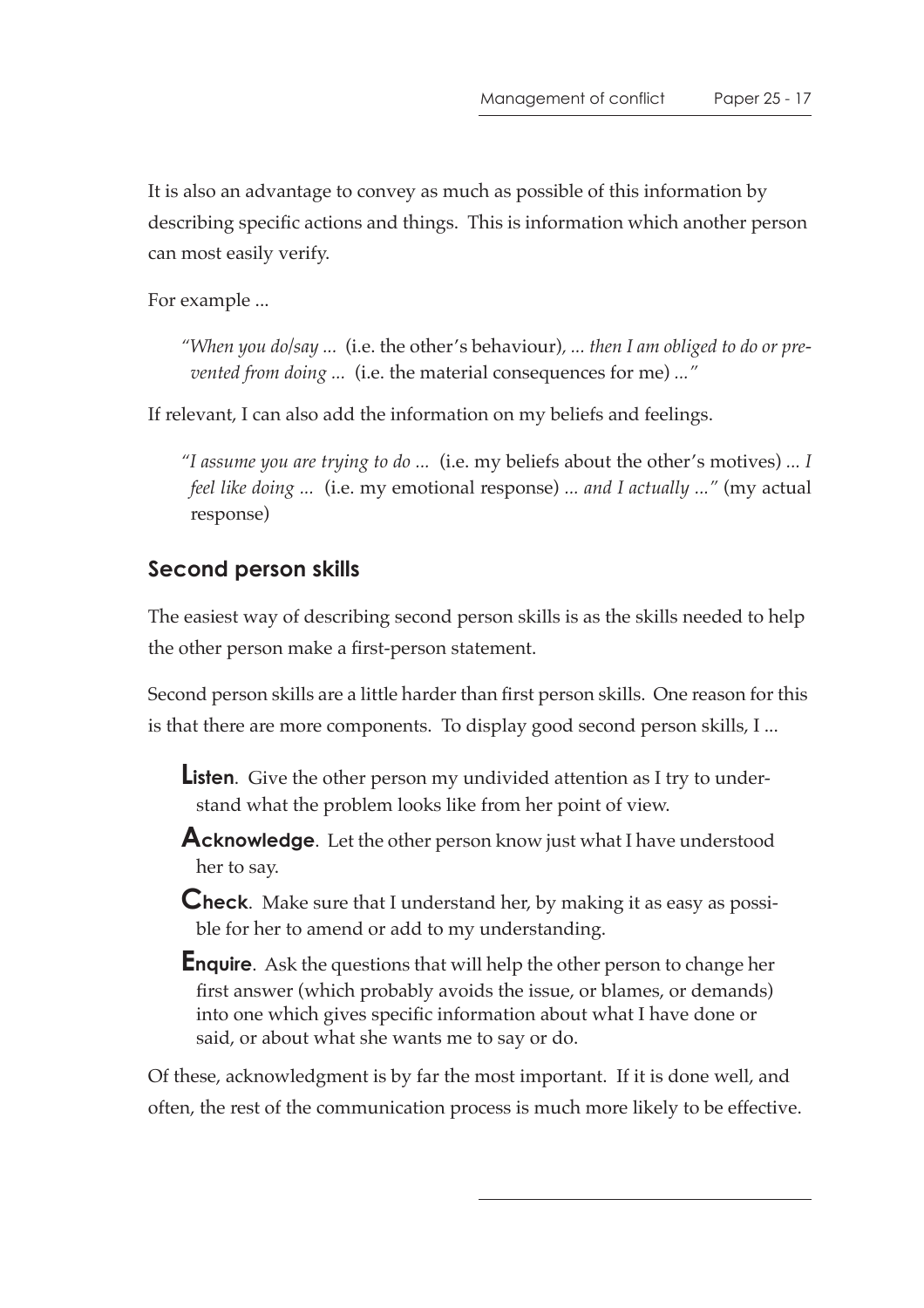The form these skills take depends on two things. One is how complex the problem is. The other is how upset the other person is, and how strong her beliefs are. But in general, a second person response ...

- begins by acknowledging what has already been said;
- and then agrees with what is specific and true;
- and then perhaps enquires for more information.

An example.

*"As I understand you, you are saying ... I do sometimes ..., and I can now see why it appears to you that ... Could you give me a specific example?"*

It is unlikely that the other person will use good first person skills. Instead she is likely to make assumptions, cast blame, and make demands. The best way of responding will depend on the circumstances. For many issues, five distinct stages can be identified.

- 1. **Visible emotion**. The other person is very upset. In this instance I need only convey and check my understanding. Enquiry is seldom needed, and in fact is usually better avoided. ("*It looks as if ... / It seems that ... / Are you saying ...*")
- 2. **Loaded words**. The person is no longer visibly upset. But the use of loaded words such as *good*, *loyal*, *should*, *right* and the like (words that have little meaning and heavy connotations) shows that there are deeper issues still not addressed. In this instance, I can acknowledge the person's beliefs (which are probably an important part of the unspoken background), and ask for more information. Enquiry may be used cautiously, but is usually still better avoided. ("*It sounds as if you believe I've done something I shouldn't*.")
- 3. **Vague words**. The person is no longer very upset, but is still talking in vague or general terms. To respond to this, I acknowledge that she has good reason for thinking as she does. At this stage, I will also find enquiry useful. I can get more specific information, perhaps by asking for exam-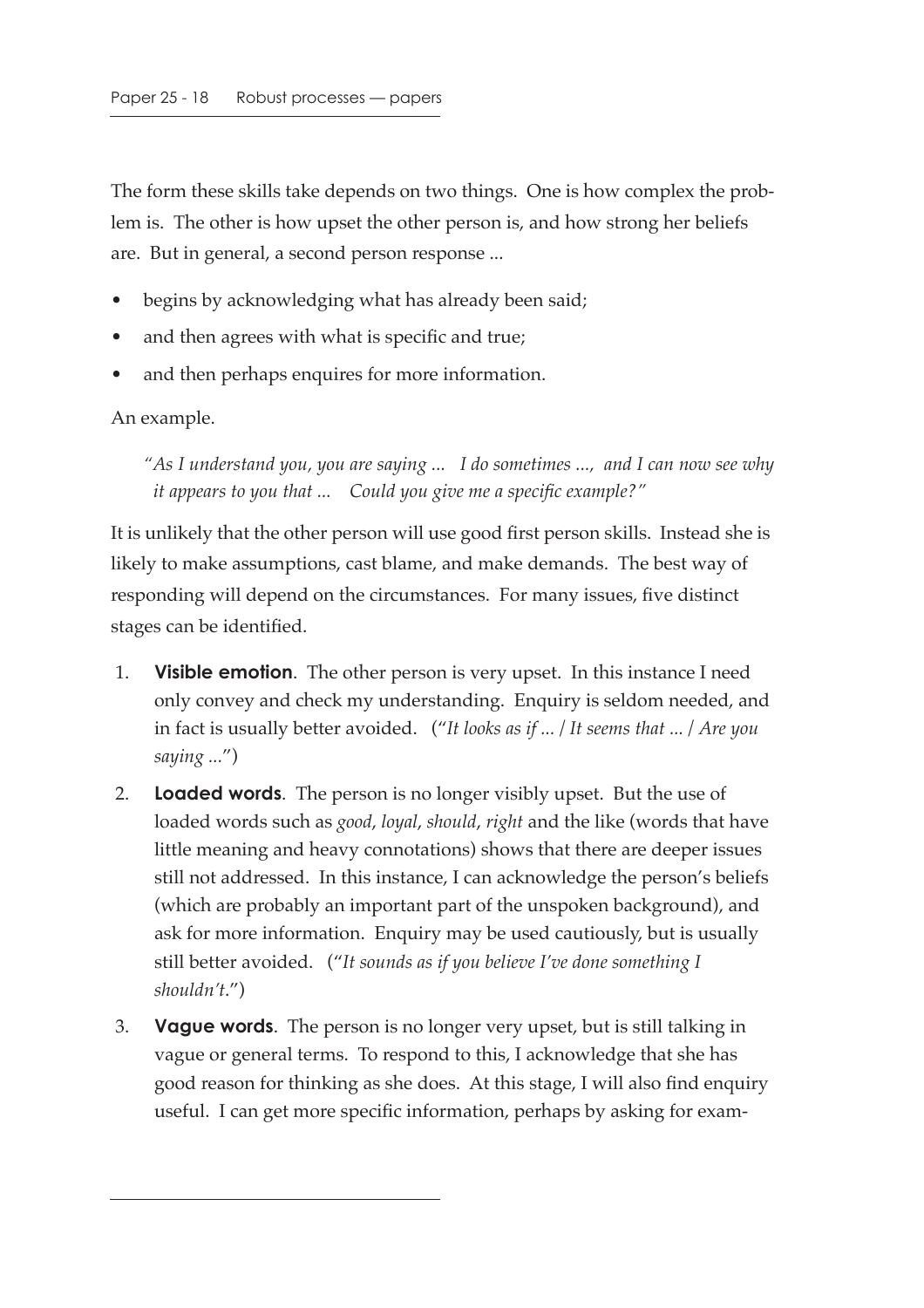ples. In particular I can try to narrow down the conversation to a specific instance or example ("*I understand that ...; in what way do I ...? Can you give me an example ...?*")

- 4. **Concrete detail**. The other person is specific in what she says, though there is still missing information. Now, I can agree with what is true, and get more information about the rest. ("*That's quite true, I do ...; what else is there ...?*")
- 5. **Complete information**. Now and only now can I safely attempt a resolution. I can do this by offering a solution to the problem, or by inviting the other person to do so. ("*I think I now understand your position completely. When I do ..., then this causes you to ... . Is that right? What could I do that would resolve the difficulty for you?*")

### **Third person skills**

Third person skills are the skills I need to decide whose concerns to work on and what sort of information to exchange. In other words, third person skills are about choosing priorities—deciding what can most usefully be tackled first or next.

Before a mutual concern (or one which is an issue only for me) can be worked on, there may be other issues that need to be got out of the way.

- A *process* issue is given highest priority of all. Anything that prevents the real issue being addressed counts as a process issue. It is therefore a special type of first person issue. If unresolved, process issues prevent any other concerns being addressed effectively.
- The other person's concerns are usually best given next highest priority. Such concerns are usually identified by some wish on the other person's part to change my behaviour. The other person is more likely to give attention to my concerns, or to mutual concerns, if her own concerns are first addressed and resolved.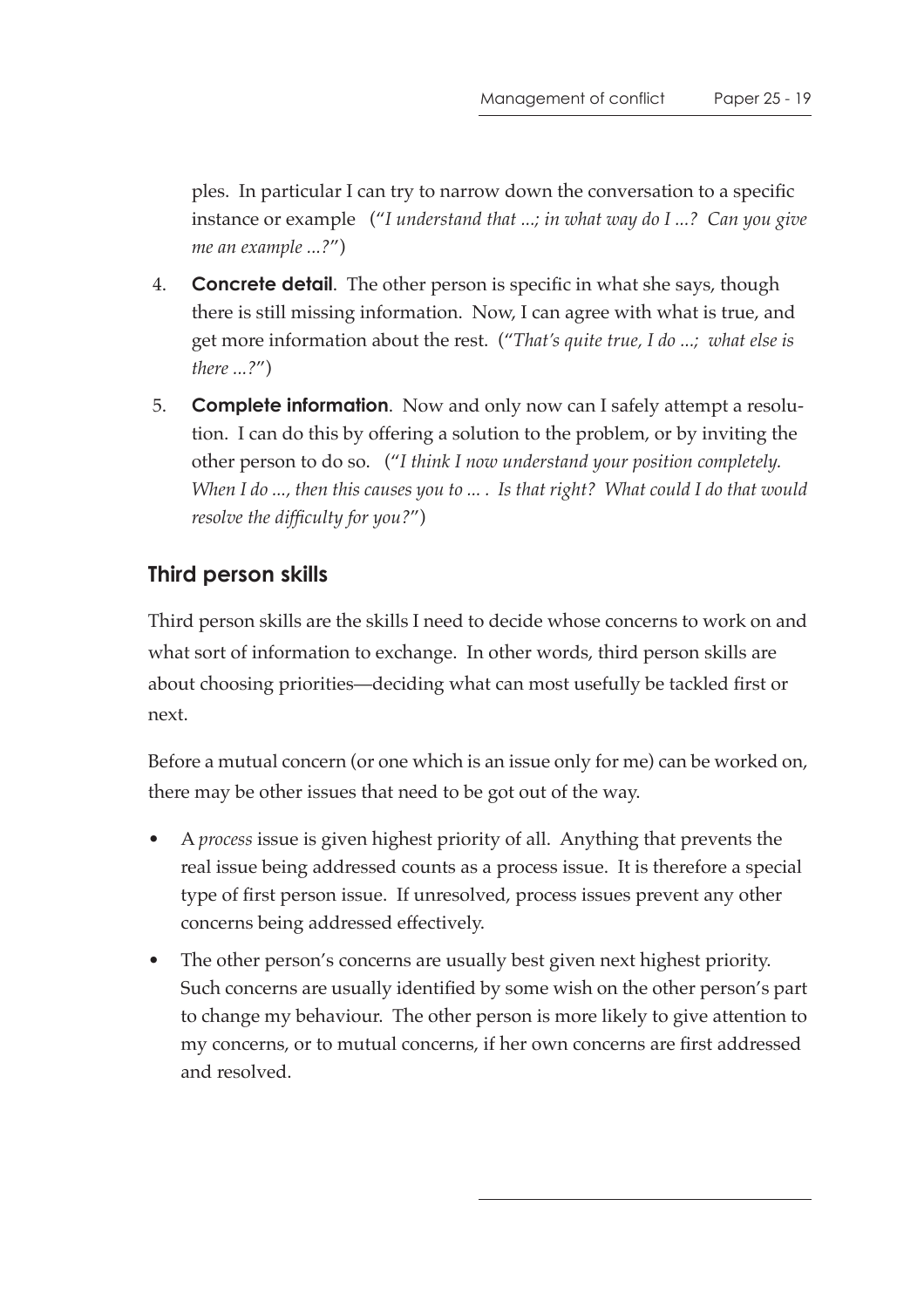- A mutual concern is often the main object of the exercise. Despite this, it is usually more effective to deal first with process issues and second person concerns. But mutual concerns take priority over my own concerns.
- Last in priority are my own concerns. These can usually wait until other issues have been resolved. They are usually more easily resolved when the other person has no concerns of her own.

Similarly, there are priorities about the type of information to be exchanged.

- The aim is to produce satisfactory future outcomes for all.
- But these future outcomes are obtained because of the present decisions we make. Decisions are therefore a higher priority than outcomes. This is so even though the outcomes are the purpose of the exercise.
- Effective decisions depend in turn on the appropriate information having been exchanged and understood and believed. Information therefore takes priority over decision making.
- Strong feelings prevent understanding. Their resolution is a higher priority than is the exchange of information.
- Feelings have many different sources. Some arise directly from the present process, and disappear when process issues are resolved. Others can be understood only when the underlying beliefs have also been understood. Beliefs are therefore given the highest priority.

This second set of priorities can be remembered as FIDO, shown below.

FIDO is not intended to be a description of the stages of communication. It is instead a set of priorities. In more detail, it can be used to determine the appropriate information to be used in problem solving. In the event of difficulty at any level, attention is given to the higher priority level.

For example, imagine that you are having difficulty achieving the end results (the outcomes) that were agreed to. The model would indicate that revising the decisions might be the most appropriate action. If decisions are not being made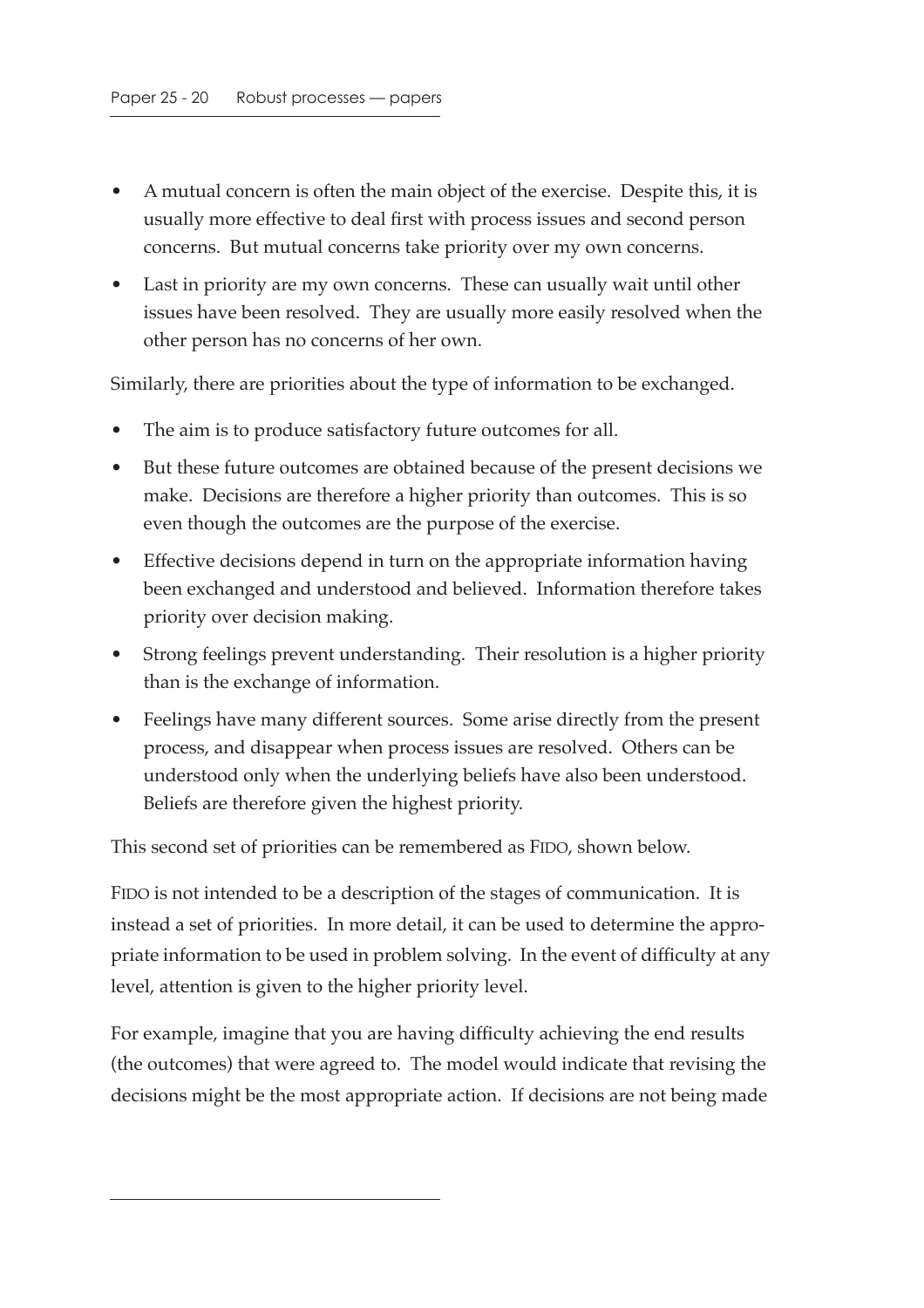effectively, perhaps important information has been overlooked or misunderstood. If information is being ignored, perhaps feelings are getting in the way.



# **Exchanging information**

This is now sufficient background to allow the techniques for improving relationships to be addressed. To do this, I will first describe an approach which can be used by some appropriate third person to help two other people improve their relationship.

I begin with a description of the process which lies at the heart of all the techniques described later. It is a process which ensures that information is exchanged and understood. Later application of the process include mediation (sometimes known as third party conflict resolution), unmediated conflict resolution, role negotiation, and teambuilding.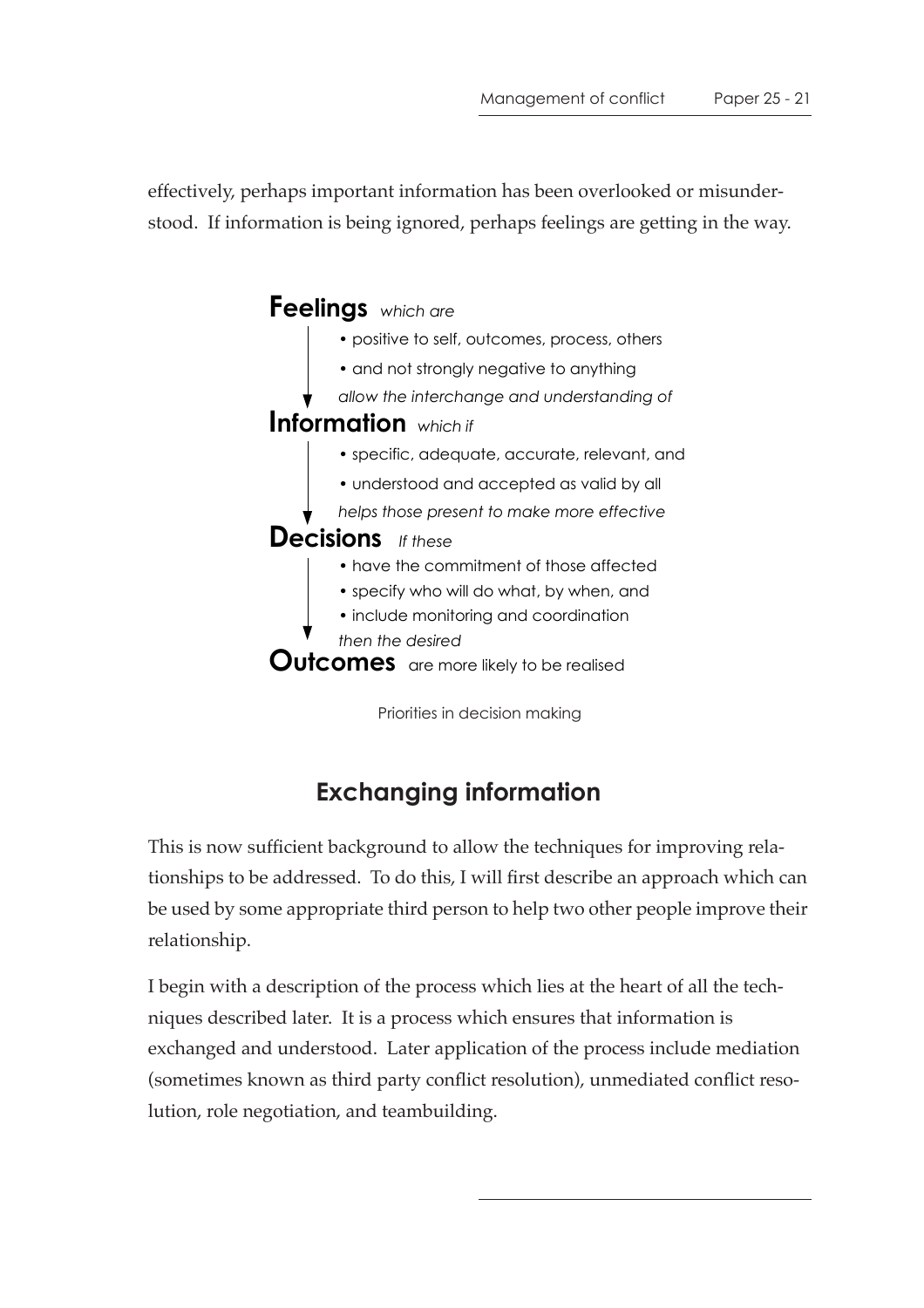If two people are excellent communicators, and use their skills well, then information is easily exchanged. One person will convey the information in such a way that it is easy to understand. This other will listen well, and will check that she has understood. The communication skills already described will help two people do this.

In many instances it cannot be assumed that the two people have sufficiently good communication skills for this to happen. The use of a suitable process can then further improve the exchange of information.

I presume you agree that communication is more effective if only one person speaks at a time. I further presume you also agree that effective communication has only taken place when the second person understands the intended message.

In other words, effective communicators are likely to alternate between speaking clearly and without defensiveness, and listening to understand what the other person is saying. The two people will therefore exchange roles often, between speaker and listener ...

**A** speaks  $\rightarrow$  **B** listens  $\mathsf{A}$  listens  $\leftarrow$  **B** speaks **A** speaks  $\rightarrow$  **B** listens

and so on. This can be achieved to some extent if A and B agree to use a process which switches them between the two roles of speaker and listener.

Clearly, any process is likely to work more effectively if the two people are good communicators. Some preliminary training in communication skills can therefore be a useful strategy.

Sometimes this cannot be done, for example because of lack of time, or because the two people are unwilling. A suitable process may then be able to compensate for the lack of communication skills.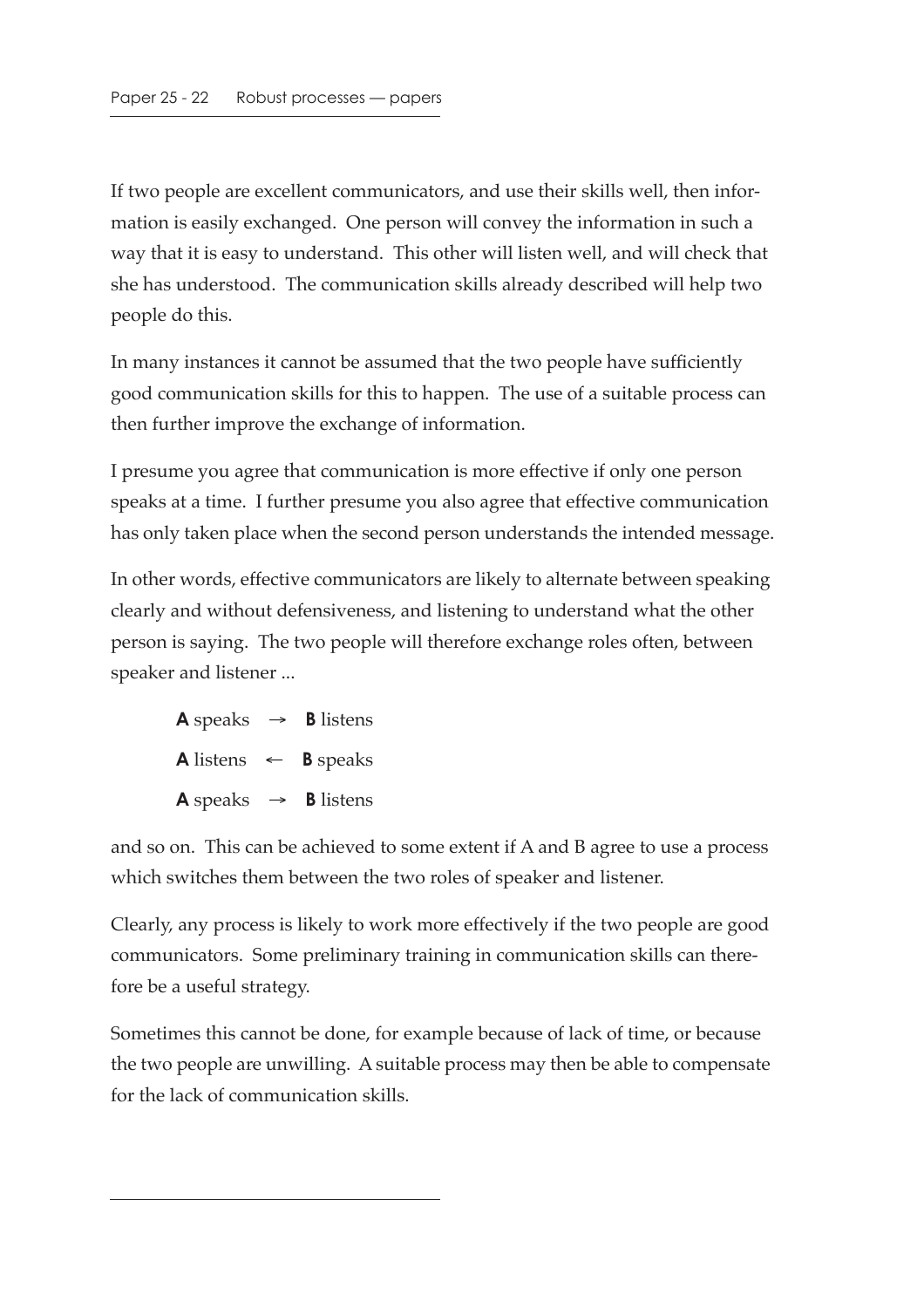To do so a process may useful set out to accomplish at least four things.

- As already mentioned, have the two people alternate in the roles of speaker and listener.
- Confine speakers to information which is validly theirs to give. Such information includes the other person's behaviour, the consequences for the speaker, and the speaker's feelings and beliefs.
- Encourage speakers to behave as if they had good first person skills. In particular, help speakers to wait until they have the other person's undivided attention, and then give their information specifically and without blame or demand.
- Encourage listeners to behave as if they had good second person skills—giving the other person one hundred per cent of their attention, listening to understand what the other person is saying, and then acknowledging what they understand the other person to have said.

The following process structures the exchange of information in such a way that these conditions are more likely to be achieved.

• **A** non-defensively describes the other person's behaviour and the consequences for herself. If relevant she also adds information about her own beliefs, feelings, and response.

While she does so, **B** listens to try to understand what it is like for **A**. **B** then ...

- asks questions, but only to clarify her understanding;
- restates what **A** has said, but in her own words, to **A**'s satisfaction.
- **B** then responds, specifically and non-defensively, with information about **A**'s behaviour and the consequences for herself. She adds, if relevant, information about her own beliefs and feelings.

While she does so, **A** listens to try to understand what it is like for **B**. **A** then ...

• asks questions for clarification;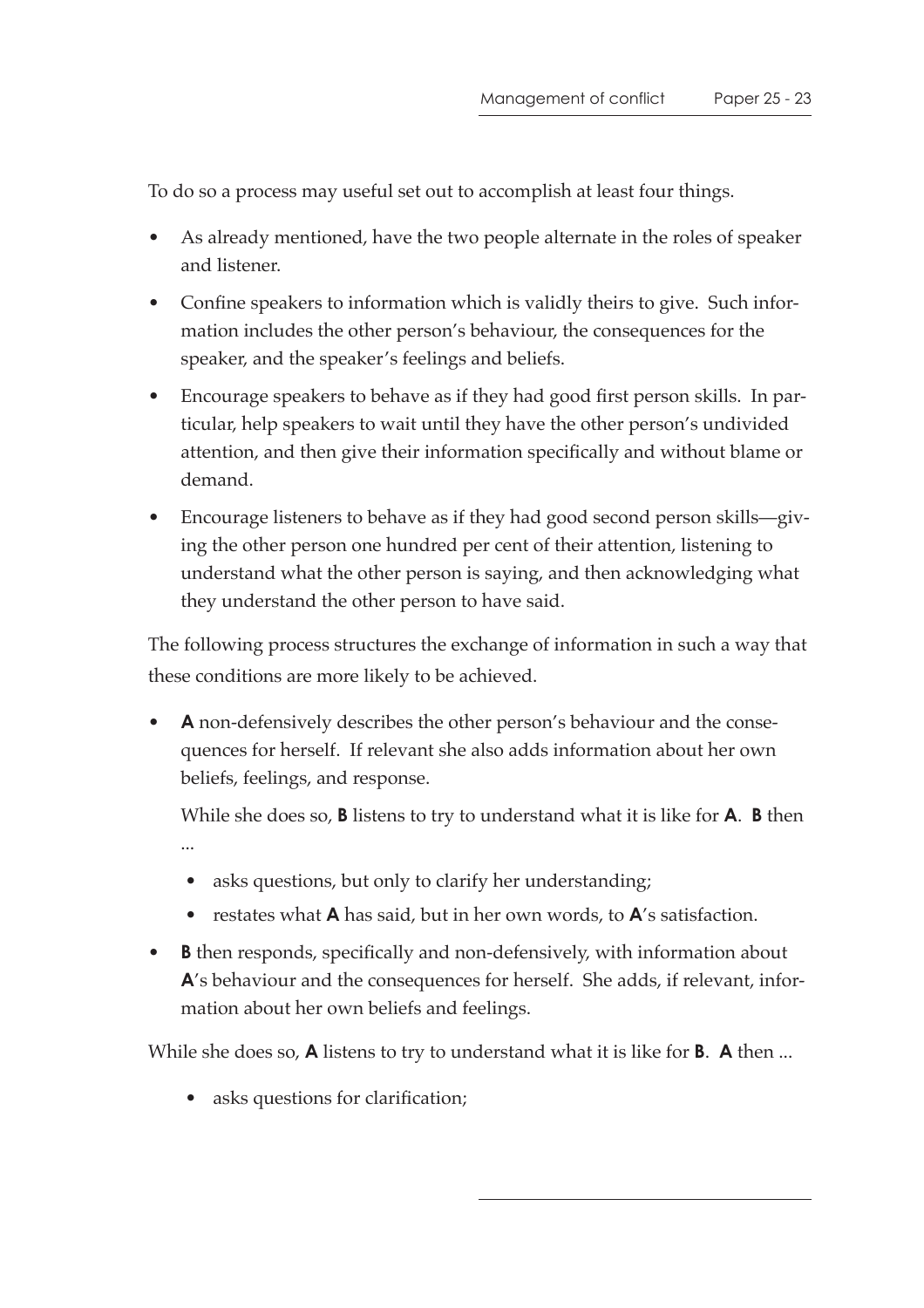- then restates what B has said in her own words, to B's satisfaction.
- A then responds ...

and so on until all the information is identified, conveyed and understood.

This effects of this process can be improved further by the choice of suitable preparation and follow up. Asking the two people to follow certain guidelines or groundrules can further assist. Its uses can be extended to a variety of situation by varying the nature of the information exchanged. It can be extended further by embedding it in other, more strategic, processes.

 $\overline{\phantom{a}}$ 

These variations and additions are described in the pages that follow. This simple process, however, lies at the heart of all the procedures discussed later. To understand it is to increase your ability to help other people to improve their relationships. You can also use it as a guide to improving your own communication, and your own relationships.

### **The elements of mediation**

This section, and the section which follows, present techniques for mediation. I use this term interchangeably with other terms often used to describe similar approaches; it is often called third party conflict resolution or third party peacemaking.

The whole topic of mediation is surrounded by a considerable mystique. It is usually regarded as a task for an experienced consultant. In my view the time has come to demystify it. The processes described here place it within the control of anyone with a reasonable level of problem solving and communication skills.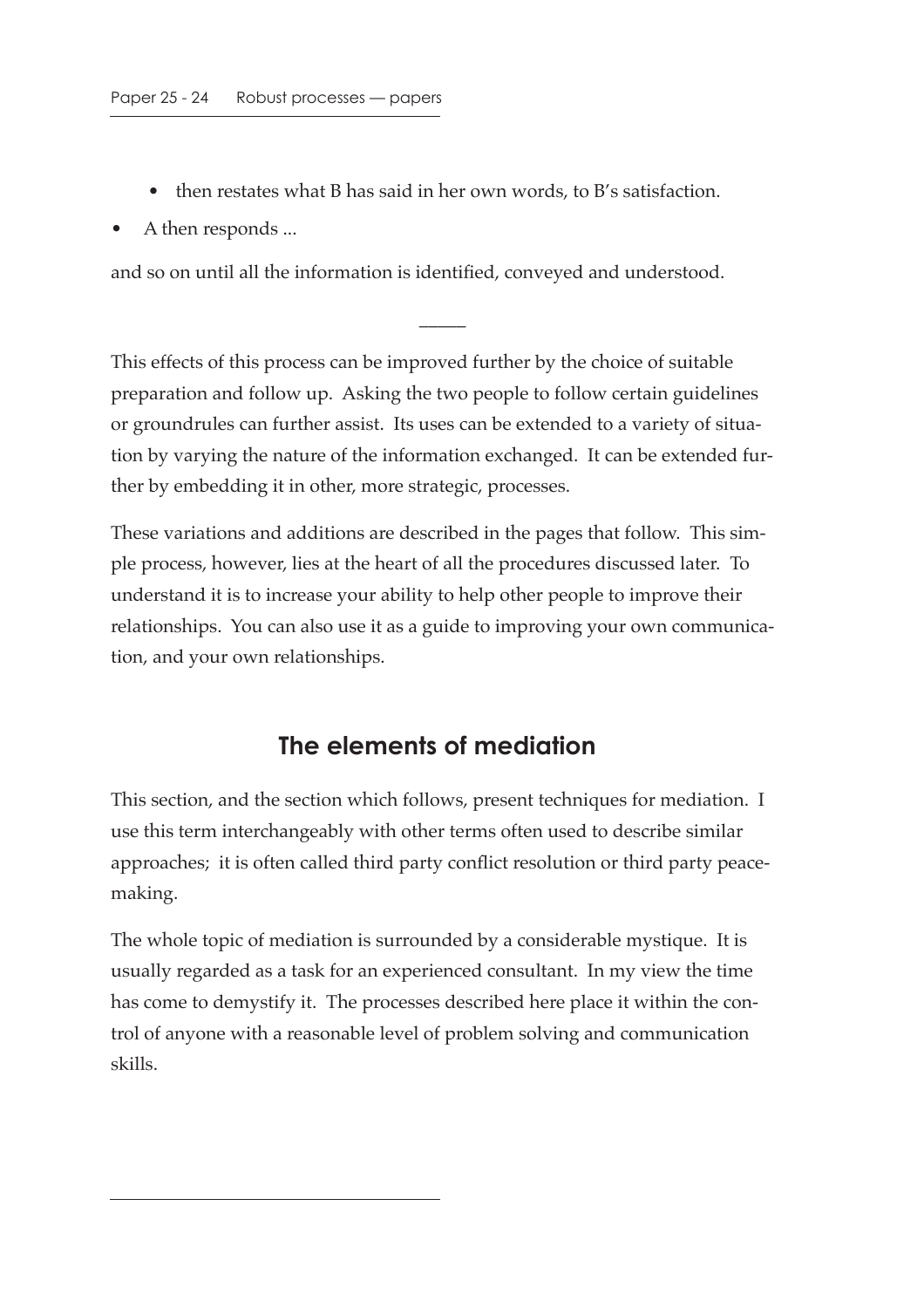In any event, I don't believe that the mystique is warranted. After all, we expect people to resolve conflicts when they are part of the problem. Third party mediation is a lot easier than that.

The overall approach I describe here is highly structured and logical. It therefore does not require a great deal of experience for its successful conduct. Provided you have the reasonable level of face to face communication and problem solving skills already mentioned, all you will need is a willingness to see things through once you start them. These are the main prerequisites for its effective use.

The method was developed in the first instance for use by people with little experience. It is by now a reasonably well-tried method. It also provides some useful techniques that more experienced people may find useful. If you are a novice you will find that with practice you will begin to introduce your own variations to it. You are encouraged to do so.

I describe here little more than the bare bones of the method. With experience you will develop a lot of short cuts. That too is to be encouraged.

Later sections extend this approach so that it can be used by one of the people involved in a conflict or interpersonal problem—do-it-yourself conflict management, in effect.

Both these approaches are for dealing with conflict which has become serious enough to demand attention. Approaches which help to prevent conflict are mentioned later, on the grounds that prevention is better than cure.

In the course of describing this approach, I also make brief mention of a number of variations which allow it to be used for task oriented team building ("role negotiation") and a few different types of relationship oriented team building.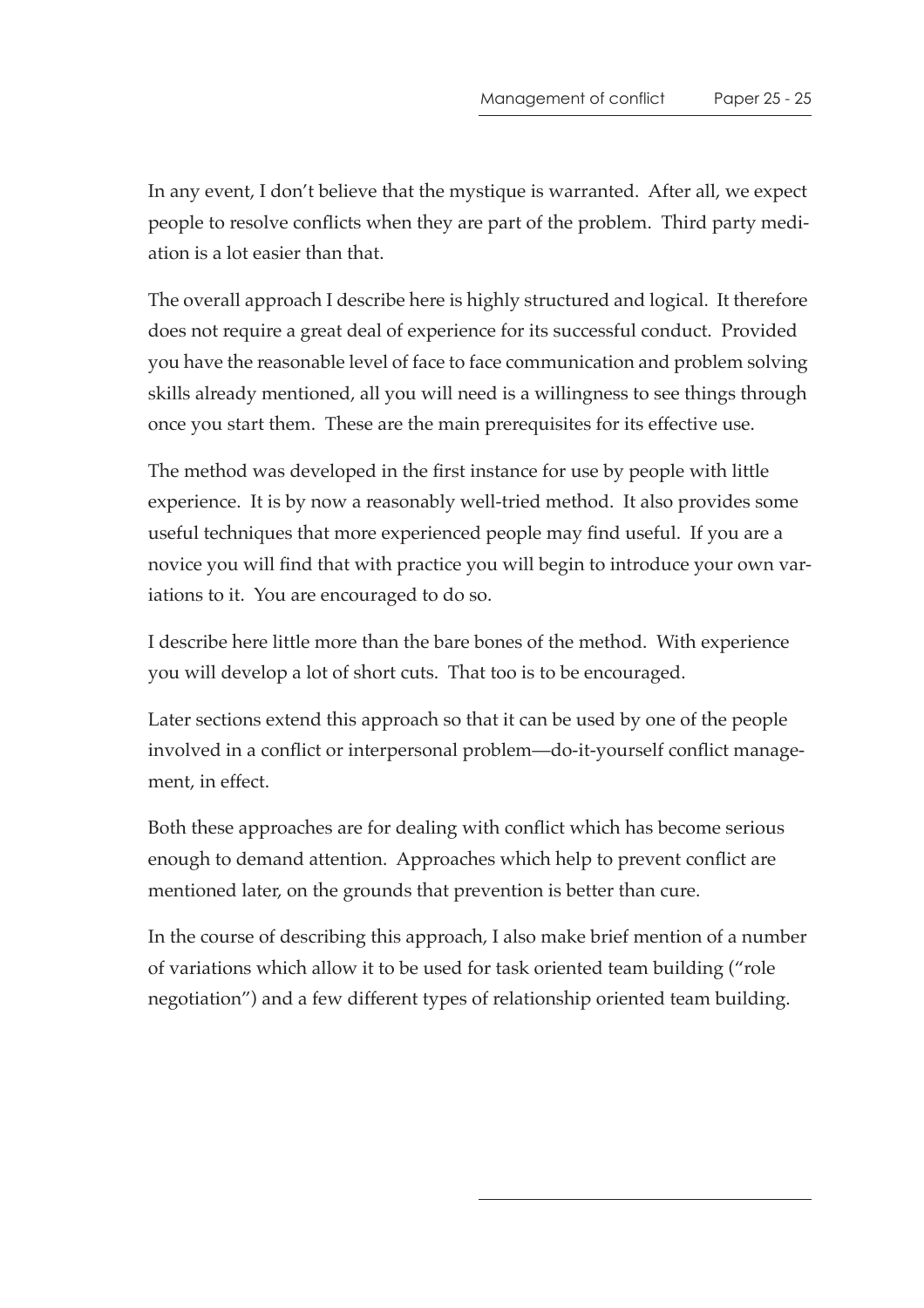#### **The conceptual foundations**

A mediator typically faces a situation where two people have some need to communicate. But mistrust has arisen as a barrier to their communication.



Mistrust prevents communication

The central task of the mediator is therefore to work through four main stages.

- 1. Develop a high level of trust with each of those in dispute.
- 2. Channel between them enough information to build some level of trust between them.
- 3. Achieve an interchange of the information needed to bring about a resolution of the conflict.
- 4. Oversee the resolutions to ensure that all interests (including the interests of anyone not present) are taken into account.

Provided there is sufficient trust between the mediator and each of the other people, the information to build trust can be channelled via the mediator.



The mediator can channel communication to build trust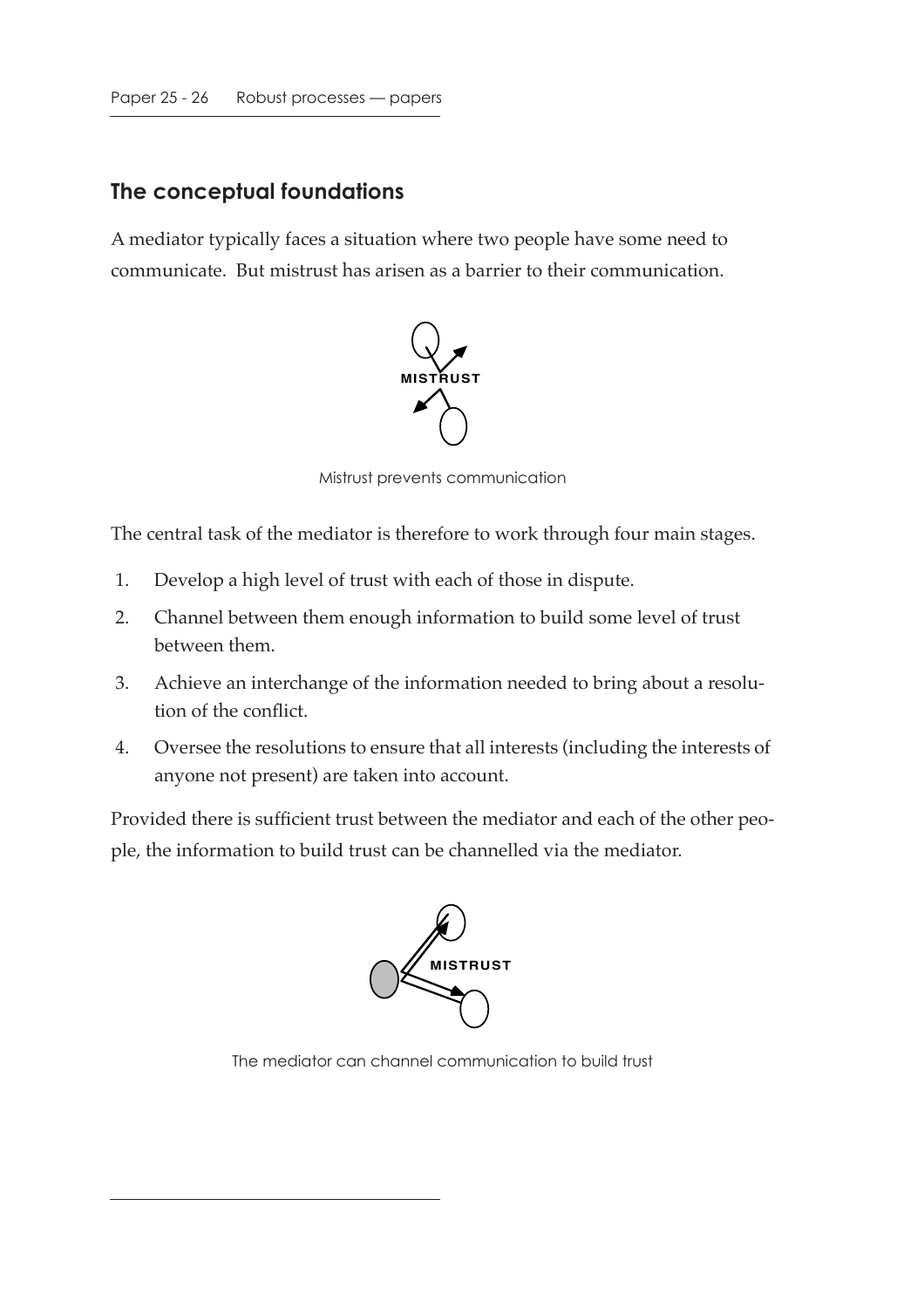The stages described above are expanded below to a description of the features of conflict resolution, and later to one possible sequence of steps.

### **Features of mediation**

There are many approaches to conflict resolution. All tend to share a number of features. Most progress through very much the same stages. Important features that are common to many approaches include the following ...

- The participants are in some way encouraged to give the appropriate information, being as specific and concrete as they can.
- The open and appropriate expression of feelings is encouraged, in such a way that the feelings can be dealt with.
- Active listening (that is, listening to understand what is really being said) is encouraged, and understanding is checked.
- A problem-solving approach is encouraged, with the relevant information first exchanged and understood, and then applied towards the development of a resolution.
- Resolutions satisfactory to all parties are sought.

These are the functions that must somehow be achieved during the conflict resolution session. You will have noticed that some of them are addressed by the process for information exchange described earlier.

These functions can be achieved in an unstructured way by the mediator. Very often, that is what happens. Many descriptions of mediation might consequently be described as impressionistic.

Alternatively, the functions can be achieved by the process itself. If all the necessary functions can be built into the process, an experienced mediator is not needed.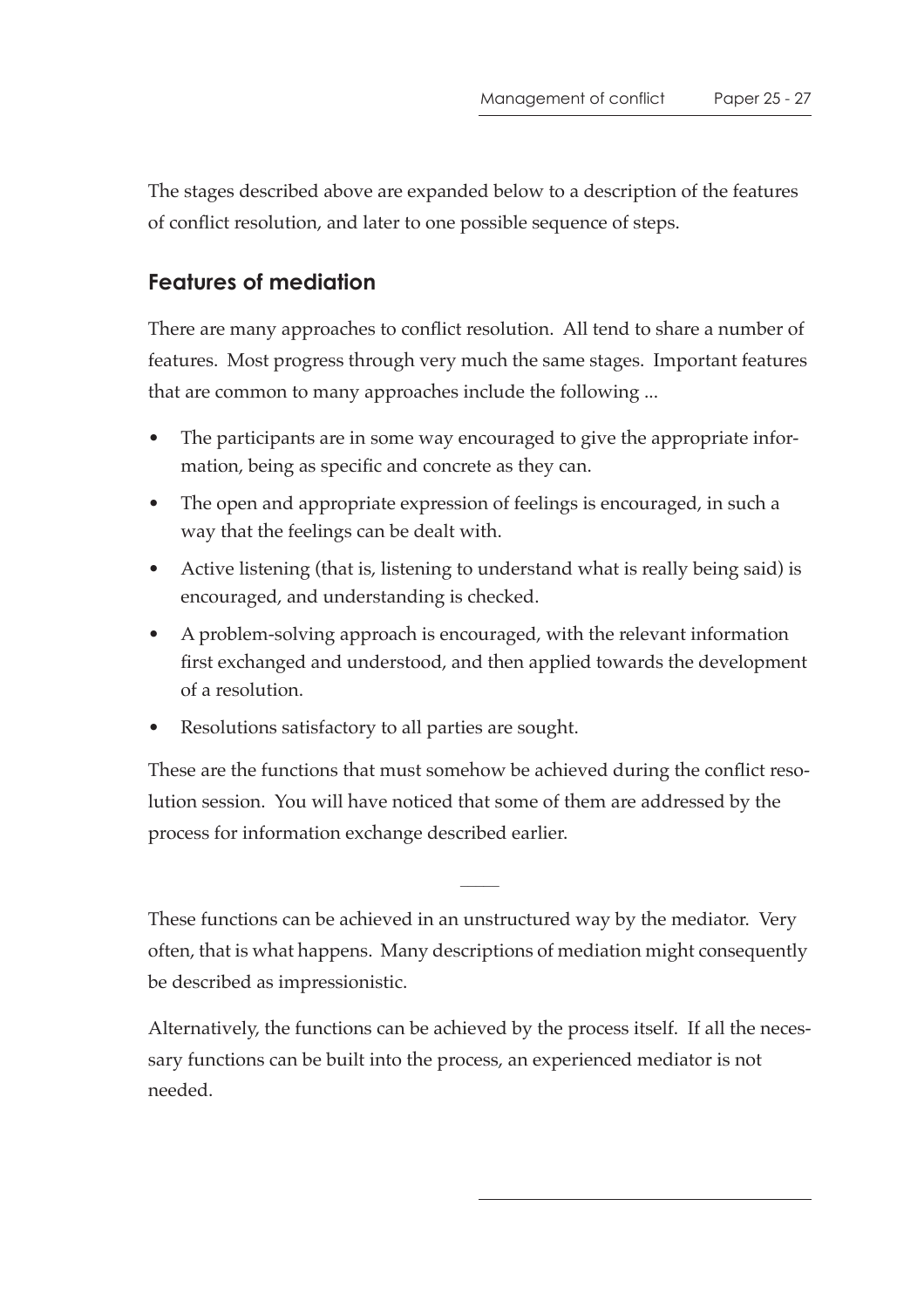The required process is complex at first glance, and thus difficult to understand. Fortunately it can be broken down into a number of separate components, each quite simple. The complexity lies in their interaction. I will call the components frameworks.

Each of the frameworks can be separately learned and practised. After they have been learned separately they can be combined into an overall mediation process.

I describe below the four frameworks which can guide the novice through the conflict resolution session. Each of the four frameworks will be described separately. The ways in which they can be combined will be addressed later.

#### **Frameworks**

I begin with the most fine-grain of the frameworks, which might be called microprocesses. I then proceed to those that operate over longer time spans.

- Statement shaping consists of a set of questions which the mediator uses to guide the participants towards a first person statement.
- Information exchange consists of a process which allows for the interchange of information so that understanding is maximised. It has already been described.
- Information selection consists of a set of criteria which, used in conjunction with the statement shaping questions, help to identify the relevant information.
- Resolution selection consists of a set of criteria for deciding whether to reach resolution through consensus or negotiation.

Two of these frameworks depend on a set of assumptions about the relationship between different types of information, which is treated first. Then each of the frameworks is described in turn in more detail.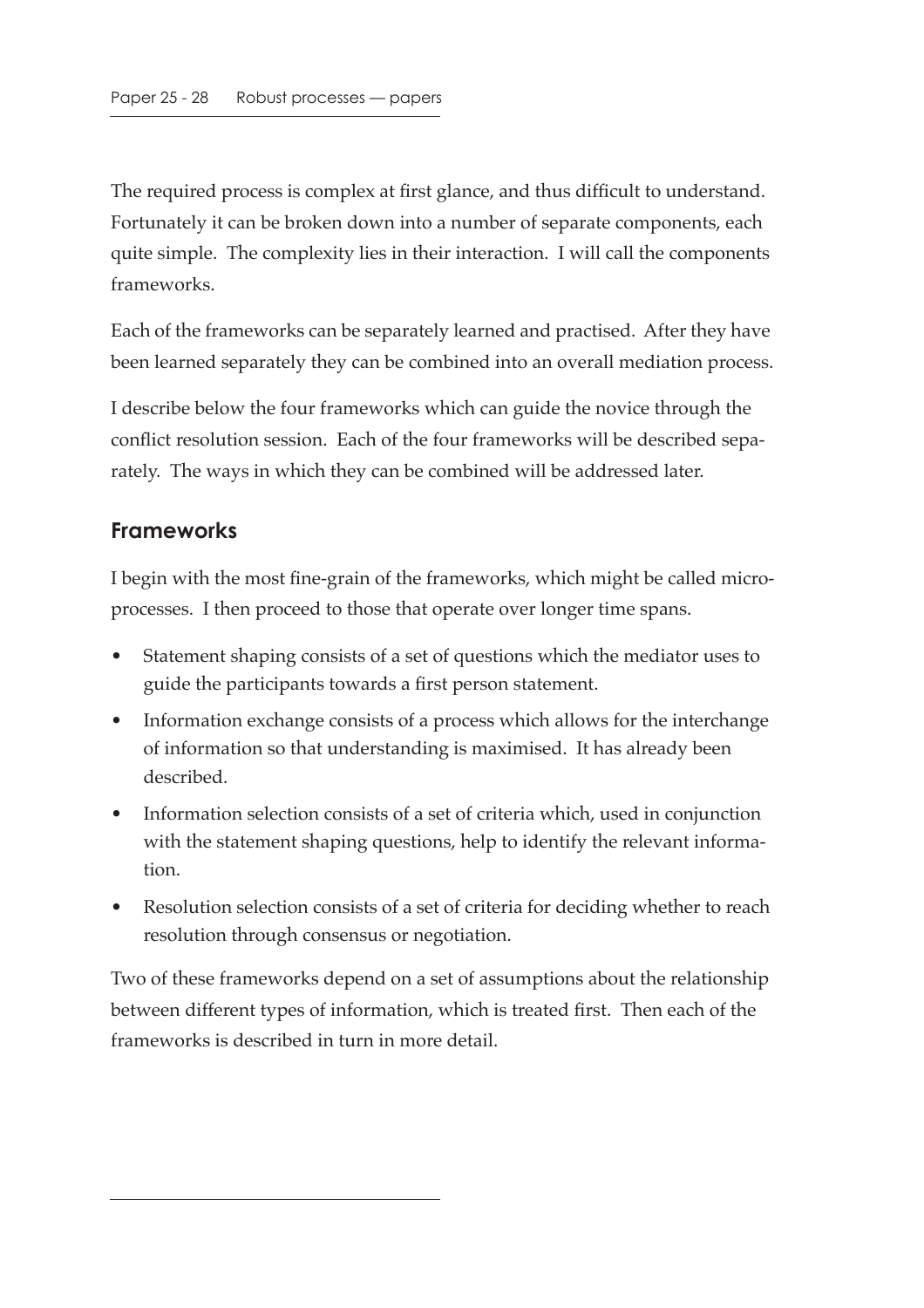#### **Relationships between information types**

Imagine that you and I are having some trouble within a relationship. I will often see my reaction as arising from your behaviour, or from the consequences it produces for me. And sometimes this is true.

actions → outcomes → actions

It is not as common as it might at first appear. My reaction, for example, may be an acting out of my emotional response to the behaviour or the consequences. The arrangement is therefore more like this.

actions → outcomes → feelings → actions

The most common situation is more complicated. My emotional reaction is not directly to your behaviour or its consequences. It is more likely to be to some beliefs I have, or develop, about the situation. I may assume that the behaviour or the consequences imply something about myself, or your attitude toward or relationship with me. In particular, I may develop beliefs about the motives underlying your behaviour, or the consequences it produces. The pattern is then like this:

 $actions \rightarrow outcomes \rightarrow beliefs \rightarrow feelings \rightarrow actions$ 

My beliefs and feelings are, of course, invisible to you. All you observe is my behaviour. Lacking a full explanation of it, you may form your own assumptions about my motives. If your reaction is an amplification of the behaviour that fuelled the problem in the first instance, then a mutual self fulfilling prophecy has been created. The complete pattern now resembles that shown in the diagram overleaf.

As the work of Argyris and Schön suggests, self fulfilling prophecies are more common than might be imagined, and are particularly likely to arise from unstated assumptions about the other person.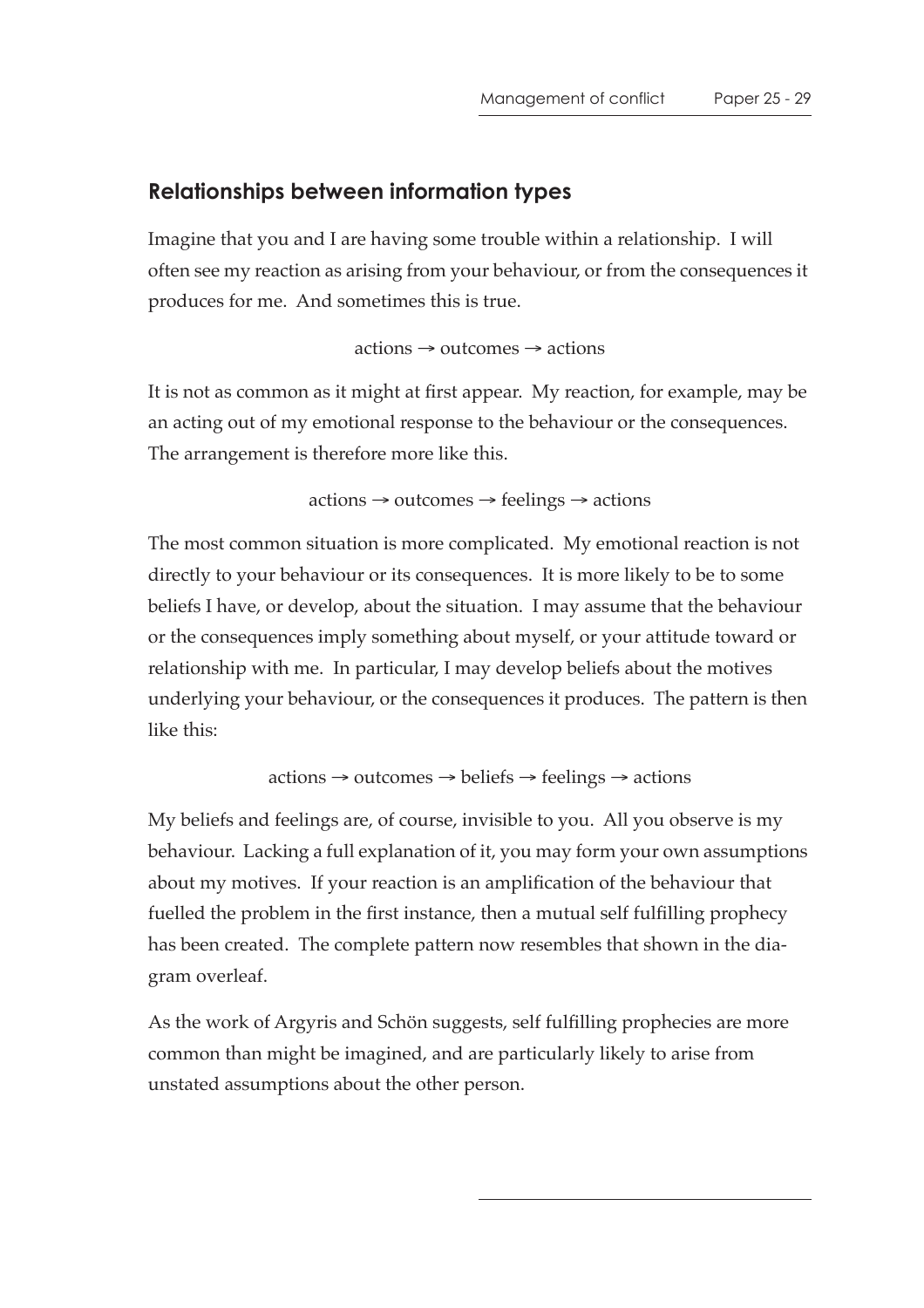

The information chain

### **Statement shaping**

One of the goals of a mediator in conflict resolution is to enable the two people in dispute to adopt a problem solving attitude towards the conflict. For this to be done, the appropriate part of the information shown in the diagram above must be exchanged and understood.

The information is unlikely to be expressed in this form at the beginning. The mediator, however, can take the information in any form. The following set of questions can then be used to get the person to convert the statement into a more effective form. The questions, related to the type of information, are shown below.

The questions about beliefs and feelings are usually omitted to start with. They can be introduced as necessary.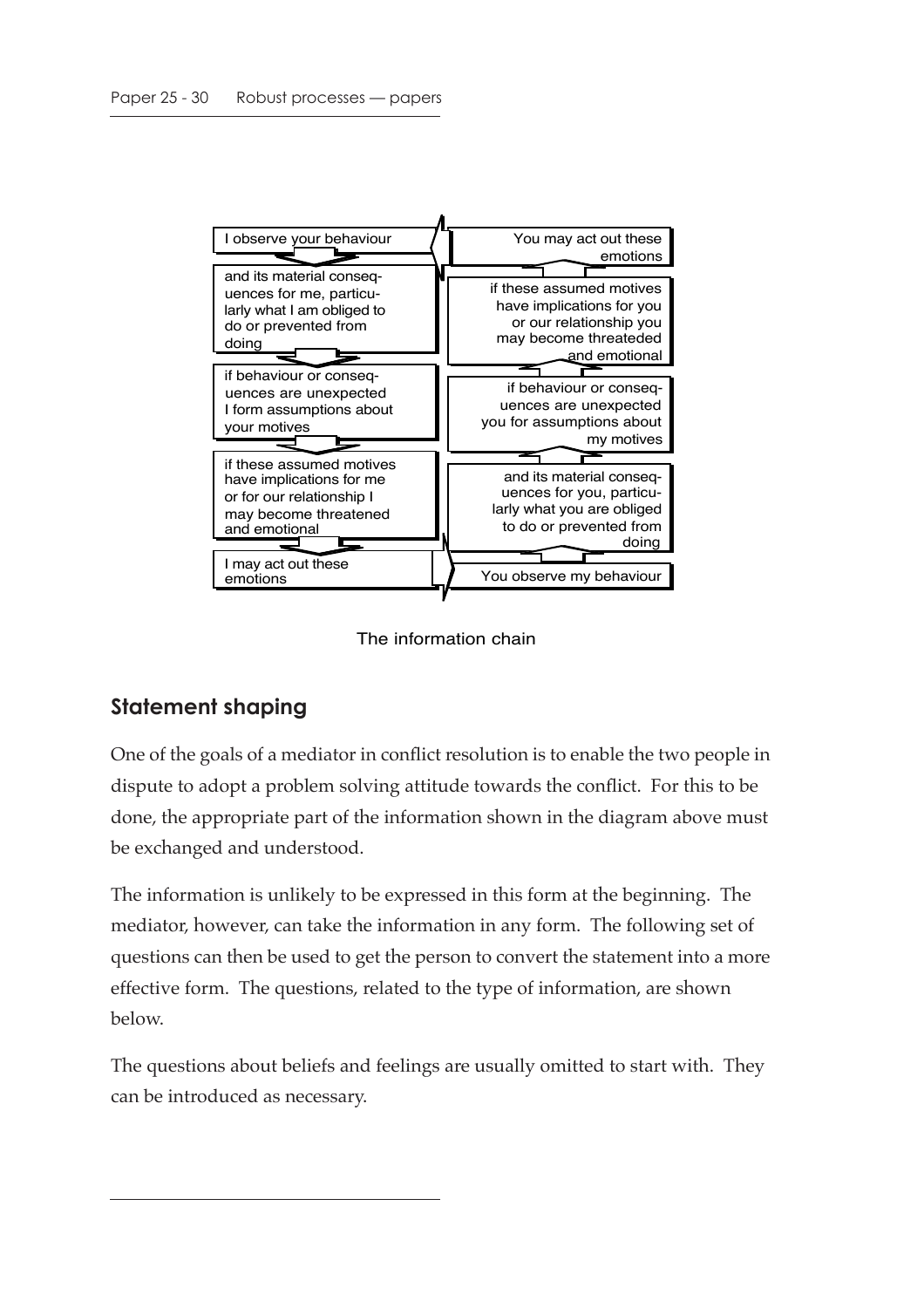In the early stages of the conflict resolution session, the person may be asked initially to address her statement to the mediator. It is first shaped into an appropriate first person statement. Then, when it can more easily be understood, it can be directed to the other person. The person on the receiving end will by then have had time to become used to it. She will thus be less likely to react defensively.

| The specific behaviour causing the      | Exactly what did X do that created the               |
|-----------------------------------------|------------------------------------------------------|
| problem                                 | problem for you?                                     |
| The material consequences of that       | How were you affected? What were you                 |
| behaviour                               | obliged to do or prevented from doing?               |
| The assumptions held about the motives  | When X does that, what do you assume it              |
| behind the behaviour                    | is that she is trying to accomplish?                 |
| The emotional reaction to the situation | When that happens, how do you feel like<br>reacting? |
| The specific behaviour in reaction      | What, specifically, do you think you<br>actually do? |

Questions for statement-shaping

#### **Information exchange**

The process for information has already been described in an earlier section. You will recall that it was intended to improve the communication between two people. It does this by using a process which substitutes for speaking and listening skills which the two people may not have. Here is the process in summary.

**A** non-defensively describes one item from her list, while

- **B** first listens, trying to understand what it is like for **A**;
- **B** then may ask questions, for clarification only;
- **B** finally restates **A**'s point of view in her own words;

then ...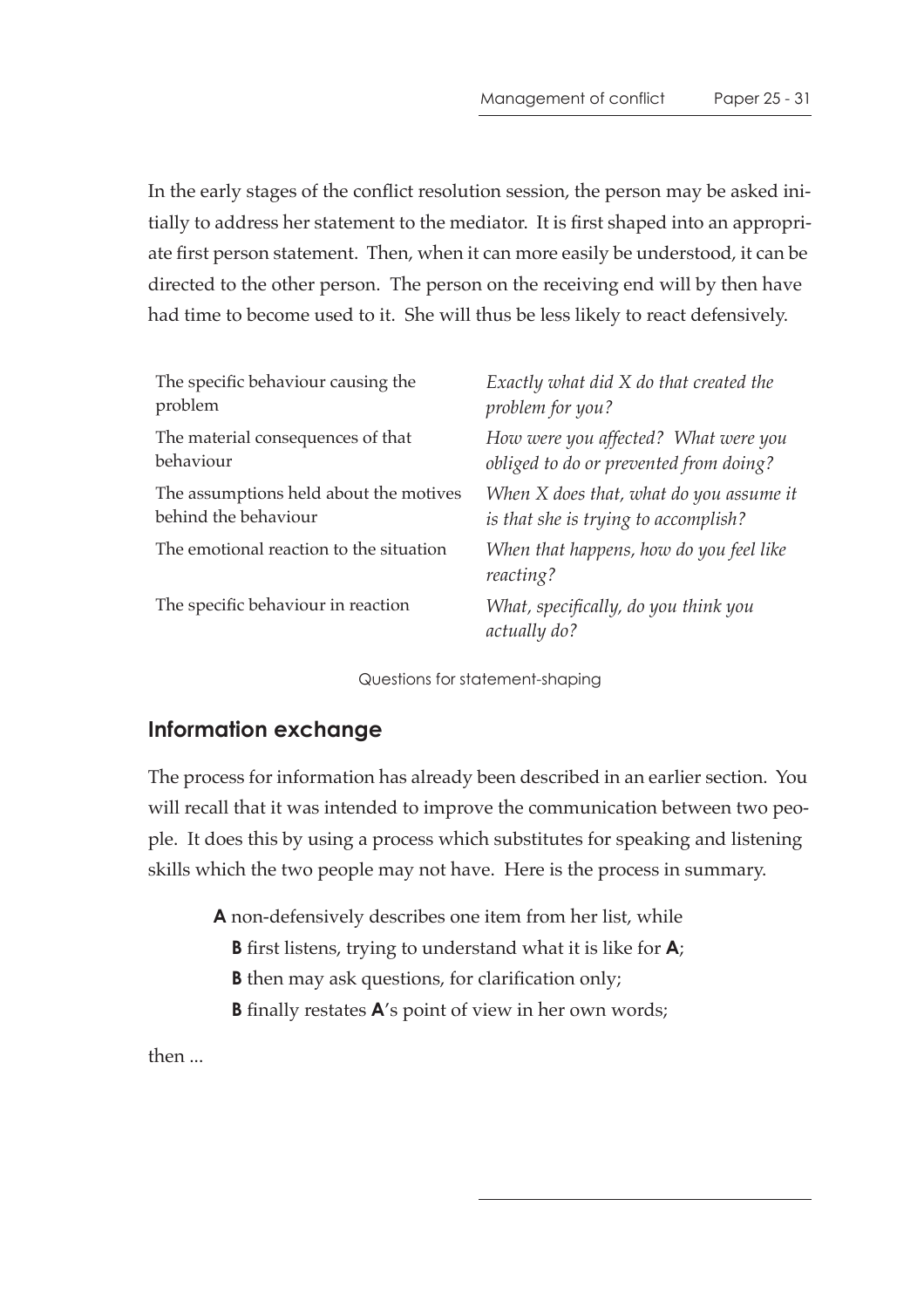- **B** responds non-defensively to **A**, while
	- **A** listens, trying to understand what it is like for **B**;
	- **A** asks questions, for clarification only;
	- **A** restates **B**'s point of view in her own words;
- **A** responds non-defensively to **B**, while **B** listens ...

and so on until agreement is reached.

It is important that this is applied to only one small item at a time, with one exception to be covered later.

#### **Information selection**

There is often no way of knowing, at the beginning of an item, if information about beliefs and feelings is needed to reach a resolution. Some items can be resolved by information only about behaviour, consequences and reaction. A simple approach is to begin all items in this way. The other information is then added only when it becomes becomes apparent that it is necessary.

This approach offers other benefits as well. Firstly, many people will express such information more willingly than they would if it contained information about beliefs and feelings. Secondly, it can easily be expressed in terms of specific behaviours and objects, and is therefore easy to understand and confirm. Thirdly, the extra information can later be expressed behaviourally, and tied back to these visibles. Understanding, and resolution, are thus more easily achieved. The process is as follows.

 1. At first each person gives information about the other person's behaviour, the material consequences for herself, and her behavioural reaction (or intentions). The consequences are often most easily expressed in terms of what she is thereby obliged to do, or hindered from doing.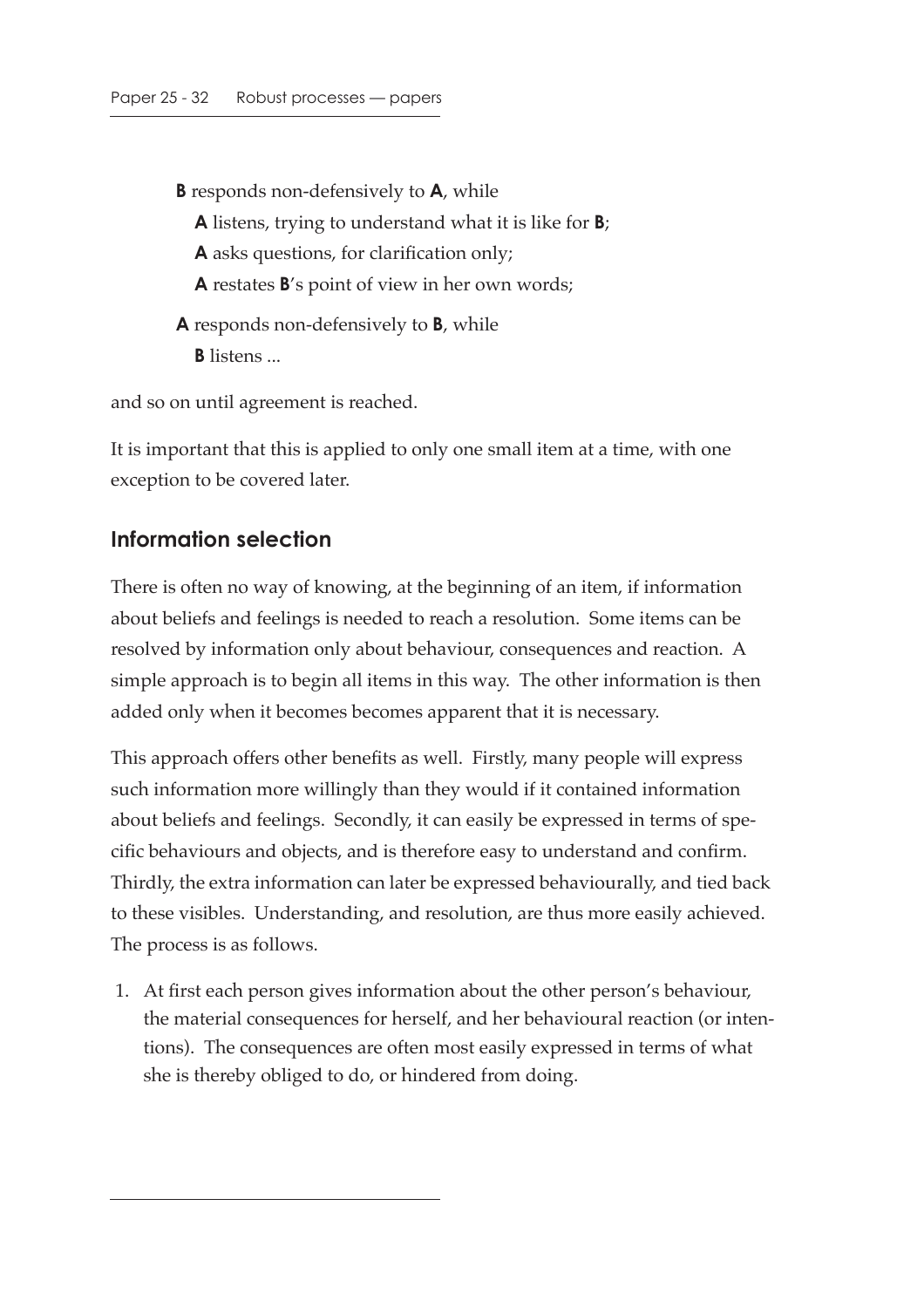$actions \rightarrow outcomes \rightarrow actions$ actions ← outcomes ← actions

 2. If either A or B becomes upset, the speaker then adds information about her emotional reaction, to the information about behaviours and consequences already available. This can be expressed behaviourally as what she "feels like doing".

> $actions \rightarrow outcomes \rightarrow feelings \rightarrow actions$  $actions \leftarrow feelings \leftarrow outcomes \leftarrow actions$

 3. If it appears that the emotional reaction has a history, information about beliefs is further added to the information exchanged. The beliefs usually consist of assumptions about the other person's motives. They can usually be expressed in terms of what she assumes the other person is trying to accomplish.

> $actions \rightarrow outcomes \rightarrow beliefs \rightarrow feelings \rightarrow actions$ actions ← feelings ← beliefs ← outcomes ← actions

In this way, specific and visible acts and things are described first. Such information has the advantage that it is more easily understood and verified. Feelings and beliefs are then expressed as felt or assumed behaviours. By being tied back to visible behaviours, they too are more easily verified and understood.

Finally, a way is needed of choosing an approach to resolution. This is described in the next section.

#### **Resolution selection**

Some approaches to conflict resolution assume that resolution by consensus is possible. Others use negotiation (bargaining, or horse-trading) from the outset. I assume that consensus is preferably when it works, as it represents an outcome which is very suitable for both. Negotiation will partly resolve some issues on which consensus is not possible. Although it will often give a less satisfactory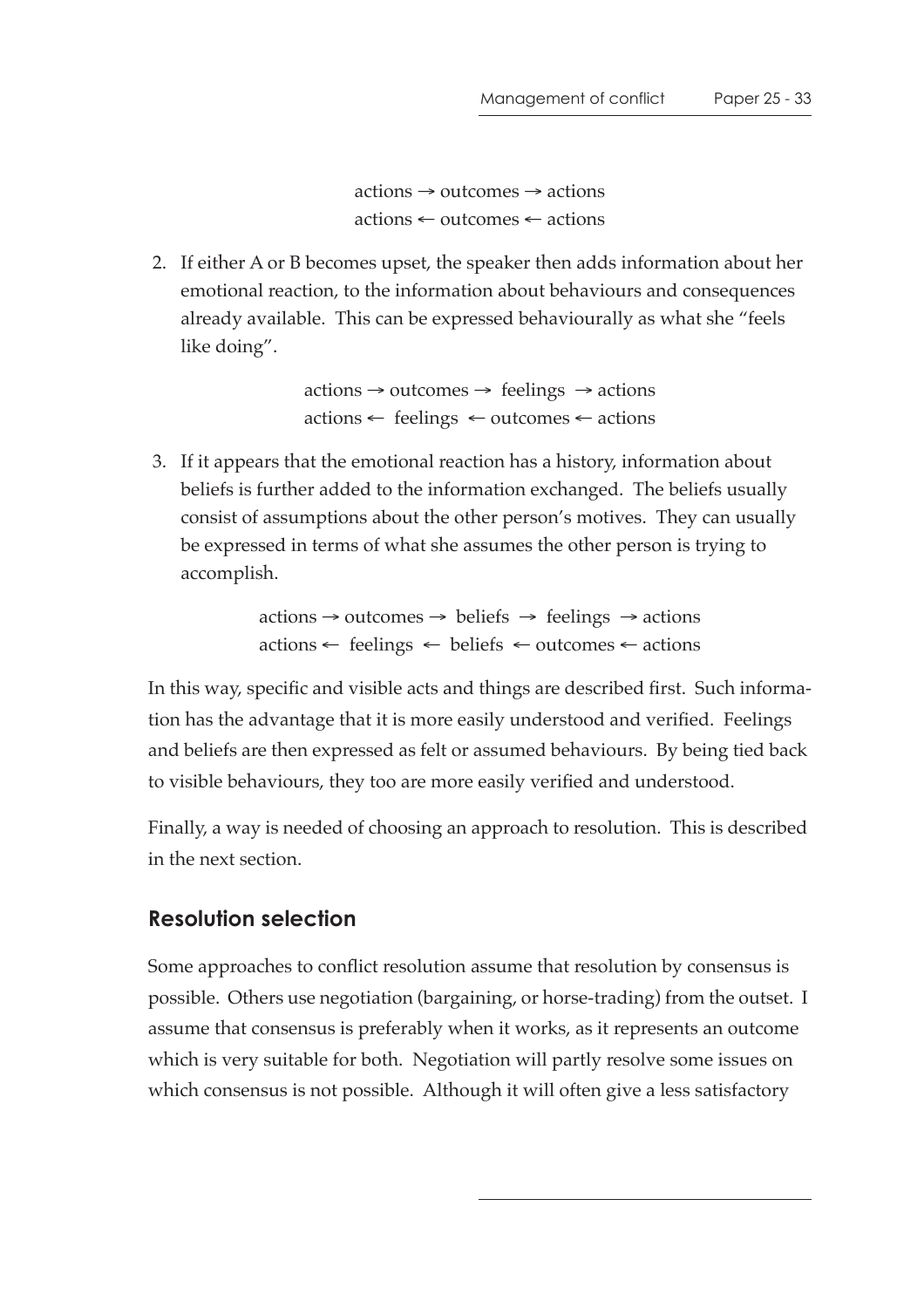resolution than consensus, it will also often provide a resolution when one would otherwise not be possible.

One way of allowing for this is to begin by trying for consensus, but then to switch to negotiation if necessary. The overall system then has three stages, treated as priorities.

- 1. After A and B have exchanged the relevant information, they try to achieve by consensus a mutually satisfactory resolution within a single item. One of your main tasks as mediator is to prevent them agreeing on a resolution unless the information exchanged is specific, and each of them accepts it as true.
- 2. It may become clear that resolution is impossible because there is no outcome that is better for both A and B. If so, they try instead to use bargaining to achieve an outcome where both are better off. They do this by adding a second (usually related) item so that a mutually-advantageous trade is possible.
- 3. If even this is not possible, A and B persist until there is clear understanding of each other's position. If this is reached, they are usually able to agree to differ, and will regard this as in some sense a resolution. Information about beliefs and feelings is usually required before this can occur.

Now all that is required is to assemble these four frameworks together into an overall process. Such a process is described, as a set of steps, in the next major section.

### **The overall process of mediation**

The main sequence of steps in this approach to conflict resolution can now be described. Most parts of this process will also apply to the other interventions described later. The sequence is as follows.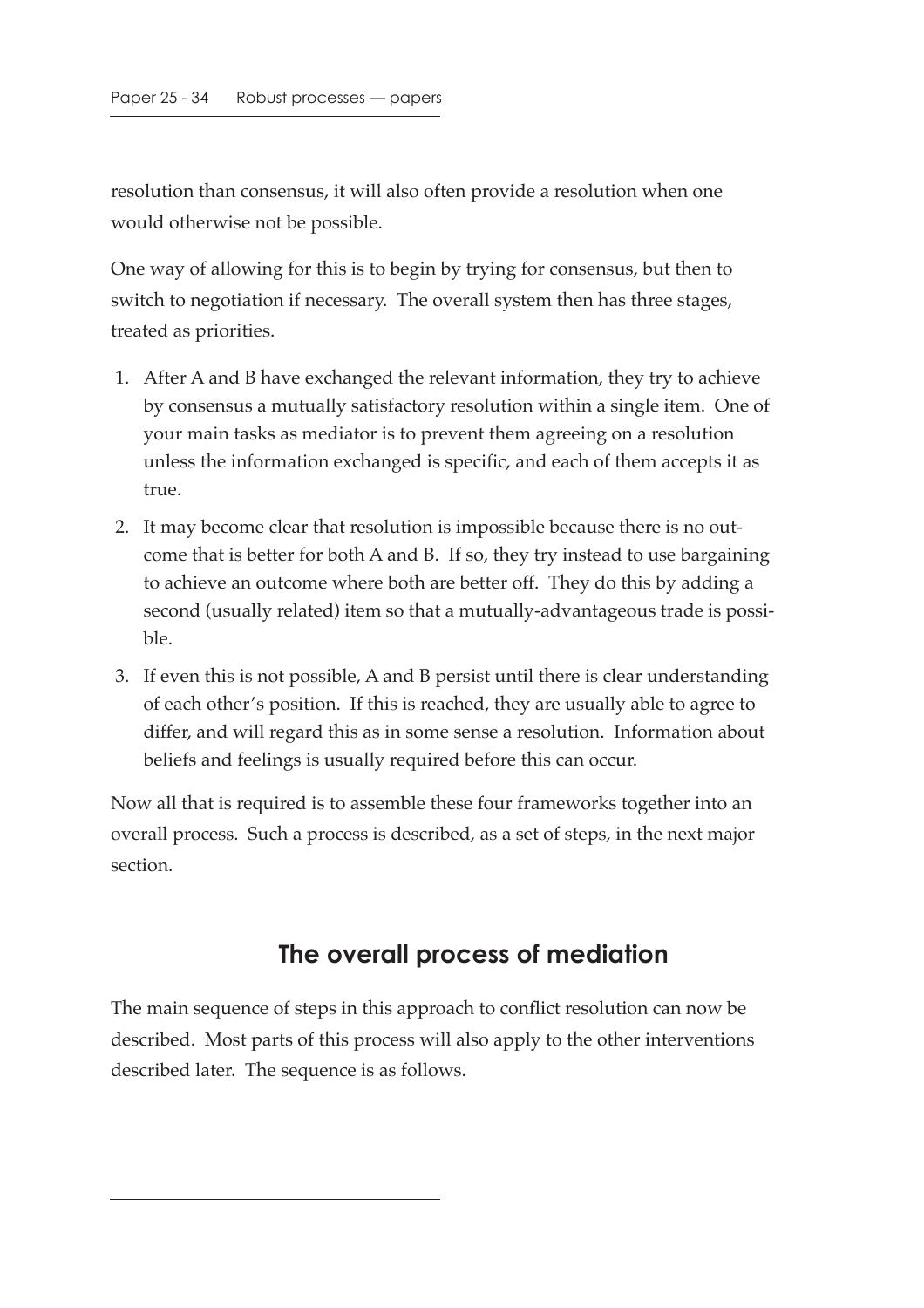- 1 Initial interviews. The mediator talks privately, confidentially and at length to each of those in dispute. The goals of these interviews are threefold.
	- To give the mediator enough data to know: how much common ground there is, whether those in dispute have some superordinate goal, whether or not they realise it, and how motivated they are to do something about the conflict.
	- To give those in dispute a chance to get to know the mediator, to develop some trust in her, and to become familiar with her style and approach. The trust is crucial.
	- To encourage those in dispute to think about the conflict in constructive ways. This may include helping them to get in touch with some of the specifics of it. It is likely to include beginning to explore what it might look like from the other person's point of view.
- 2 Conclusion of interviews. Towards the end of the interviews the mediator attempts to get commitment towards the coming sessions, and to inform those in dispute of the way in which the sessions will be conducted.
- 3 List preparation. Each of those in dispute individually prepares a list, or series of lists, of some of the relevant issues. The nature of the lists can be varied to suit the approach being used. (For example, by varying the lists one can convert this process into a role negotiation session.) Whatever the type of lists used, they tend to include two (and often three) main elements.
	- A list of favourable items.
	- A list of unfavourable items.
	- An "empathy" list, where a person tries to predict what the other person is likely to be saying.

A list based on the role negotiation model of Harrison (1973) can be used in a variety of situations. It is eminently suitable for the present approach to conflict resolution, even though Harrison uses it for role negotiation.

- I would like you to continue to do the same amount of ...
- I would like you to do more of ...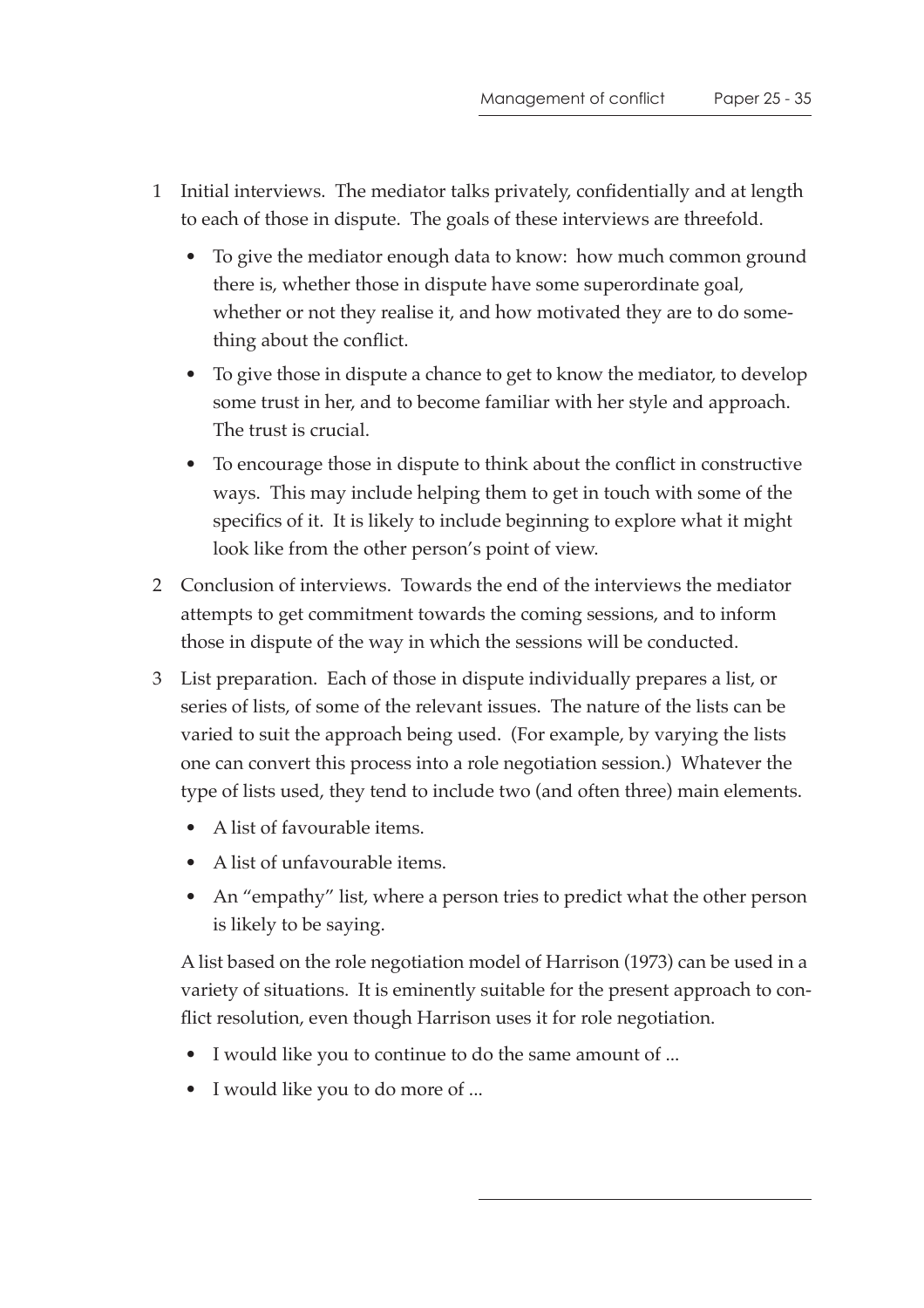- I would like you to do less of ...
- I think you would like me to ...

Harrison uses the first three of these. I prefer to include the empathy list as a way of getting people to consider that there is another point of view.

The style of the session can be changed enormously merely by changing the nature of this list.

- 4 Exchange. This information is then exchanged one item at a time, in such a way that each of those in dispute understands the other's point of view. The procedure is that described earlier for the exchange of information.
	- A describes an item to B nondefensively while B is given the task of listening for understanding, without debate; B then asks questions for clarification only, again without debating the issue (trying only to understand A's point of view), and finally repeats back what A has just said, to A's satisfaction;
	- B responds to A, nondefensively describing what the situation looks like from her perspective, while A first listens for understanding, then asks questions for clarification only, and then repeats back what B has said;
	- A responds to B, and so on ...

During this step, the mediator discourages the people in dispute from trying to reach a resolution. Instead, she asks them to postpone resolution until each of them fully understands the other's point of view. Then and only then do they move onto the next step.

 5 Resolution by consensus. The procedure of step 4 is followed until all the relevant information has been exchanged and understood. At this point, if the two people do not move naturally into problem solving, the mediator encourages them to do so. This can be done by inviting the person likely to be least advantaged by the resolution to propose a solution. If necessary, the procedure for information exchange can be used again here. The important thing is to ensure that the following conditions are satisfied.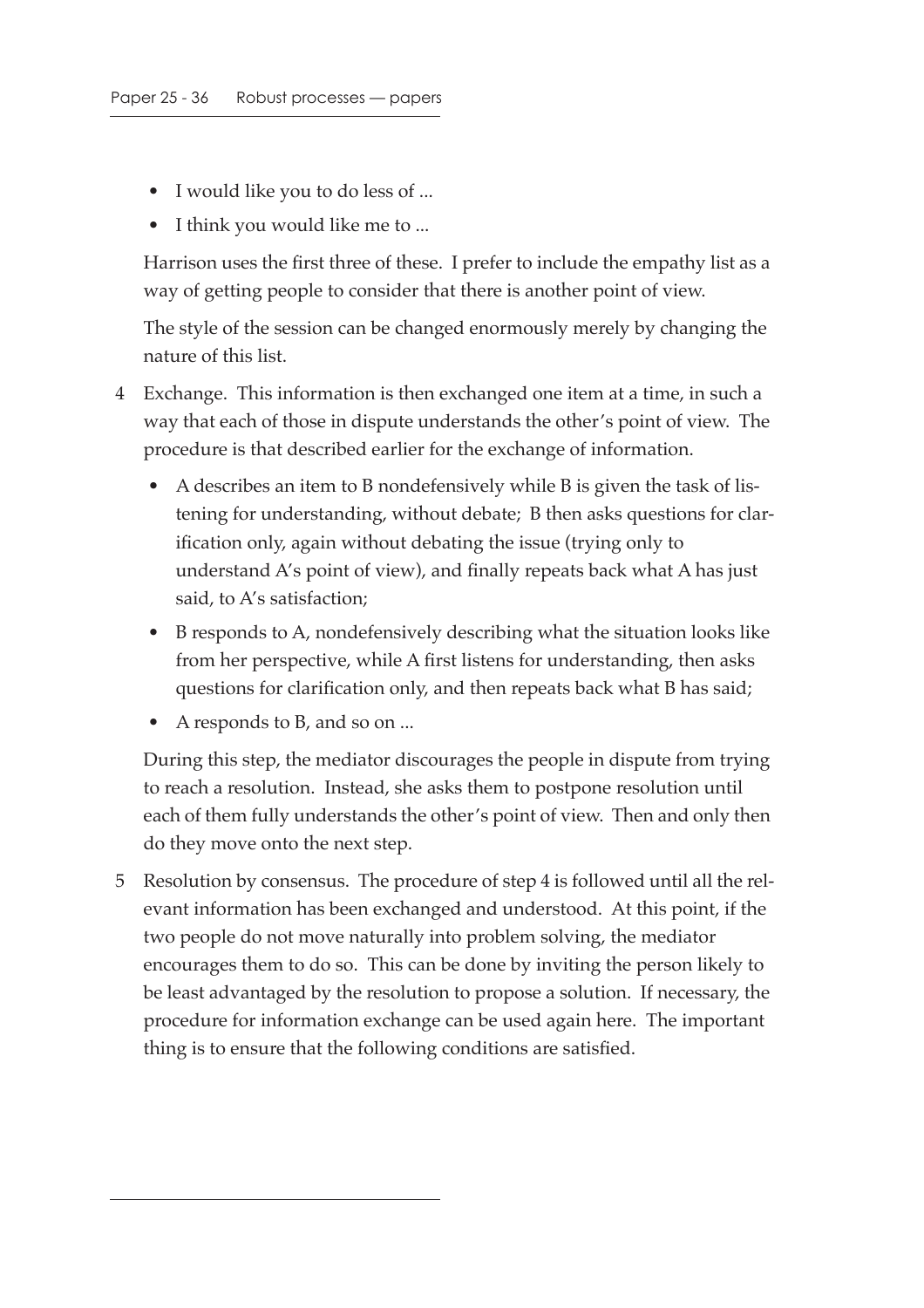- The proposed resolution and its consequences are specified in detail. The minimum decision is one which agrees on who is to do precisely what, by when, and with what consequences.
- The proposed resolution and its consequences are understood by both.
- 6 Negotiation. If the item cannot be resolved, B than takes a related item. A and B work again through the steps above, this time with their roles reversed (for example B states the item while A listens for understanding, and then repeats back, ... and so on). A and B then try to find some tradeoff that leaves them both better off. The procedure for information exchange is again used.
- 7 Agreement to differ. If still no resolution is possible, the mediator persists until each understands the other's point of view. At this point, they will usually decide to agree to differ. If based on real understanding, this is often felt to be an appropriate resolution by both people even if it leaves the mediator feeling unsatisfied.
- 8 Recording of decision. In any event, whenever a decision is made it is recorded by the mediator.
- 9 Other items. This procedure is repeated for other items, A and B alternating in introducing the items. For each item, the two people seek resolution on one small item by consensus if possible. Otherwise the use resolution by negotiation between pairs of items.
- 10 End of session. At the end of the session, the decisions made are examined to ensure that ...
	- there is agreement on each of them;
	- that they state specifically who is to do what, and by when;
	- that the intended (and likely) consequences are specified;
	- that none of them appear to affect any person not present.
- 11 Follow up. Time and place for a later session (to review progress) is agreed. It may be better if this is after some of the decisions will have been acted on, so that the consequences can be checked. It is useful at this point for the mediator to discourage the two people from being too optimistic about their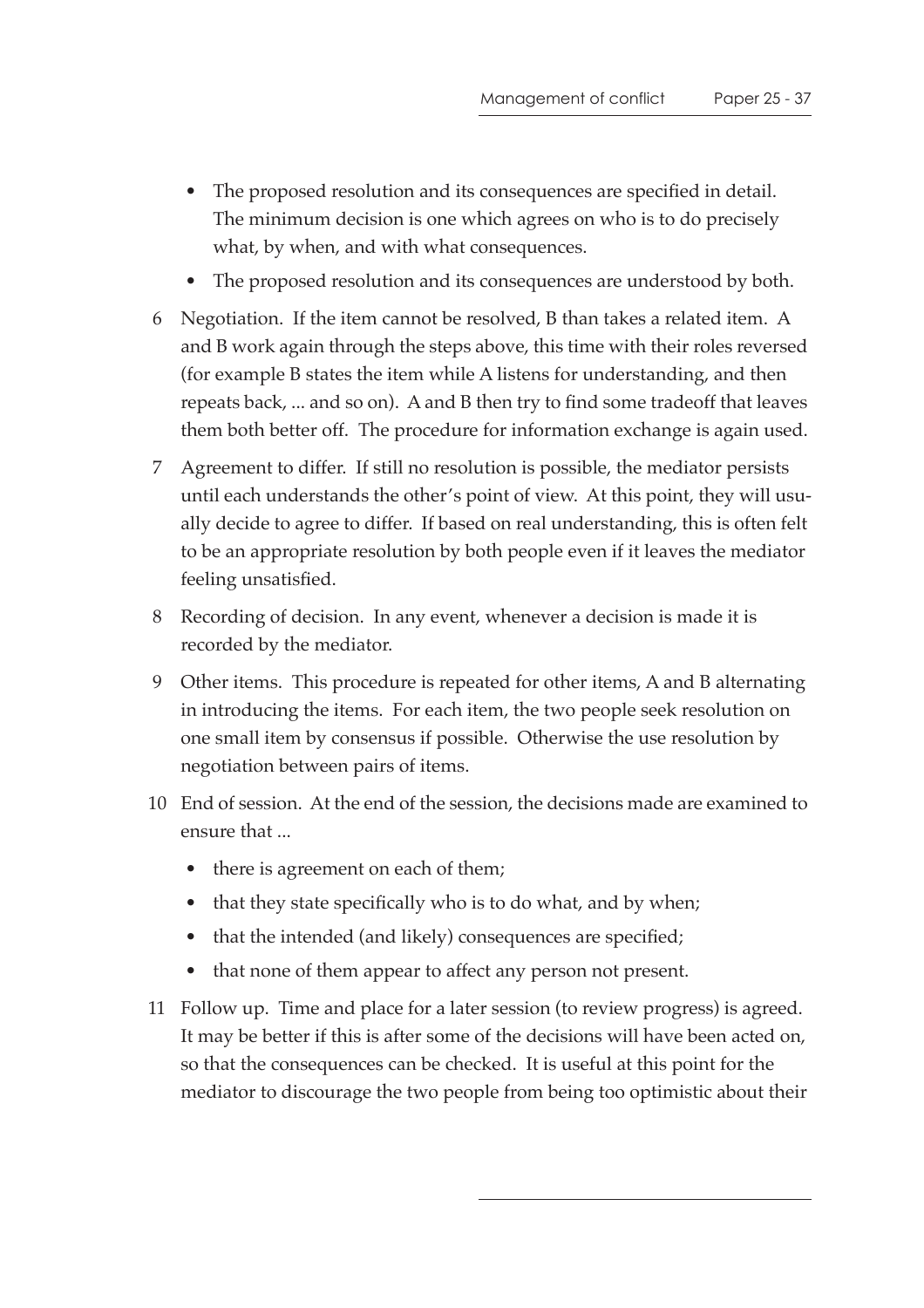decisions. Some decisions are likely to require later revision in the light of experience. It avoids some unpleasantness if this is realised now. You can think of it as inoculating the people against failure.

#### **When things go wrong**

After the section on conflict management without a mediator, I have included some suggestions for recovering from the problems that sometimes threaten a conflict management session. These are also relevant to mediated conflict resolution.

# **Do it yourself conflict management**

It is harder to work on a problem when you are part of it. This is partly because you probably don't see it that way. More importantly, if your feelings become sufficiently aroused, you will find yourself unable to deal with them and other issues at the same time. Trying to do more than one thing at a time often leads only to failure on all of them.

Apart from these difficulties, do-it-yourself conflict management need not be as difficult a matter as is sometimes thought. You can use the same method as a mediator would. Successful mediation is primarily the art of asking the right questions. You ask both yourself and the other person the questions that a mediator would ask.

In fact the process is reasonably simple provided you are familiar with its components. It is often its execution that is difficult. This is usually because your feelings and beliefs get in the way. Self management therefore precedes conflict management. This will therefore be dealt with briefly later.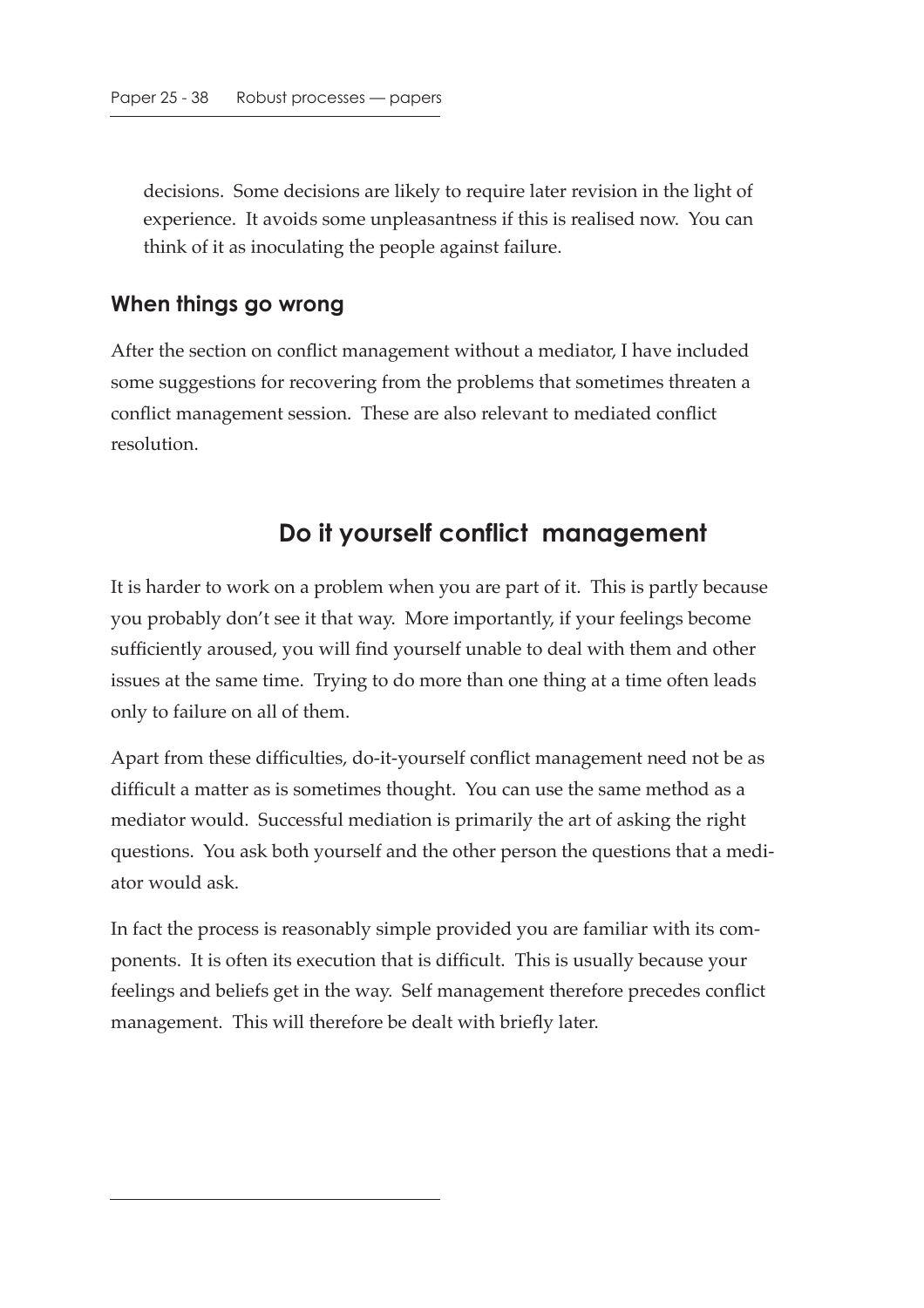There is a further minor difficulty. The other person may see you as applying some procedure to your own advantage. ("Don't you use that psychology nonsense on me!"). Fortunately, this can easily be sidestepped.

- Ensure that both of you are to some extent willing to change in the interests of securing a better arrangement.
- Choose a time when neither of you is particularly upset or rushed.
- Agree on the procedure before you start. Allowing the other person a genuine say in how it is to be done. Be very very careful not to use your expert knowledge to persuade the other person to choose a particular procedure. You can use the conflict resolution procedure to agree on a procedure.
- Make sure that you try to deal with only one small item at a time (except where the use of negotiation requires that two items be considered).
- Take great pains to talk in English.

To disregard even one of these is to risk failure. All of them are important.

The use of good communication skills are also important. If you are unsure of your skill, perhaps you would be better advised to obtain the help of a mutuallytrusted third party.

There is no point, by the way, in pretending that you are not upset if you really are. The other person will realise that something is wrong, often without quite knowing why. Issues are much more easily worked on if the message conveyed by your words and by your non-verbals (tone of voice, expression, posture, and so on) are in agreement. Mixed messages are confusing, and often upsetting. You will therefore need some skill at managing your own arousal and anxiety. If it becomes too great for you to continue, say so. Take a walk around the block, stop for a cup of tea, or find some other way to take some time out. Be warned, though, that if you don't tell the other person what is going on she may suspect the worst.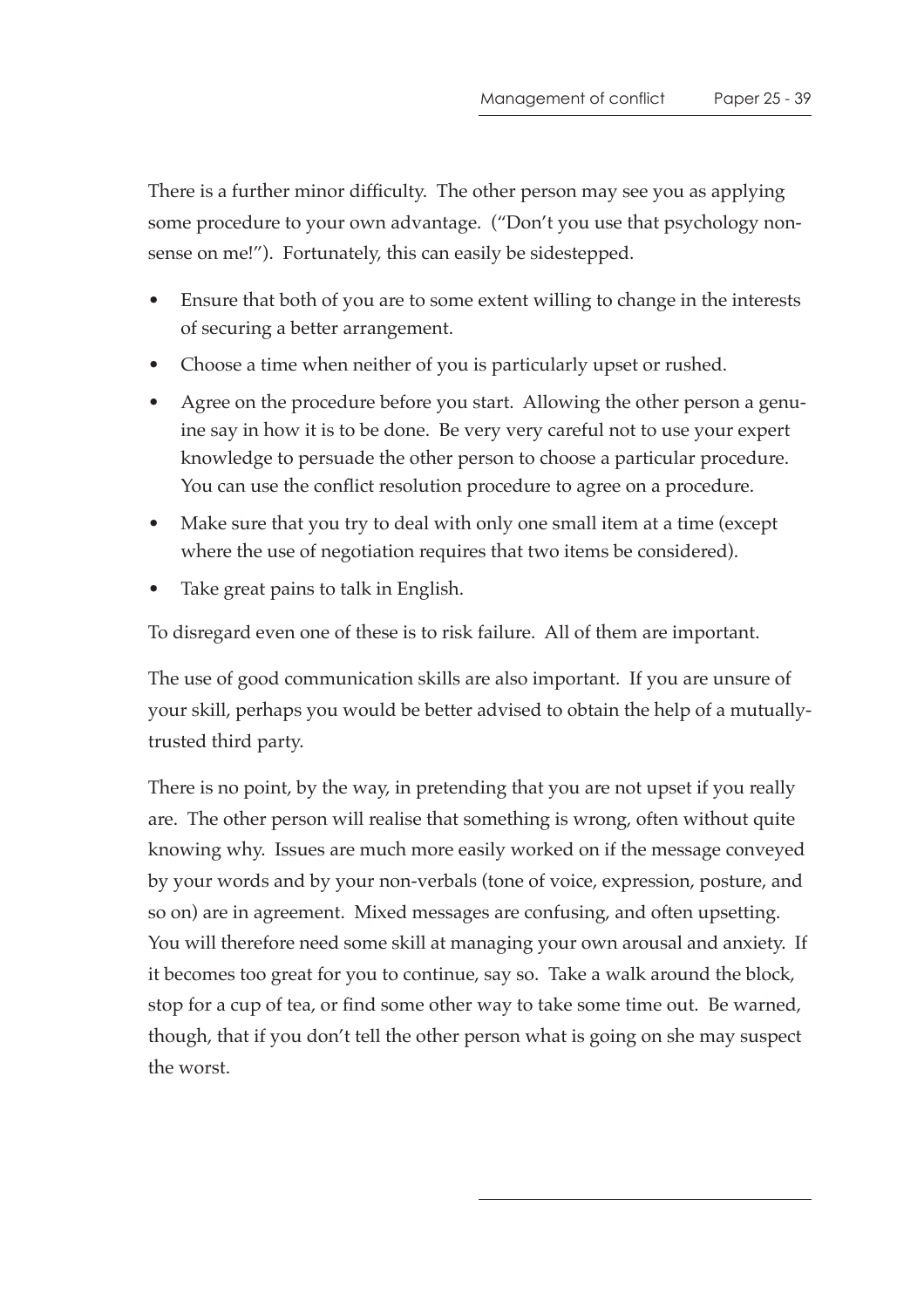The overall exercise can be dealt with more easily if the three distinct tasks you face are dealt with separately. The appropriate sequence may vary from that given.

- First, convey your own position without blame or demand.
- Second, find out the other person's position. Obtain, understand, and acknowledge, a clear statement of the other person's feelings and beliefs. Find out, and acknowledge, what actions of yours are part of the issue.
- Third, manage the overall process so that it eventually reaches an outcome you both see as an improvement.

These are the same tasks that were discussed earlier. They consist respectively of first-person skills (unthreatening ways of stating your point of view), secondperson skills (for understanding the other person), and third-person skills (for managing the overall process).

A summary here, specifically applied to conflict management, may be useful. The aim of *first person skills* is to convey to the other person the relevant information about ...

- the specific behaviour which is a problem for you;
- the material outcomes of their action, expressed in terms of what you are thereby required to do, or hindered from doing;
- if relevant, the emotional consequences for you, preferably expressed in terms of what you feel like doing;
- if relevant, your beliefs about their intentions, again preferably expressed in behavioural terms; and
- the way you think you react to the situation;

and to do all this as far as possible without implying blame on their part, or criticising them, or demanding that they do certain things.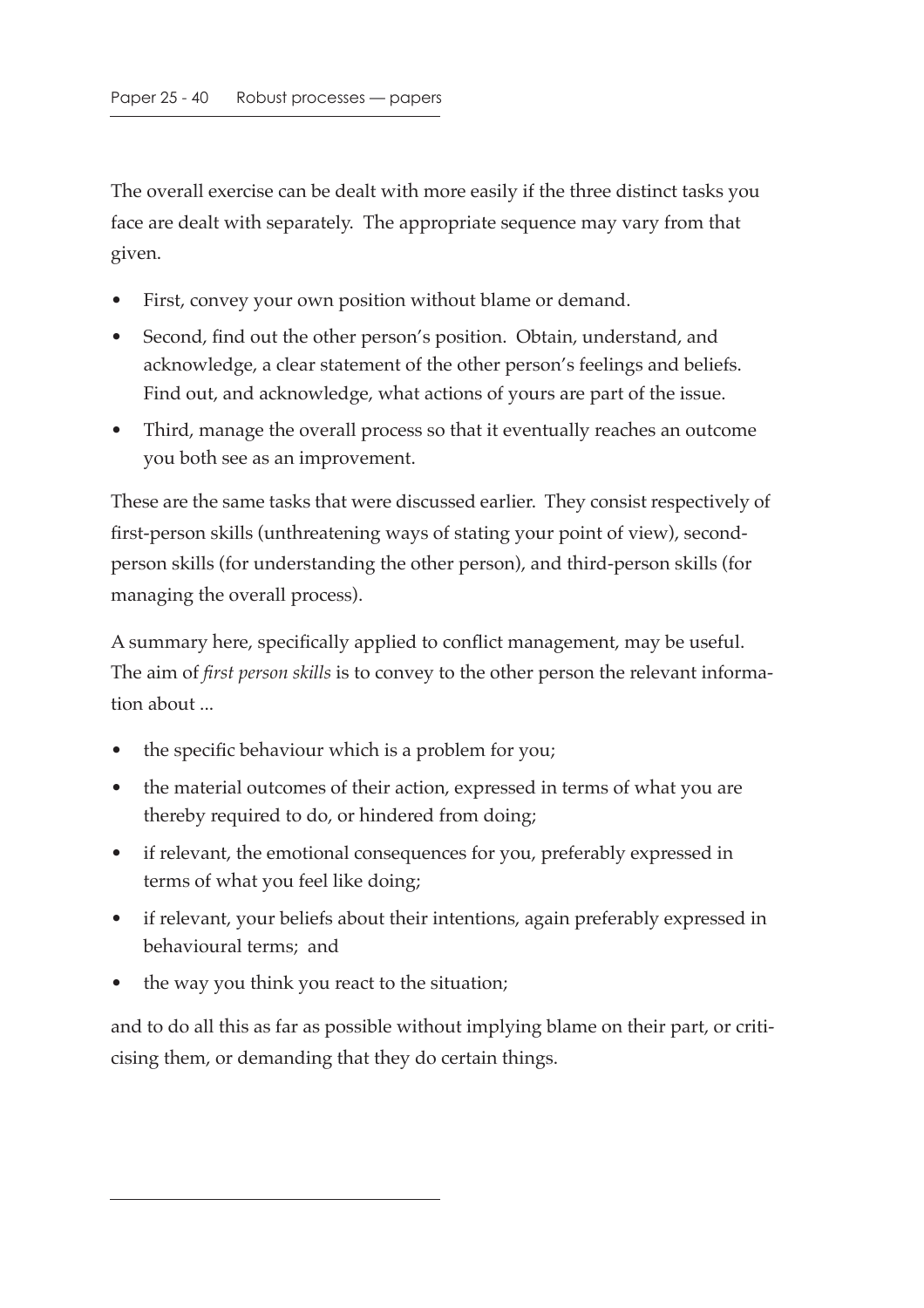This is not such a limitation as you might imagine. For example, it prevents you from talking directly about what another person believes or feels; but it allows you to describe what you see them do, and what belief you form as a result. So instead of saying

*"You aren't very loyal!"*

an unprovable assertion, you can more constructively say

*"When you go back on agreements I think we've made, such as when yesterday you didn't complete the job you said you would, I find it hard not to think that you don't have much concern for the organisation or me, and I get upset."*

*Second person skills* have as their main purpose the securing and understanding of the complementary information to what you have. This information consists of

...

- the actions of yours which the other person sees as contributing to the problem;
- the material consequences for her;
- if relevant, her emotional responses; and
- if relevant, her assumptions about your intentions.

In practice you can do this by using the LACE (listen, acknowledge, check, enquire) approach described earlier. Avoid enquiry while the other person is upset — acknowledgement is the most constructive way of helping her dispose of here feelings.

When she is no longer upset you can use enquiry to ask those questions which will lead her closer to a clear, specific, non-blaming statement of what the problem looks like from her perspective. It is important that you do all this without debating the issue or trying to justify your own position. It is important that you continue to give more attention to acknowledgment than to enquiry.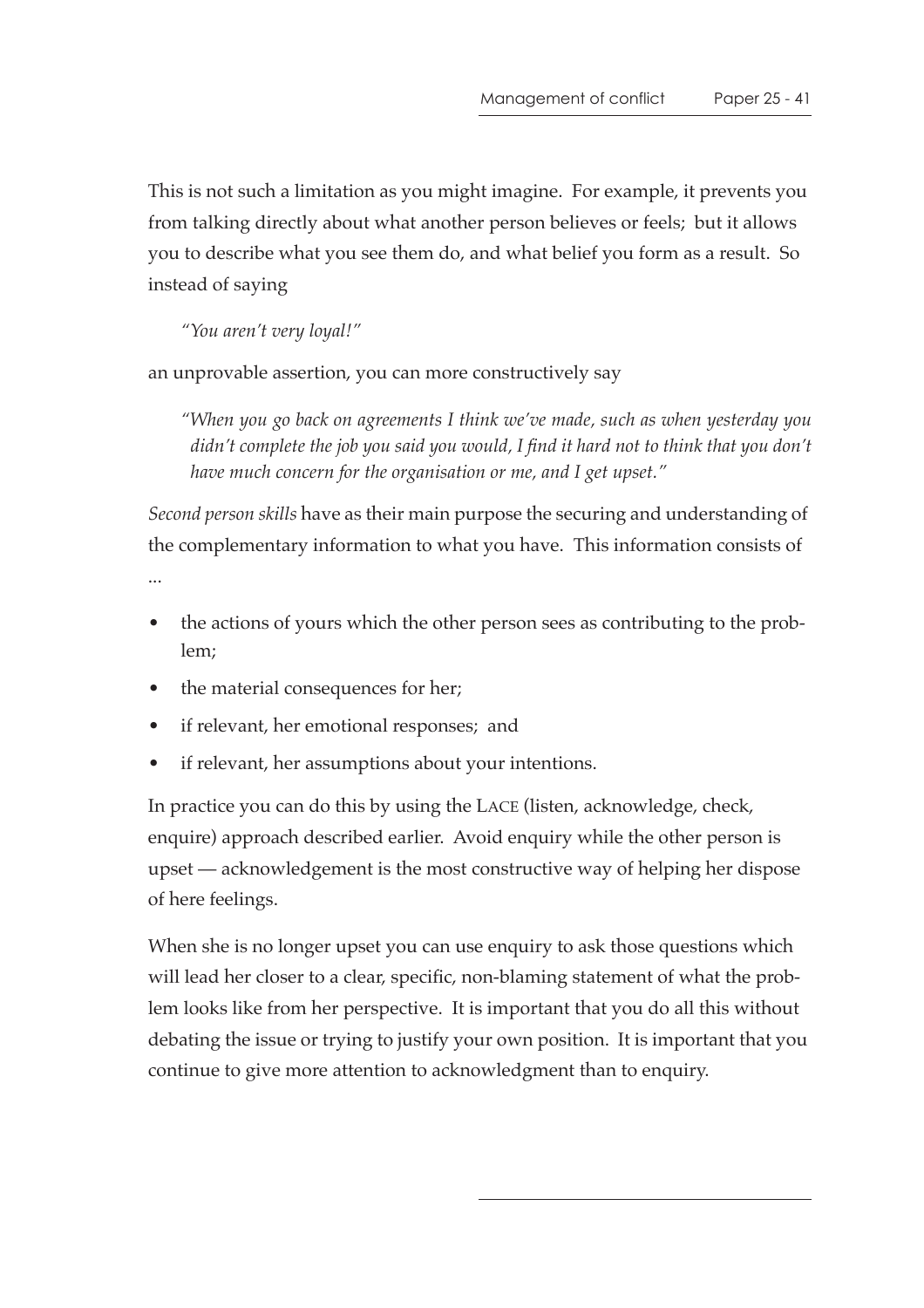In other words, concentrate at any one time either on conveying the information you have, or getting the information the other person has. When you are trying to get the other person's information concentrate on understanding what she is trying to say.

To decide what should be done at any one moment is the role of *third person skills*. There is no one sequence of events which will guide you safely through a conflict resolution session. Each problem has its unique components. Each person and relationship is different. Successful resolution comes from adjusting the process to be moment-by-moment needs of those taking part. This can most easily be done by observing the two sets of priorities listed earlier.

- When you encounter a difficulty which hinders progress, move to a higher priority level of the FIDO priorities.
- Always give higher priority to the other person's concerns than to your own, except where there is some barrier to the exchange of information. Be prepared to shelve your own concerns at any time until you have helped resolve the other person's concerns.

It helps to remember that these are not intended to be stages of the conflict management or communication process. Instead, they are a set of priorities which you can use as a guide to action. The implications are quite simple. To use FIDO ...

- If the desired outcomes are not being produced, re-examine the decisions which were made. Alter them so that the outcomes are more likely to occur. (*"We've tried that, but it isn't working. Let's see if we can work out another arrangement that will work."*)
- If decisions are being debated but not agreed, get some more information. ("*What information would help us to choose between those issues we're debating, or perhaps find a third alternative we'd both be happy with?*")
- If the information seems to be available, but people are having trouble accepting it or using it, assume that feelings are involved. Try to work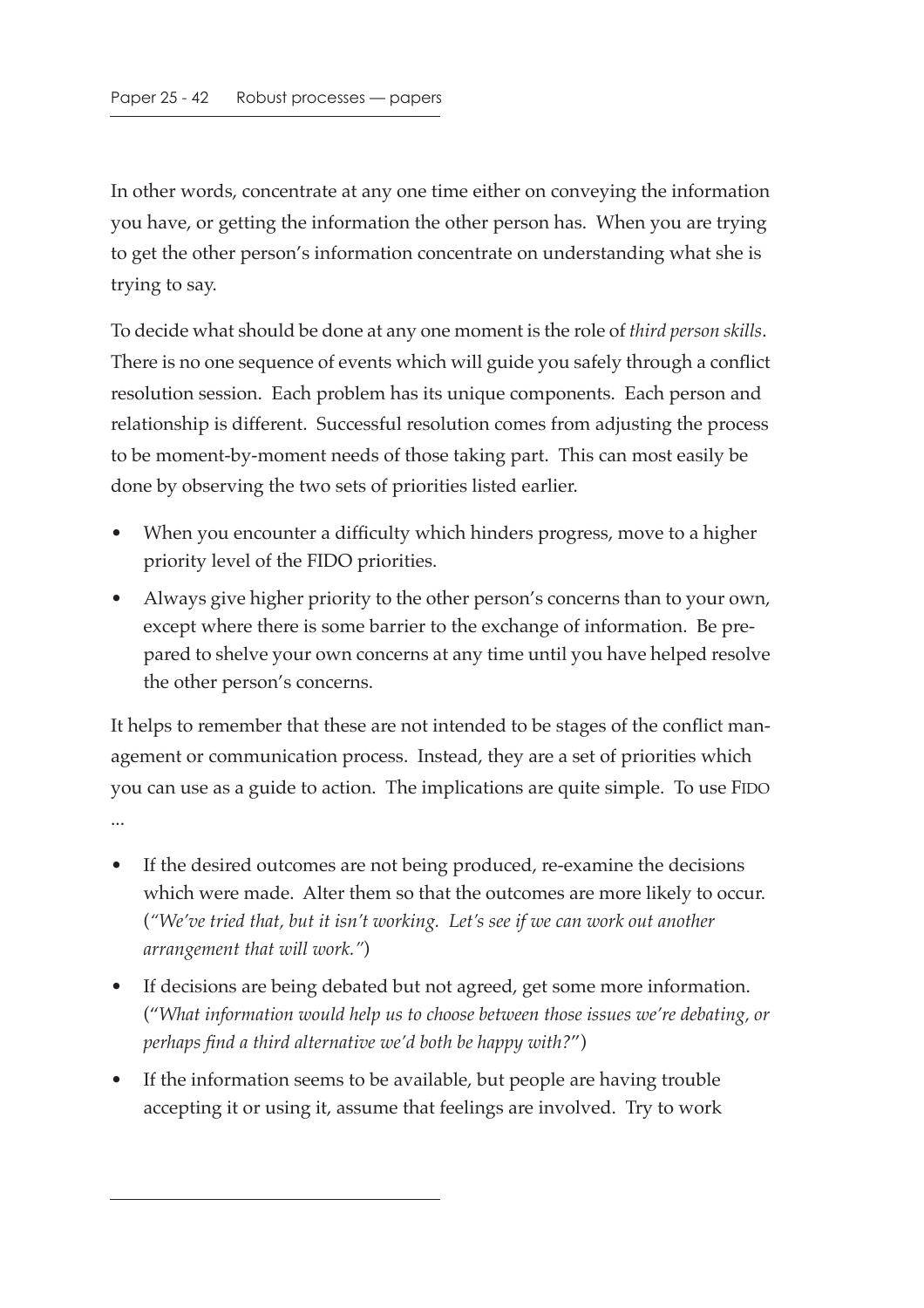through them first. ("*You don't seem very enthusiastic about that — how would you be affected if we did it that way?*")

• If you or the other person find that the feelings seem irrational or hard to understand, assume that there are some underlying assumptions (perhaps about each other's motives, or about what is "right").

There are some ideas which may help you when you are trying to resolve differences which have a belief component (as they often have in generation-gap relationships, or where people have very different roles). In no particular order, here they are.

- Many grievances arise not out of the apparent issue, but the message that is read into it. If these often mistaken beliefs can be dealt with, the situation will be better understood. Acceptance of the other person's right to her beliefs and feelings then often emerges.
- Many of the issues revolve around the dual issues of rights that and responsibilities. Usually we talk only about our own rights and the other person's responsibilities. A heated debate can be turned into a constructive talk if both people talk about rights and responsibilities as inseparable sides of the same coin. ("I believe I have a right to decide how to do that. What responsibility do you think that entails?" or "Can I expect you to complain to me instead of going over my head, if I guarantee that if I can't decide on an issue I'll take it further?"
- It helps to remember that an angry or withdrawing person is reacting to some threat (real or imagined). If the perceived threat can be removed, so can the anger or withdrawal.
- Both participants in a conflict management session can expect to have some doubts about the changes that might result. These can be more easily handled if both are prepared for decisions to be revised if they turn out to be less than satisfactory in practice. It therefore makes sense to agree to things for a specific (and reasonably short) time, on a trial basis. It is then much less risky for people to make a decision, and much easier for them to bring it up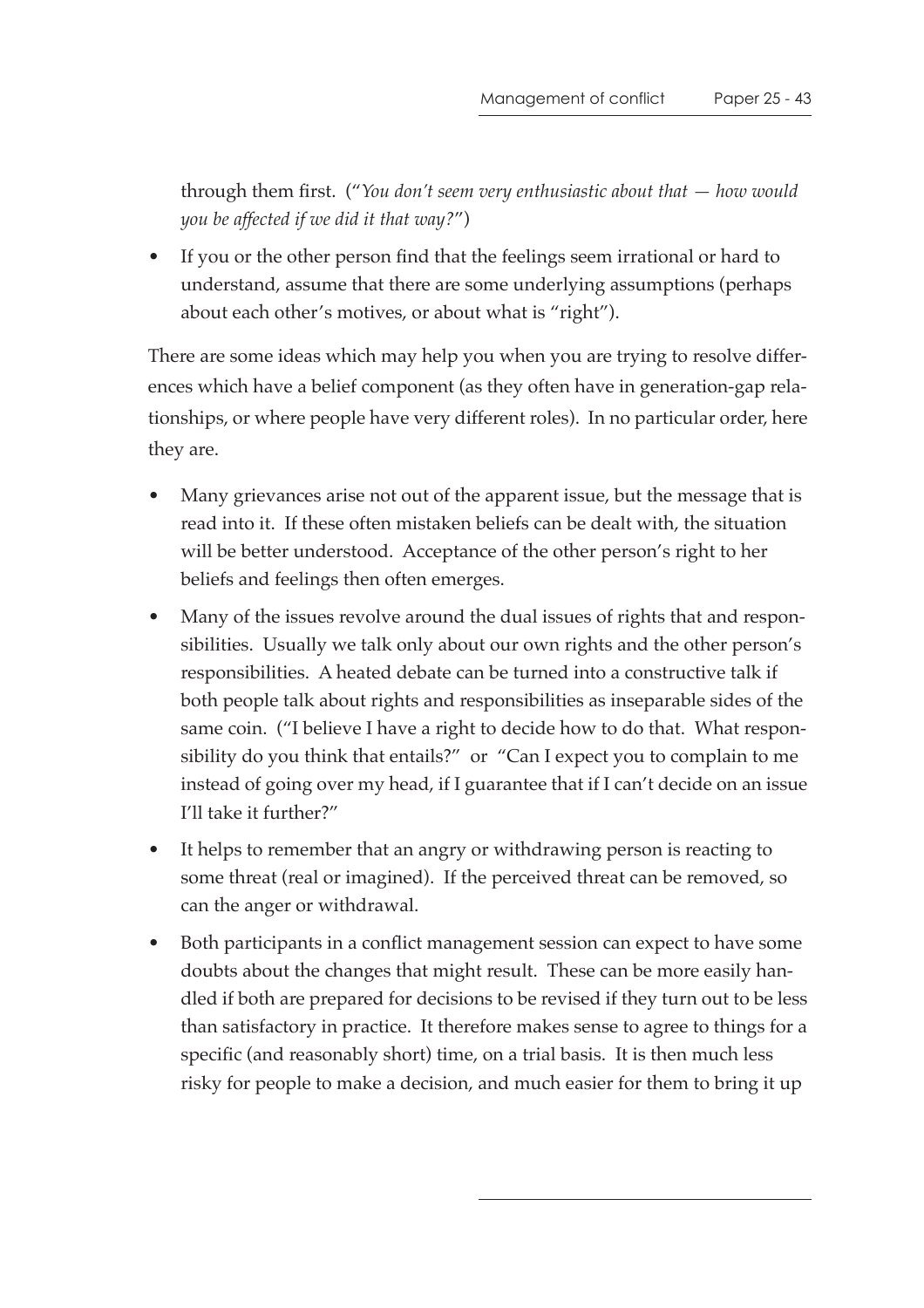again if it turns out to be unsuitable. ("How would it be if we tried it for a week, and then had another look at it?")

• Because of the type of issue that often sparks differences of opinion, a debate will all too readily become a power struggle or a vendetta. Power may be defined as the ability to make decisions. But few decisions are so simple that they have to be all-or-none. It may help to remember that many decisions can be shared. Role responsibilities can be worked out between colleagues or peers. Bosses and parents may be able to define certain limits to freedom, but allow freedom to make decisions within these limits.

#### **Cautions and cures**

The procedures listed above will work for both mediated and unmediated conflict management provided three conditions are met.

- If there is a mediator she has the trust of both of the people in dispute.
- Both people wish to see the conflict resolved. Both are willing to compromise to some extent to achieve a resolution.
- Only one item at a time is considered (or two, within a negotiation session).

Someone experienced in conflict resolution can take a lot of short cuts. But experience is not needed. If you are inexperienced it will take a little longer.

If all else fails there are two strategies that can be used to keep on track.

- Check to make sure that you are limiting the discussion to only one item at a time. If you are, try to break it up into a number of smaller items. Consider them one at a time.
- If you are still having trouble, slow the process down still more. Persist longer with your statement shaping before allowing face to face interaction. Use an explanation of the process as a way to cool things off. Take time out for a drink or short break. Go for a walk — it is often easier to talk through difficult issues when you are going for a walk together than sitting down face to face.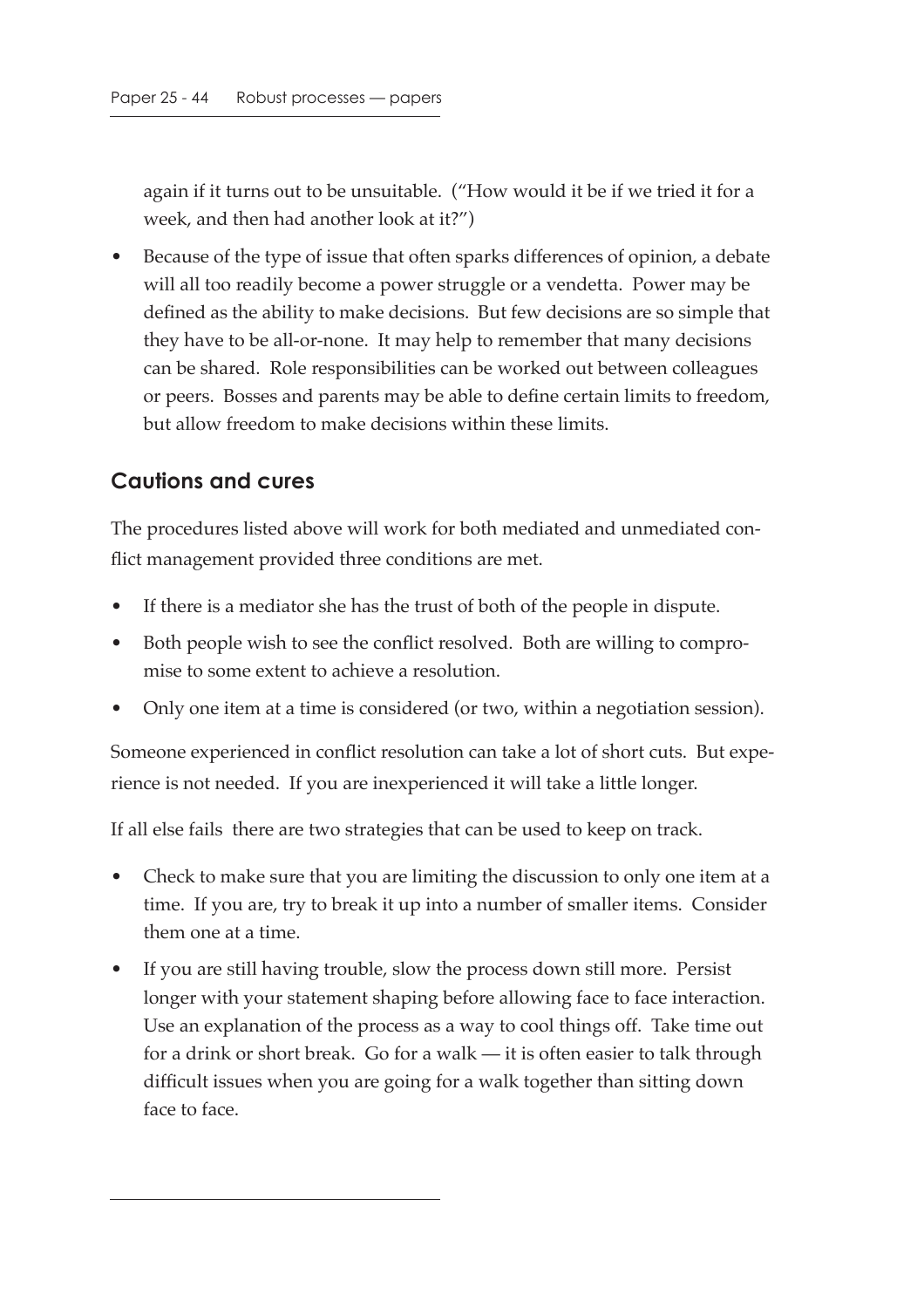If you get lost summarise your present understanding of the state of play, and continue from there. If you can't recollect yourself sufficiently for this, ask the other person to summarise her present understanding and continue from there. Ask the other two people, if you are a mediator.

# **The prevention of conflict**

Clearly, the most effective method for conflict management is to prevent it occurring. In this as in other fields, prevention is preferable to cure, and less painful. Two broad approaches are possible.

The first and most obvious is team building. It strengthens and improves relationships so that conflict will less seldom arise. When it does, it can be resolved before it becomes serious.

Unfortunately, the benefits of team building are often short lived. Team building may resolve present conflicts. If interdependencies are strong and there are communication barriers, new conflicts will in time emerge. Too often, teams with heightened morale and new energy and understanding are sent back into social systems which recreate the problems almost as soon as they can be solved.

The second strategy is to structure the wider system so that those people who are interdependent can communicate easily. This is prevention which lasts. If the structure reflects the real interdependencies, team building may not be needed. If it is, it will work more effectively and last longer.

Consequently, structure is dealt with in the next section as a precursor to team building. An approach to team building is then described. It uses role negotiation as the main vehicle for improving relationships.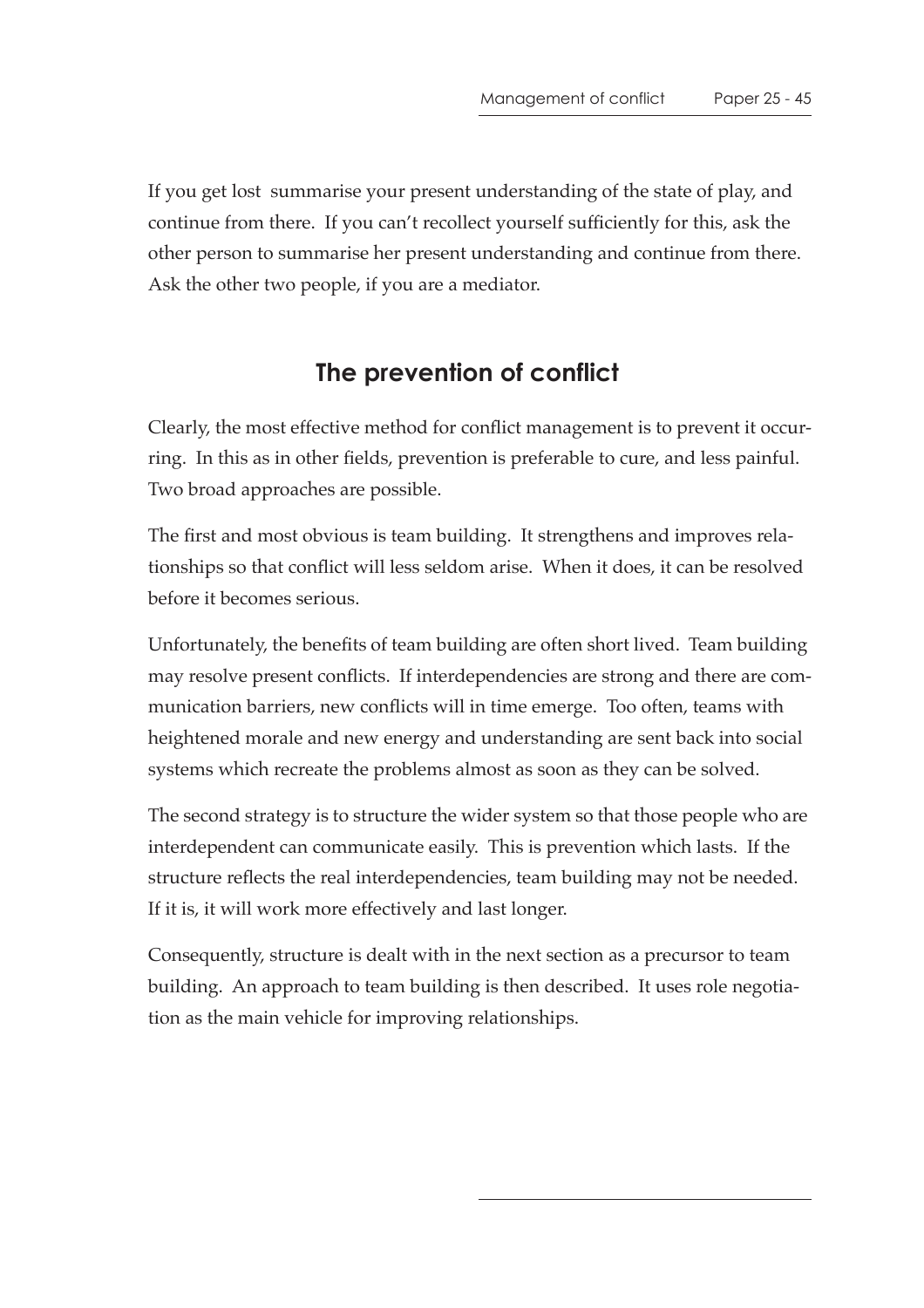Before doing this, I say something about the purpose of organisations and social systems and the nature of their structure. It will be found that role negotiation is as much a structural intervention as is a conventional restructuring.

Team building consists of activities which clarify the purposes of a team, enhance its functioning, and improve its relationships. Interdependencies are such an important part of this that role negotiation forms a useful core to a team building activity.

 $\overline{\phantom{a}}$ 

I argued earlier that conflict arose whenever two conditions existed ...

- interdependencies between people;
- barriers which hindered the satisfaction of those interdependencies.

On this basis, one might expect it would be easy to define the most effective structure for an organisation or social system. It would be whatever structure made it easiest to satisfy the interdependencies.

If the desire is to minimise conflict, this is so. But it will be seen that other issues also influence the choice of structure.

# **Organisations and social systems**

Organisations (which I shall assume to include all types of social systems) exist because some tasks are too large or too complex to be done by individuals. Large tasks require many individuals to complete them. But unless the efforts of the individuals are coordinated, the tasks may still not be completed well.

Complex tasks often require more specialised expertise than one person can provide. In other words, organisations allow specialisation. But unless the specialists are coordinated, the task may again not be accomplished.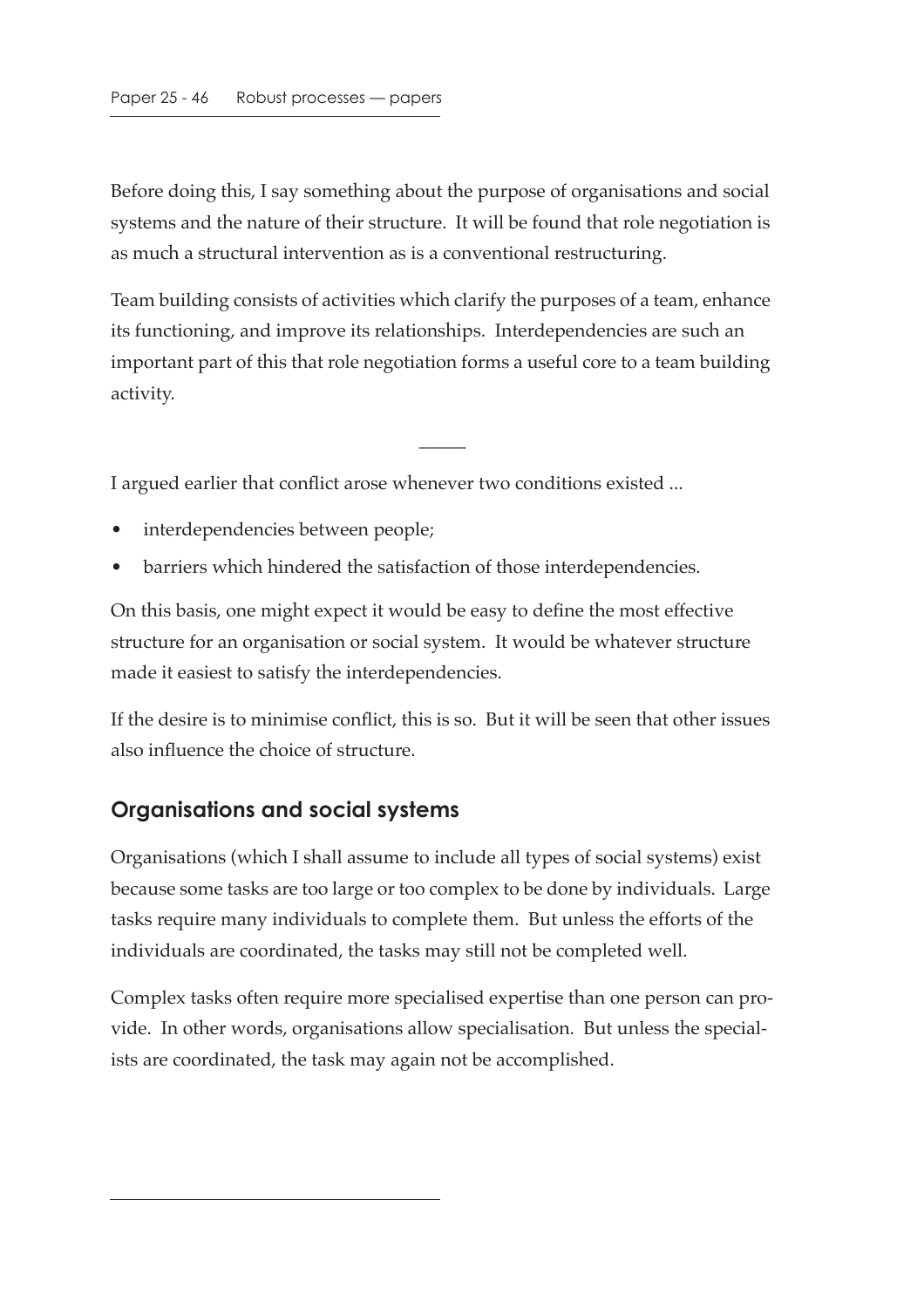The central goal of organisation is therefore coordination. To do her job, each person requires information or materials or services from others. As part of her job each person provides information or materials or services to others. This traffic flow of information and materials and services, this pattern of interdependencies between people, is literally the life blood of the organisation.

There are two implications which follow from this. Firstly, if you wish to understand the functioning of a social system, look to its traffic flow. Secondly, if you wish to enhance its functioning, improve its traffic flow.

It is important here to distinguish between the official traffic flow (that is, what happens in theory) and the real traffic flow (which consists of the traffic which actually moves from person to person). In what follows the focus will be almost exclusively on the real traffic.

The strategies offered here will be seen to differ somewhat from the more usual practices in organisations. It will therefore help if I say a little about the reason for the two quite different strategies. The approach I describe is to be found in some organisations, though not as commonly as the more traditional approach.

We can proceed by way of a comparison of the two strategies identified by Stafford Beer<sup>4</sup> for structuring our social systems and organisations.

- Control of behaviour. This is the common strategy. It seeks to maximise the control that those in command have over the behaviour of others in the system.
- Control of outcomes. This is a less common strategy, though it is becoming more usual. It seeks to control the use of resources from elsewhere in the system, and the outcomes which affect other parts of the system.

For reasons that Stafford Beer has pointed out, control of behaviour implies control by regimentation. (Beer's word is redundancy, by which he means, roughly,

<sup>4.</sup> Beer, S. *Platform for change*, Wiley, 1975.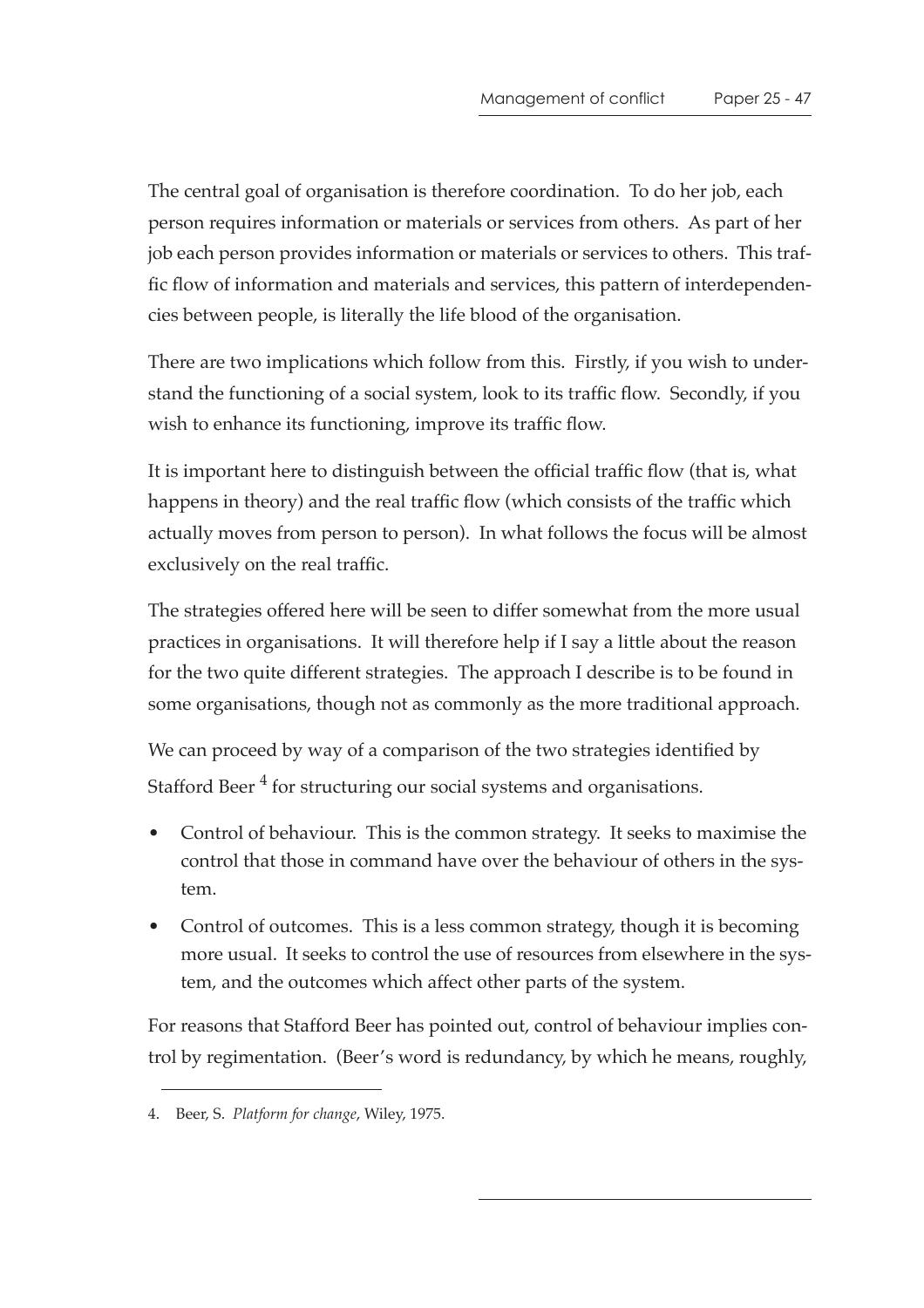similarity). If everyone is in step, it is easier to recognise and control someone who gets out of step.

This approach is usually found together with a number of other structural features. Some of the important ones are as follows.

- Functional specialisation. Activities are subdivided into small, simple parcels. Thus breadwinning and housekeeping are regarded as separate specialities within the social system that is a family. So are production and marketing, or manufacture and quality control, in an industrial organisation.
- Individual task allocation. The individual is the unit of task allocation. One person washes the dishes, or does the books, or fixes the front wheel to the chassis.
- Grouping by similarity of function. People doing similar tasks are grouped together. Children keep company with other children. At parties, women talk to women and men to men. In organisations, engineers talk mainly to other engineers, and accountants to other accountants.
- Hierarchical specialisation. Activities are grouped hierarchically depending on the "control" or management content they have. In a traditional family, adults make all the decisions. In industry, the first line supervisor may do all the planning, work allocation and checking. The operatives do all the manual labour.
- Coordination from above. The responsibility for coordinating the activities at any one level are located at least one level above. Parents are expected to take responsibility for the behaviour of their children. Colleagues are often required to communicate to each other through their mutual superior.

Whatever the system, this is quite a good strategy for maintaining control if stability can also be maintained. It tends to produce centralised decision making, and reliance on rules and precedents. If today's problems are not much different from those of last year, or last decade, all is well.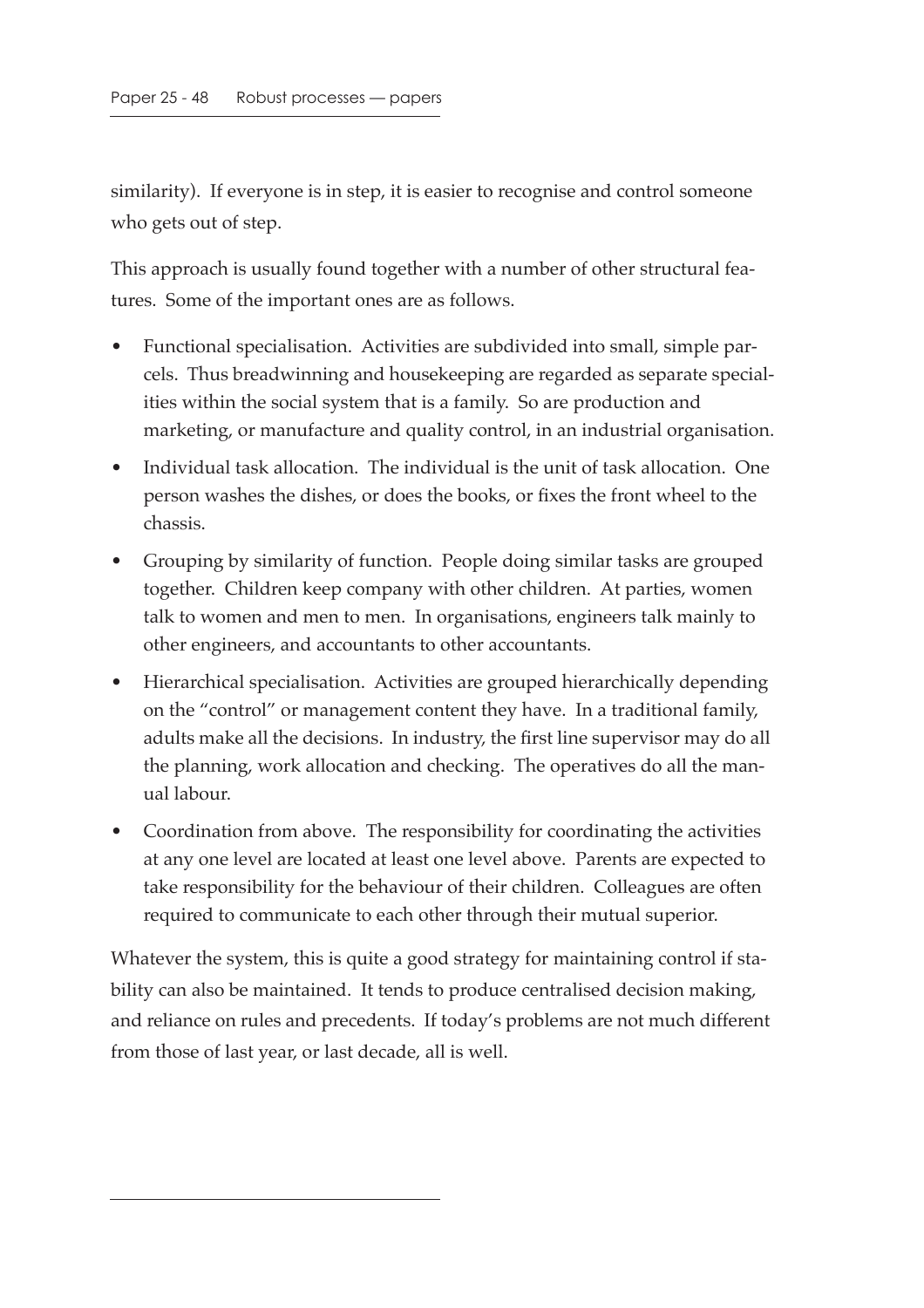The members of the system may be unfulfilled or dissatisfied. The system itself functions well enough, however. It consequently survives. It is no accident that the nation states that survived into the nineteenth and twentieth centuries were for the most part large and technically complex. And they were structured along these lines.

Such an approach to structure almost guarantees interpersonal conflict. It places specialists together, instead of with the people they have most need to communicate with. It gives to superiors the task of accomplishing the necessary coordination. Major interdependencies exist between individuals and groups who often see little of each other, have little liking for each other, and see their goals as different.

The alternative structural strategy is to create self-contained sub-units. How these units behave is ignored, provided they achieve the necessary outcomes within the available resources. That the sub-units are self-contained implies that most of the interdependencies are within units rather than between them. Examples are project teams, cost centres, self-managed groups, or (to some extent) rural families.

Compare the requirements of this sort of structure with the requirements for effective team building.

Team building will be needed least often, work most effectively, and be most persistent in its effects, when the following conditions are met:

- Most of the interdependencies are located within a small group of people who interact regularly, face to face.
- These people have agreed overall goals, to which they are committed, and for which the group as a whole is responsible.
- There is approximate equality of power and interdependencies within the group.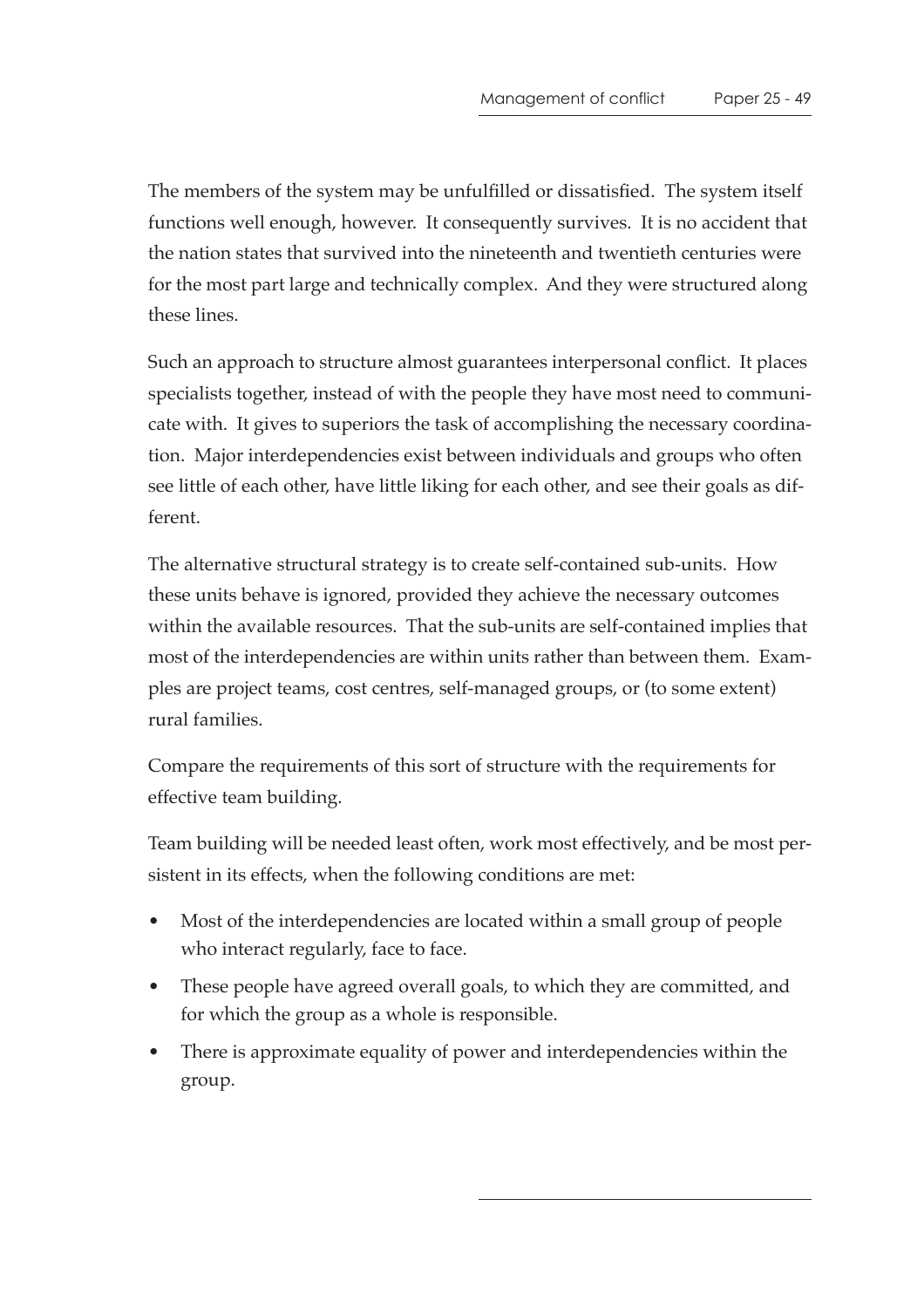• The group has the freedom to change its way of operating provided its use of resources and its outputs are not adversely affected.

You will notice that these conditions imply a strategy of control of outcomes rather than behaviour. Grouping is likely to be by project rather than by specialisation. The result is a structure which is sometimes called *matrix organisation*.

 $\overline{\phantom{a}}$ 

The sections which follow describe ways of improving the structure of a social system. Restructuring defines the overall interdependencies of the system, and alters the structure to reflect the real needs. Role negotiation renegotiates the interdependencies between two people. Team building (at least in the form described here) combines the outcomes of many role negotiations to improve the functioning of a whole team.

## **Structure**

As already noted, the purpose of organisations and most social systems is to provide coordination. We persist with our large systems because of the advantages they offer. They allow us to undertake tasks larger than one person can cope with. They enable us to deal with tasks that are too complex for any one person to have the necessary specialised skills. Coordination is the major purpose of organisations. Structure is the means by which the coordination is achieved.

It will probably be obvious from the previous section that relationships within a system are likely to be more easily maintained under one structure than under the other.

Traditional structures use control by regimentation. This create conditions under which important interdependencies are often between people with different specialisations and different goals. They are also separated structurally. This results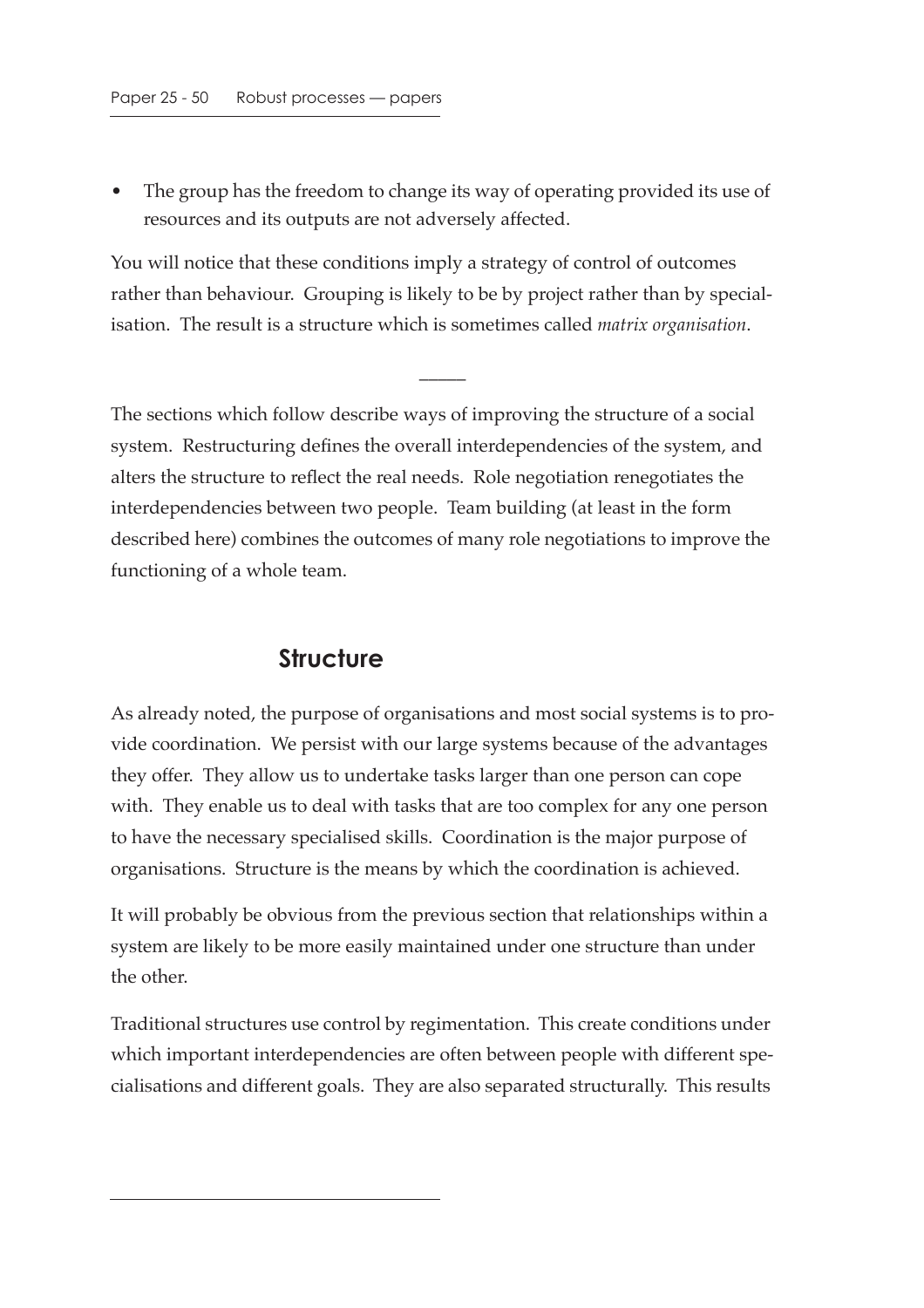in important barriers to communication between people who really depend upon one another for their work effectiveness. Conflict between people is almost endemic to such a system.

Matrix structures, on the other hand, often group together those people who are most interdependent. Under these conditions, friction can be dealt with at its source, within a team where people interact regularly face to face. Conflict is less likely to arise, and more likely to be remedied easily.

Please understand what I am recommending. I am not saying "Adopt a project team or matrix organisation". This may only be feasible when you are not competing with other systems on cost efficiency, or where you face an unstable situation.

Traditional structures are most common where the task seldom changes, for instance when long production runs provide a form of stability. This is because under such conditions they are most efficient. Matrix types of structure are most common where each job is different and conditions change rapidly, for example in such fields as design or construction.

What I am saying is this. Adopt, by all means, the most effective structure for system survival. If this is a traditional type of structure, expect conflict. Expect superiors and subordinates to be suspicious of each other, and colleagues to be competitive. Expect production and marketing, or parents and teenagers, or line and staff, to have trouble communicating and cooperating.

In such a system, don't blame the people concerned when conflict emerges. Be prepared to remedy it from time to time. Too often, we find some way of blaming the victims. In my experience, most "personality conflicts" on examination turn out to be partly structural.

On the other hand, the rate of change in many systems is increasing. The structures that used to work are beginning to break down from time to time. When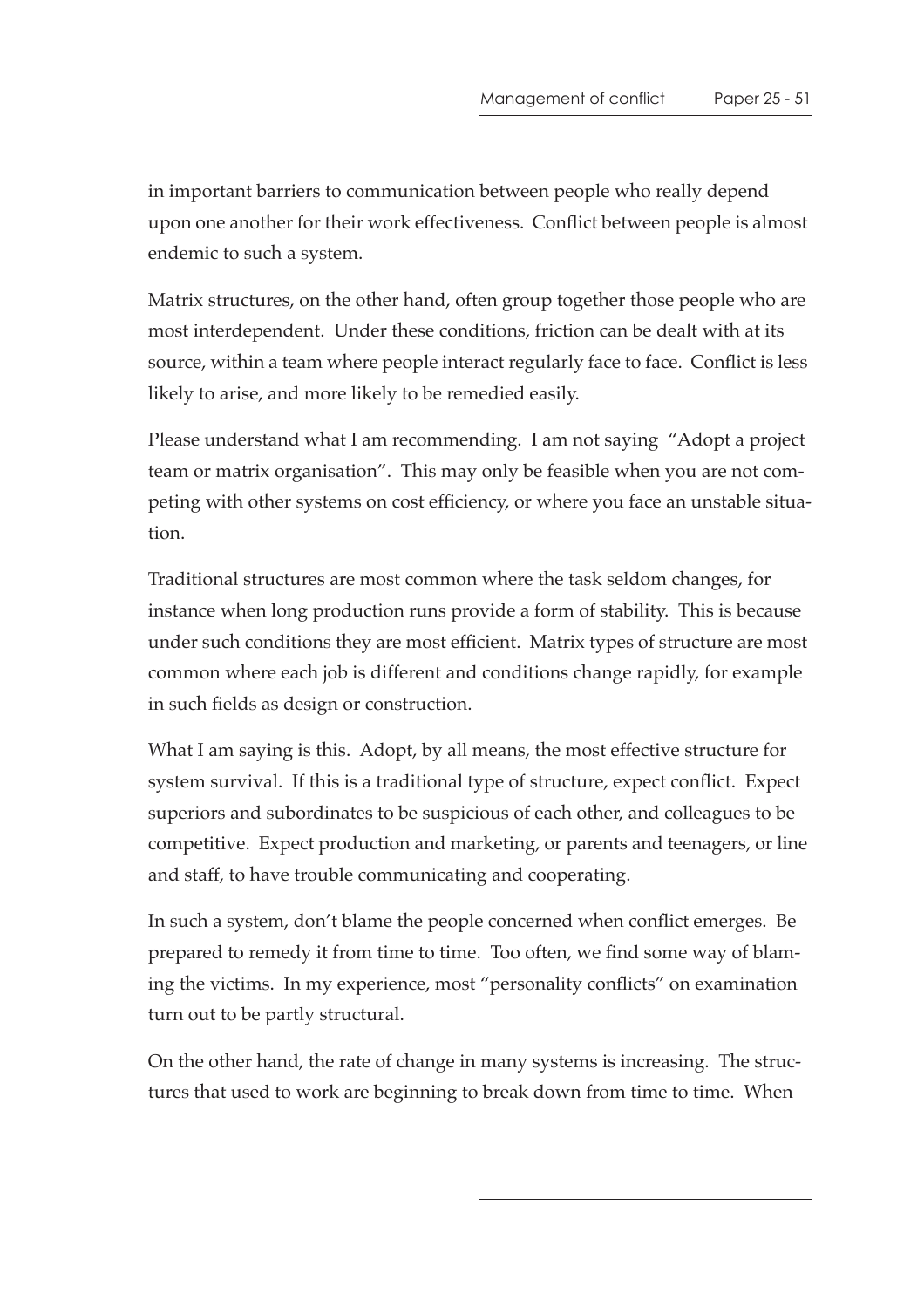solutions don't work as well as they used to, perhaps it's time to examine the structure. Structure is, after all, a solution to problems of coordination. If the nature of the problem changes more rapidly than it used to, then a different approach to structure may be warranted.

If so, your starting point is to define the real interdependencies that exist. As already stated, interdependencies consist of the traffic flow which organisations serve to manage — traffic in material, information and services.

If control and coordination in your social group or organisation are achieved by controlling behaviour, you will be accustomed to looking at the activities of individuals. To look at interdependencies, examine what happens between individuals. Look not at the individuals, but at the "traffic flow" between them.

If the essential traffic flow is heavier between groups than it is within groups, and if this causes serious problems, restructuring may be warranted.

## **Developing rational structures**

In essence the procedure for restructuring a social system is not particularly complex. Here are the main steps.<sup>5</sup>

 1. Identify the interdependencies, real and imagined. Define the information, materials and services that people actually interchange, and those needed if they are to be productive and satisfied.

In defining interdependencies it is worth remembering that there are more interdependencies than are at first apparent. Three distinct levels of interdependency may be identified.

• Primary interdependencies are consist of the material, information and services needed directly by a person to perform a task or activity.

<sup>5.</sup> These ideas are developed in a slightly different way in D. Dunphy in collaboration with R. Dick, *Organisational change by choice*, McGraw-Hill Australia, Sydney, 1981.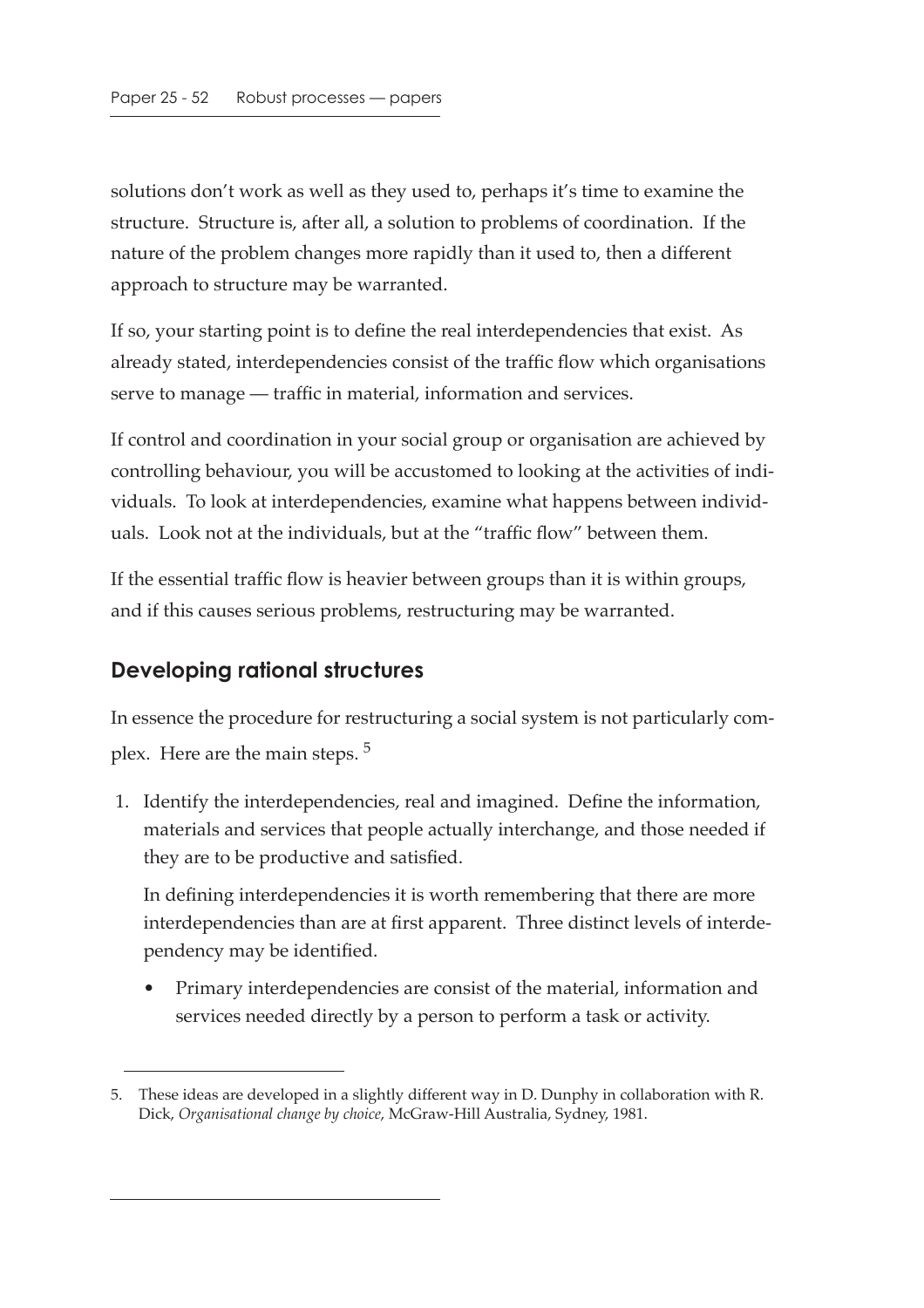- Secondary interdependencies consist of the information needed to manage the primary interdependencies. If the family member who works for money is to provide enough money to the person who manages the household, she must be notified what money is needed. To know whether existing services are adequate, a maintenance worker needs information in the form of feedback from a machine operator.
- Tertiary interdependencies consist of the psychological effects of the primary and secondary traffic flow. If the breadwinner provides money in a way that implies reservation, the housekeeper may feel devalued. If maintenance is not provided when needed, the operator may be led to believe that no one cares about the job she is doing.
- 2. Reduce unnecessary interdependencies. These may be caused by unnecessary rules, double handling, or unnecessary supervision. They may arise from decisions made at higher levels than needed. They frequently result from demands for information on the basis of precedent rather than need.

It is not unusual, for example, for a supervisor to alter any correspondence written by a subordinate. If each level of the organisation alters the correspondence which arises at the work face, those who first draft the correspondence are likely to become demoralised. There attitude is likely to be "If the letter is going to be altered anyway, there is little point in trying to get it right". The result is likely to be a lot of wasted effort, and a lot of dissatisfaction. Multiple but unnecessary handling of materials or information is common in many social systems.

- 3. Identify which of the real interdependencies are short term, and which long term. At steps 4 to 6 below, use short term mechanisms like project teams, seminars, and the like for short term interdependencies. Use long term mechanisms like more permanent structures for long term interdependencies.
- 4. Locate as many of the necessary interdependencies within an intact group of people who interact regularly, face to face. If the group cannot function well together at the start, provide team building to improve group cohesion and morale.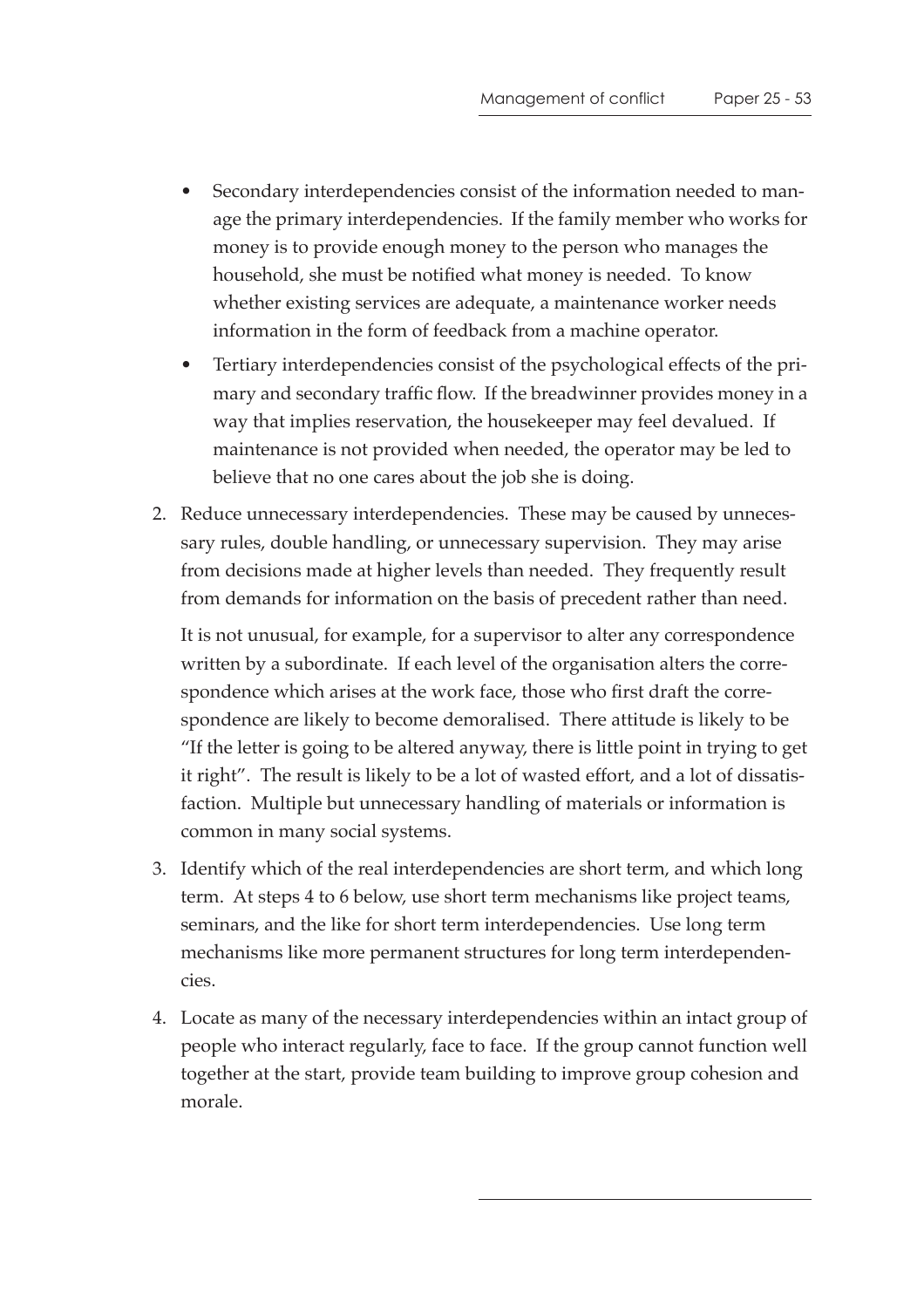- 5. Of the interdependencies still remaining, locate as many as possible between groups with similar levels of stability and power, similar management styles, and approximate equality of interdependencies. If the groups can then be located in physical proximity, some informal linking function will probably be able to manage the interdependencies quite well. If the people concerned have trouble at first in managing their interdependencies, provide intergroup team building to improve the necessary relationships.
- 6. If the conditions of step 5 are not met, create a formal mechanism for handling the interdependencies. Use regular reports, regular meetings with formal agenda, a separate person or groups (peer or superior) with responsibility for coordination, and so on.
- 7. Expect a little trouble from time to time within a group, a fair amount between groups, and a lot where formal mechanisms are needed.

If the present rate of change continues to increase, structural change can be expected to become much more common. As this is a recently developed field of theory (there was some excellent early work, but not greatly built on), and a largely undeveloped field of practice, you can also expect further developments.

# **Role negotiation**

A procedure for conflict resolution has already been described in some detail. This same procedure can be used to prevent conflict. Instead of waiting for the conflict to arise, the people concerned may decide to revise their working relationship. The main difference from the previously described procedure is that information about beliefs and feelings is less likely to be needed.

Because a conflict resolution procedure is used, the role negotiation may move easily into conflict resolution if that becomes necessary. Because the procedure is robust, it will often be possible for role negotiation to proceed without a third party being needed.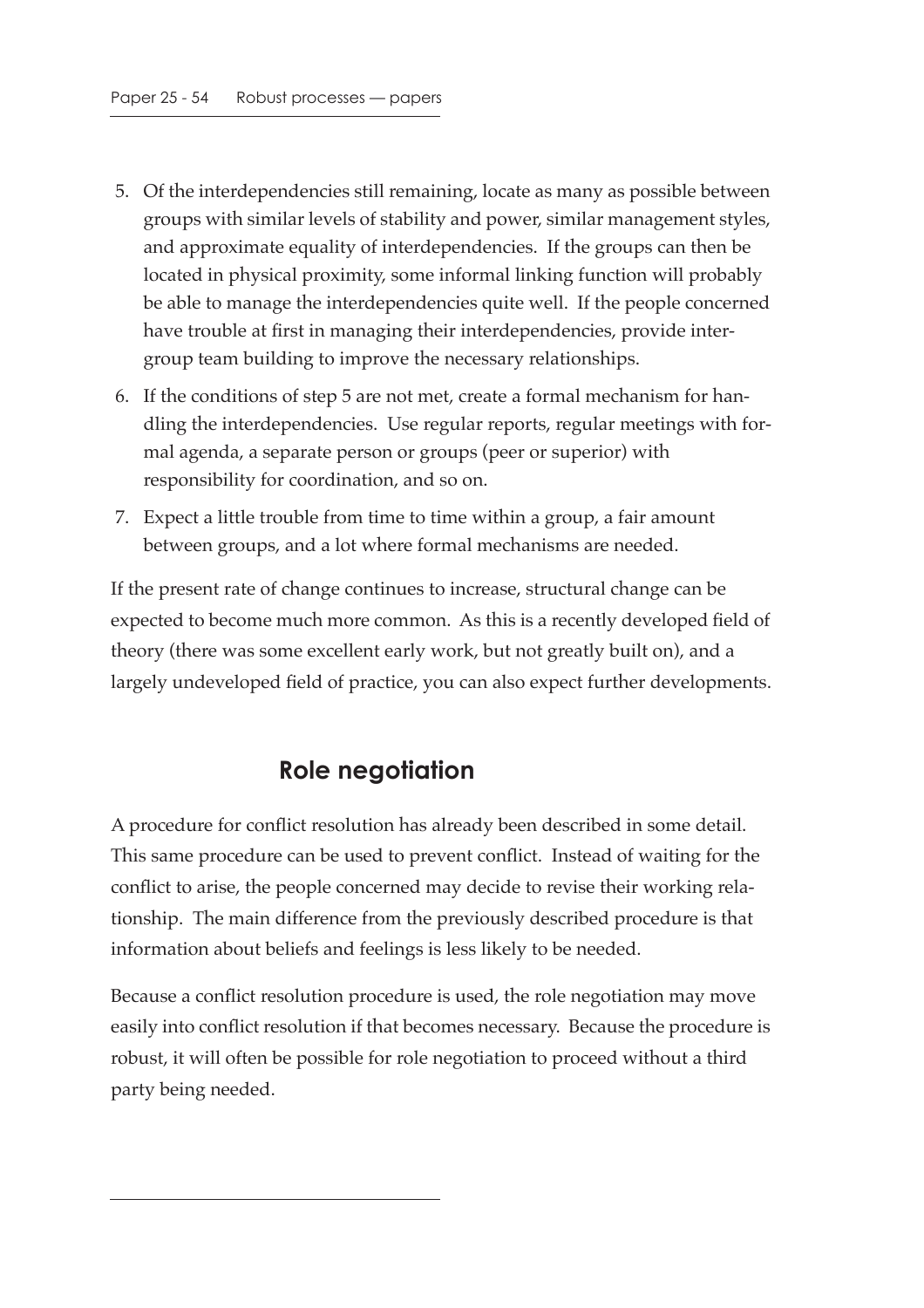In addition, the procedure described below lends itself to being embedded into a team building exercise.

In what follow, I first assume that a third party will be used. Some guidelines for third parties are therefore included. A detailed description of the procedure for role negotiation then follows. Some minor variations are then described.

Later sections describe the use of the same procedure as part of a team building activity.

# **The third party**

In role negotiation, two people renegotiate their working relationship so that both of them are better off after the negotiation. If there is a third party, her task is then to help the two of them to manage the process and to achieve this.

The third party may be a consultant from outside the organisation or system, or someone from within the system in the personnel or training or human resources position. Alternatively she may be a colleague who is mutually acceptable to the two people renegotiating their relationship.

The role of the third party in the sessions for two includes the following.

- 1. Help the two people to observe the requirements of effective communication.
- 2. Help them to observe the following three groundrules for negotiation.
	- a. Anyone affected by a problem or its likely solutions takes part in the decision making.
	- b. Trying for a resolution is postponed until all the relevant information has been exchanged and understood.
	- c. Problems are stated as common (or at least compatible) goals, without implying blame or making demands.
- 3. Keep a record of all decisions made. If the role negotiation is part of a team building exercise, these decisions are also reported back to the whole team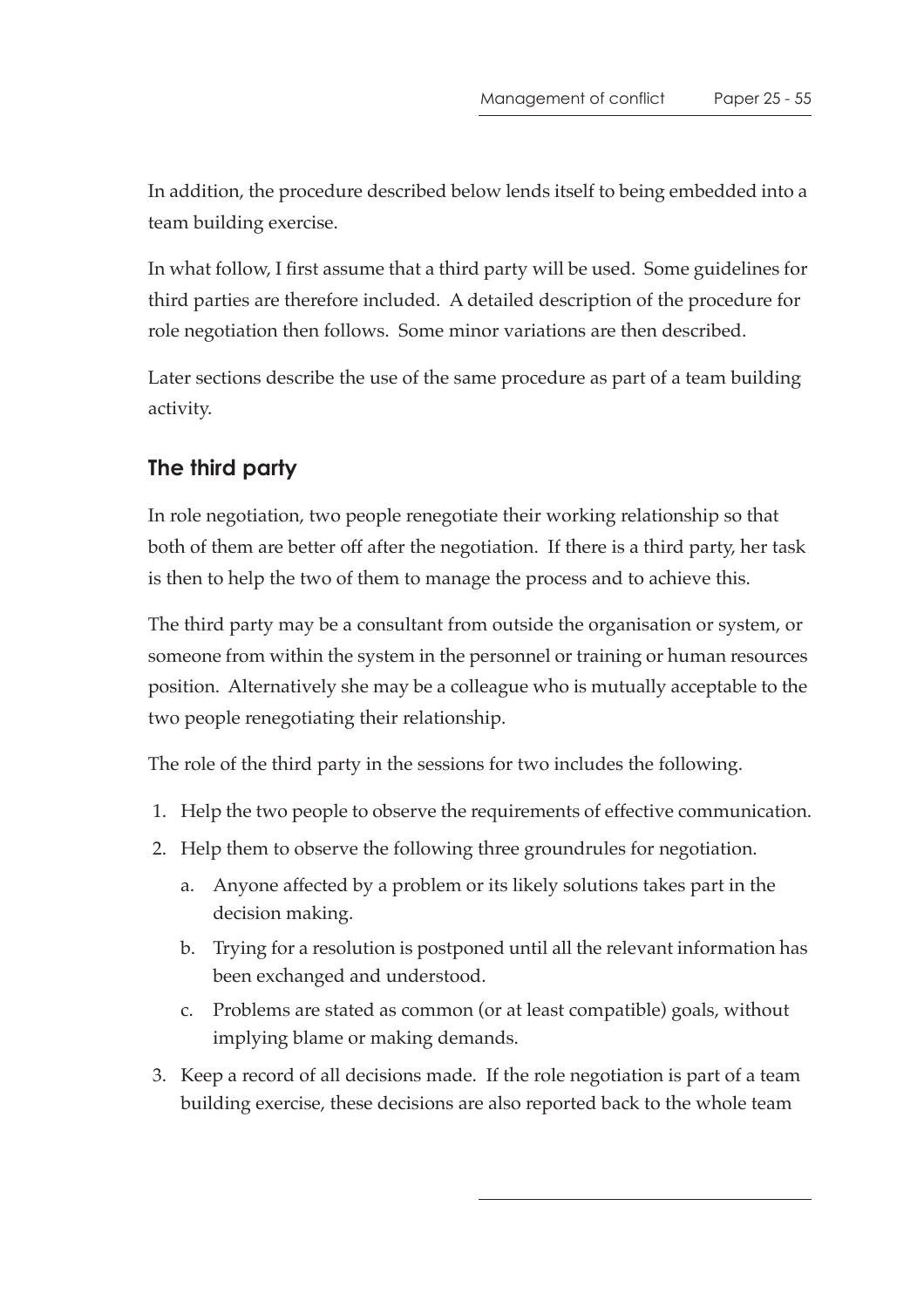for ratification. In other circumstances, it may be useful to circulate the decisions to colleagues, to check that there are no unintended consequences for others.

 4. Keep an agenda list of issues affecting other people. In a team building exercise, this too is later reported back to the whole team. In other settings it is used as a reminder that other people will have to be contacted if the issues are to be resolved.

## **Meetings for two**

Meetings for two (or three) form the main part of the role negotiation procedure. In addition they an important component of the team building approach described later.

#### **Preparation**

Some preliminaries can usefully be addressed before the actual role negotiation takes place. If part of team building, this preparatory work is likely to be done as part of that. If a separate exercise, useful preparatory activities include the following.

- Clarify the overall goal of the negotiation. For example, is it to address some particular part of the working relationship between the two people? Or is it to be more open ended? Is it to focus primarily on the tasks the two people are responsible for, or is it intended to improve their relationship generally?
- If necessary, secure the support of the two people's immediate superior. A rough rule of thumb is this. If decisions made by the two people are unlikely to affect anyone else, sanction is probably not needed. Otherwise it is. Notifying the superior is often a useful courtesy even when it is not strictly necessary.
- If necessary, check that the goals being pursued are compatible with the goals of the work team or group of which the two people are part. Specify what other constraints have to be taken into account in the decisions.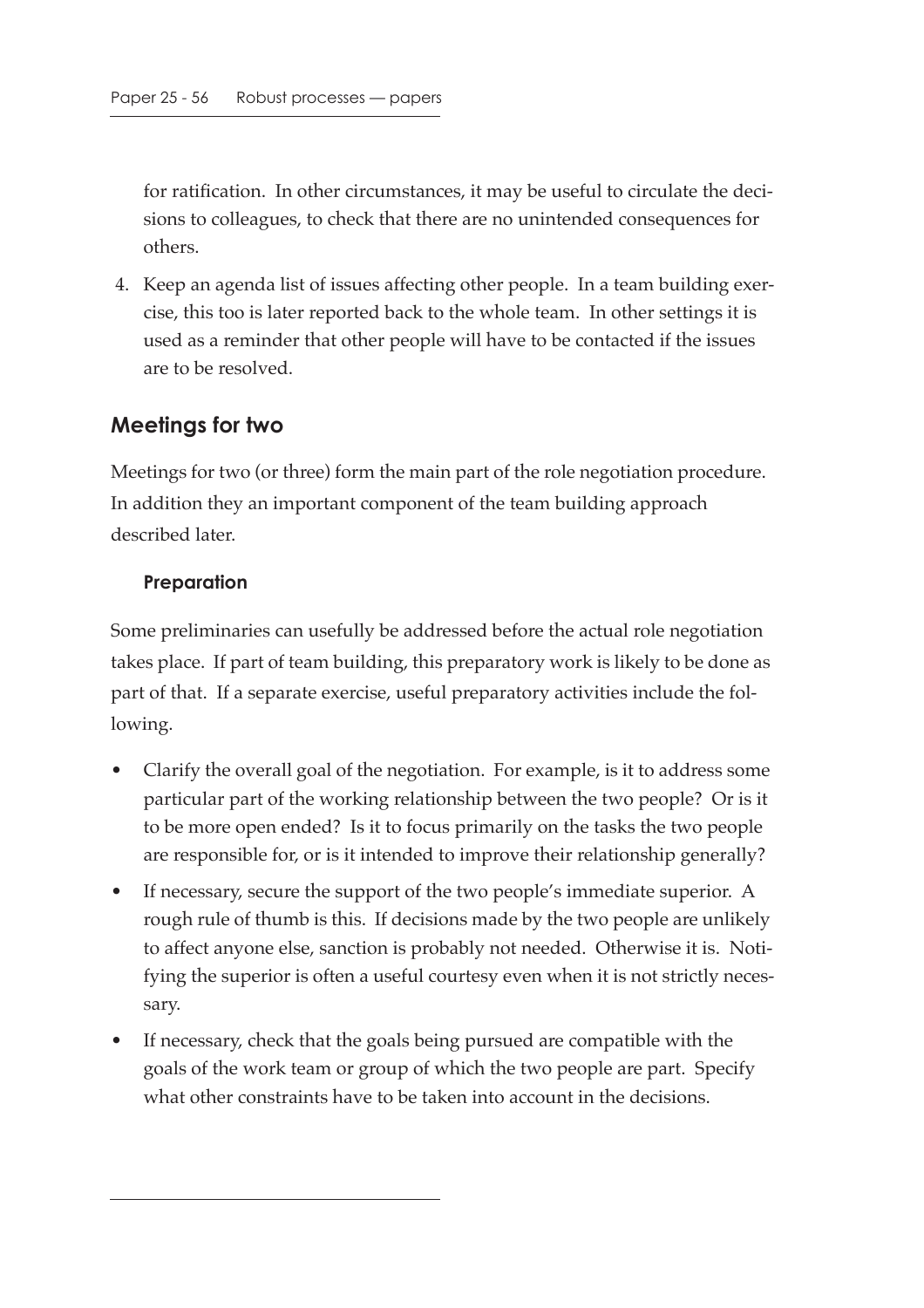If a third party is not to be used, you will also find it helpful to review the groundrules and the procedure before starting.

#### **Lists**

As with the conflict resolution procedure already described, the main part of the exercise begins with the preparation of lists.

While the third party (if there is one) studies her role, each of the two team members prepares for the coming session by compiling lists of items for discussion. The nature of these lists has a profound influence on the character of the session. Merely by varying the contents of the list, different styles of team building can be approximated.

The list given below is the one I most often use. Sometimes you may find it useful to do other preparatory analysis first; I return to describe the preparatory work shortly. The list is suitable for both new and existing teams, and for organisational and other settings.

"The information, materials and services ...

- 1 I get from you, and need
- 2 I get from you, and could do without
- 3 I don't get from you, but need
- 4 I give to you, and think you need
- 5 I give to you, and think you could do without
- 6 I don't give to you, but think you would find useful"

This list has three important characteristics which are worth including when other types of list are substituted.

It starts with easy items. The more difficult items are left until later. This enables the two team members (and the third party) to get used to the process and each other before tackling heavy material.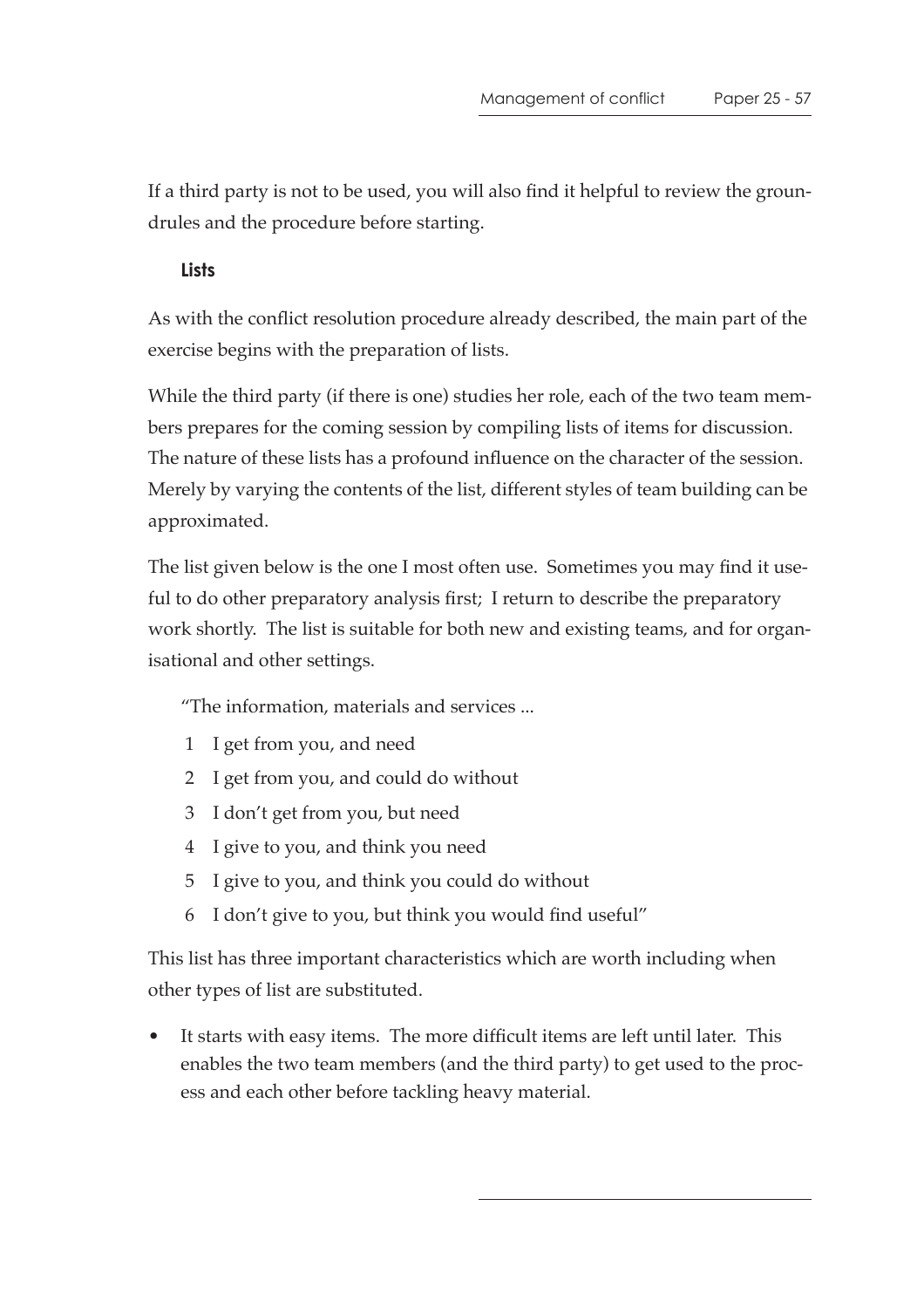- It includes both positive and negative items. This prevents both people losing sight of the positive aspects of their relationship. It also reminds them of the strengths that they can usefully try to maintain when they introduce any changes. At the same time it discourages people from seeking last minute refuge in an unduly rose-coloured view of their relationship.
- It contains what are sometimes called empathy lists. Each person includes her guess as to what is in the other person's lists. Thus items 4 to 6 are a type of mirror to items 1 to 3 respectively. In this way, team members begin to think of the other person's point of view even before they begin the session proper. This also helps them to identify those issues where their perceptions are different. More attention can then be given to a detailed exchange of information about these items.

If these lists are difficult to prepare, this is most likely to indicate one or another of two conditions. Perhaps the two people lack the information to know their interdependencies. In this case some whole-team role analysis <sup>6</sup> is indicated.

- 1. Each person in turn describes her job responsibilities, summarising the results on newsprint.
- 2. Her colleagues then ask questions until they are sure they understand her job, and her interdependencies with them.

More probably, the two people may be unused to thinking of their responsibilities in terms of interdependencies. If so, the following preparatory work, done separately by each person, can precede the list-making.

- 1. List out the responsibilities.
- 2. Convert the statements of responsibilities into statements of inputs or constraints, and outputs or objectives.
- 3. Identify the items where the other person is the source of the inputs or constraints, or the target of the outputs or goals.

<sup>6.</sup> Rubin. M.. Plovnik. M.S. and Fry. R.E. *Task-oriented team development*. Sloan School of Management. M.I.T., Boston, Mass., 1975.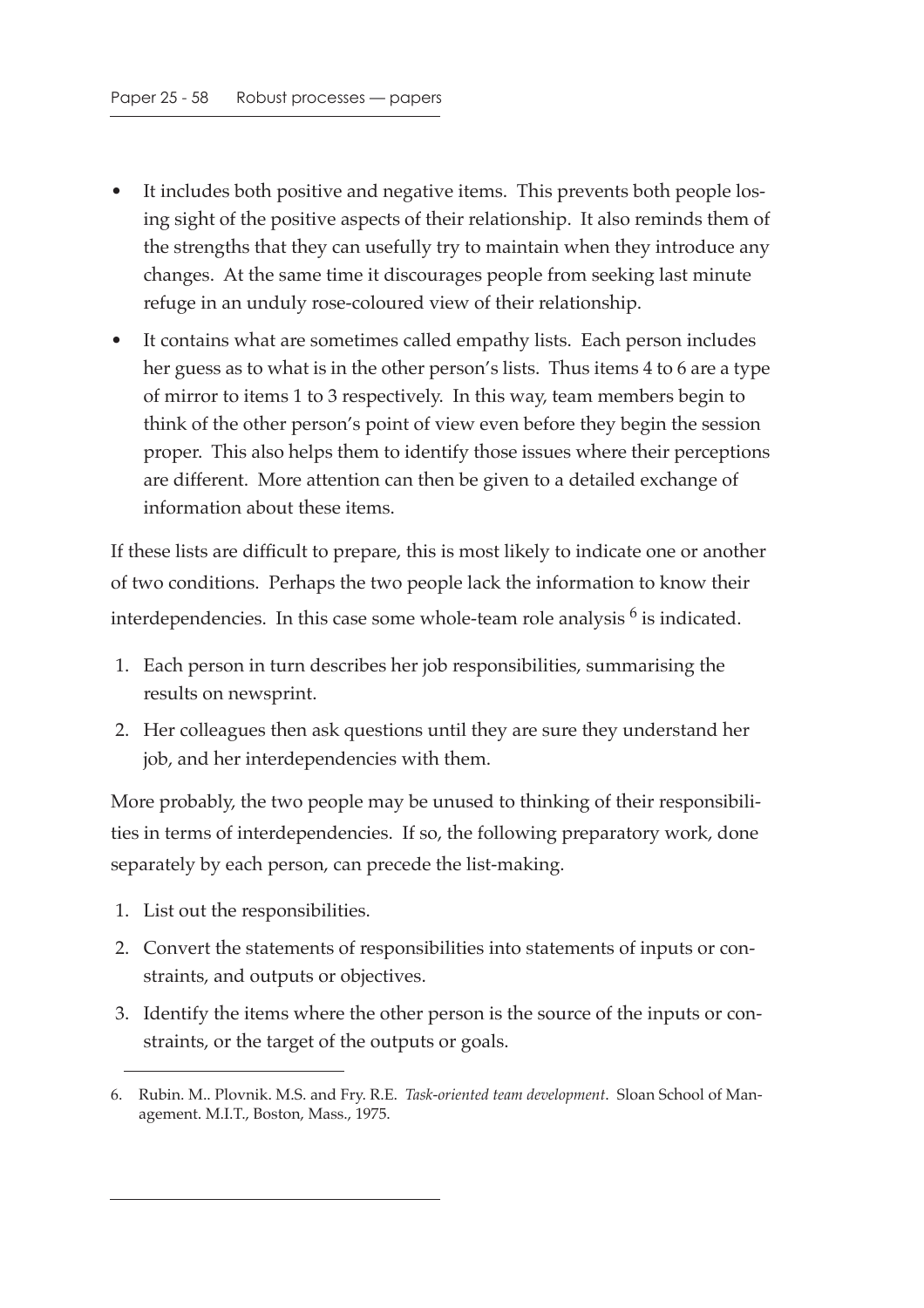(A more detailed version of this is given in the next section as part of team building activities.)

Following this preparation, the six lists (described previously) will be found easier to complete.

The two team members (and their chosen third party, if they are using one) now meet together face to face. They work through the items in their lists one item at a time. The procedure they use, with their third party's help, is that described earlier for information exchange. In doing so they pay particular attention to these aspects.

- They take it in turns to present items.
- As in conflict resolution they limit themselves to one small item at a time.
- They adhere closely to the procedure for information exchange, making sure they include a restatement in their own words of everything the other person says.

For the most part, information on feelings and beliefs will not be needed. It can be added when necessary, however. The same process as for mediation can continue to be used.

To achieve resolution, they can also use the previously described approach to choose a method. Resolution by consensus within a single item will often be possible. If so, it is preferable. When it is not suitable, they can switch to negotiation. When negotiation is used, an extra item must be added. In any event, they pursue an item until each of them understands the other's point of view. If necessary they will then be able to agree to differ.

At the completion of the meeting they check that their decisions are specific and have no unexpected side effects. They also agree on a time for their next follow up.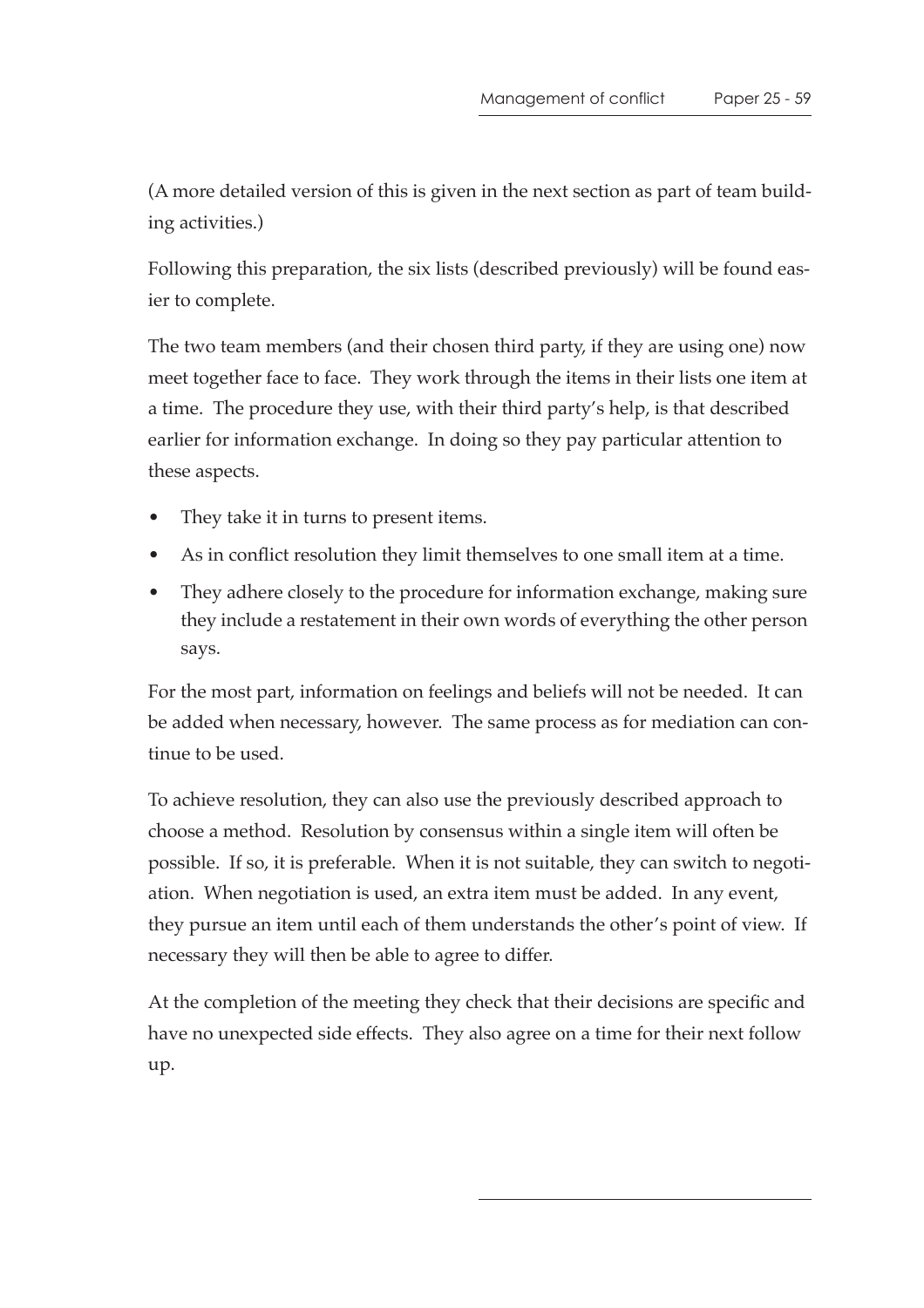If this is part of a larger team building exercise, any decisions are reported back to the whole team for ratification. This also checks that no one else is adversely affected. Any items which affect people in addition to themselves become part of the whole team agenda.

Even where the role negotiation is self-contained, notifying other team members of their decisions is often a useful thing to do.

## **Other approaches to role negotiation**

In industrial and commercial settings, role negotiation focusses directly on interdependencies arising out of work requirements. In other settings its focus is still on interdependencies, this time those needed for people to achieve enjoyment, and effectiveness in activities.

There are a number of other role-based methods available. Some of them are also robust enough for use without a consultant. One of the best examples is Rubin, Plovnik and Fry's Task oriented team development.<sup>7</sup> It is a complete and well documented package handled locally by the Australian Institute of Management.

Other ways of varying the approach substitute different lists. The lists already described are sometimes unsuitable in community and family settings. An alternative is that used by Roger Harrison,  $^8$  which I have found to work well in any setting I have used it. It can also be useful when time is too short to allow a more detailed approach.

As mentioned earlier, he uses three lists: "I want you to do more of ...; I want you to do less of ...; I want you to do the same amount of ... ." As he describes it, participants use only negotiation to resolve issues.

<sup>7.</sup> Dayal, I. and Thomas, J. Operation KPE: developing a new organisation. *Journal of Applied Behavioural Science*, 1968, 4, 473-506.

<sup>8.</sup> Harrison, R. Role negotiation: A tough minded approach to team development. In W. Bennis, D.E. Berlew, E.H. Schein and F.I. Steele (eds.), *Interpersonal dynamics*, 3rd edition, Dorsey Press, 1973.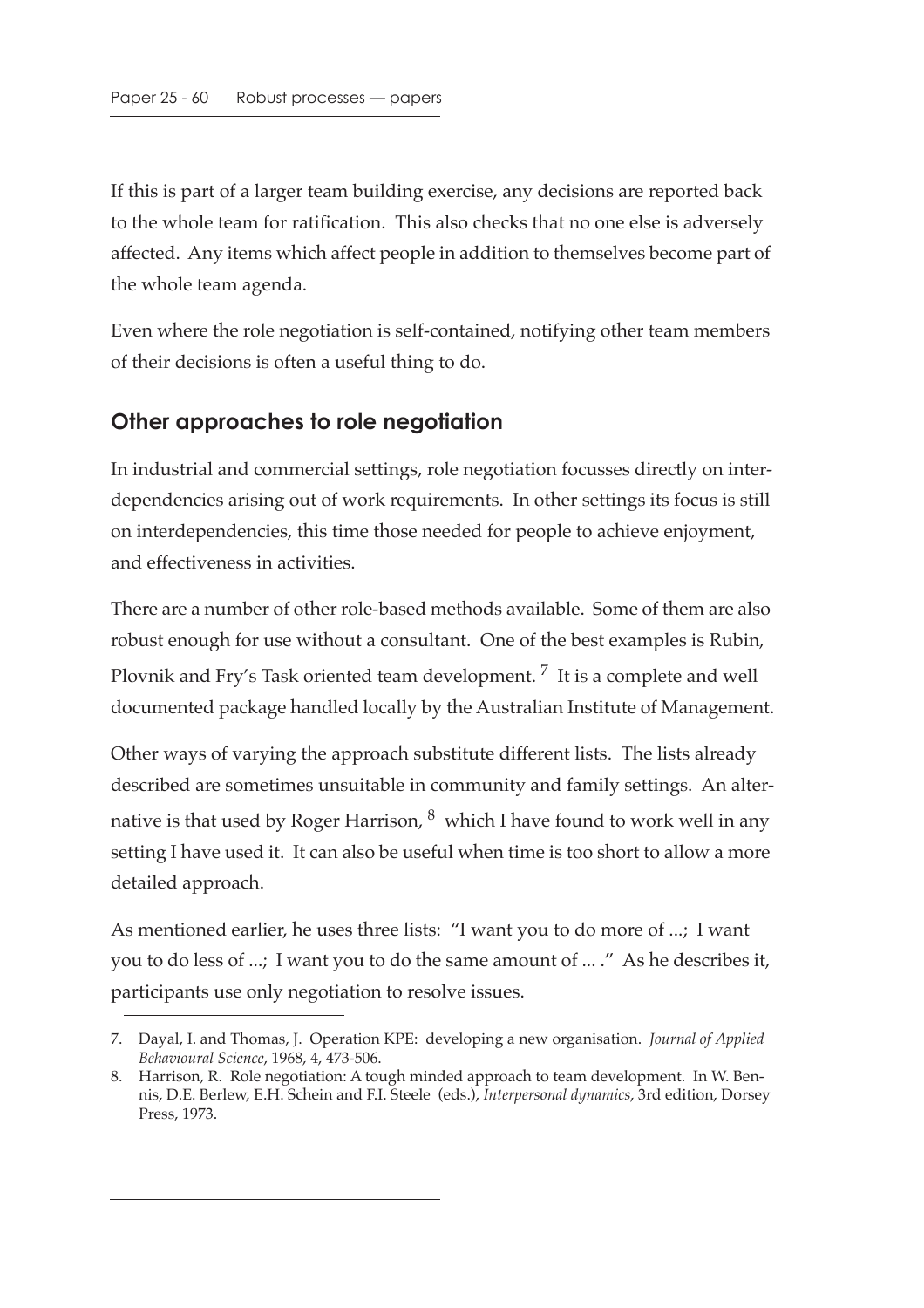This can easily be modified to fit the pattern I described earlier. Decision making by consensus can be tried first, and negotiation used only when that does not work. The easiest list (the one requiring few or no changes) can be put first. The empathy equivalents of the first three list can be added. The lists then become those used in the earlier description of mediation. For convenience, here they are again, with slightly different wording.

- Things I would like you to continue doing as you are now.
- Things I would like you to do more of.
- Things I would like you to do less of.
- Things I expect you to want me to continue.
- Things I expect you to want more of.
- Things I expect you to want less of.

These lists can easily be used in most settings. I have found them effective for parent-child role negotiation or conflict management, where many other approaches work only with difficulty. They are also effective in intergroup work.

# **Relationship oriented variations**

Here, the exchange of information moves very rapidly into the exchange of information about feelings. The underlying assumption is that we often don't see each other as people, but as roles. Only through the expression of feelings do we reveal our humanity. We have the capacity to identify with, and care about, people we do see as people.

The lists therefore are intended to produce information about feelings. They can either be directly about the other person, or about one's relationship with that person. An example of each will be given.

One of the well known consultants in the field is Sheldon Davis. He asks each of the two people to compile a list of appreciations of the other, and a list of resent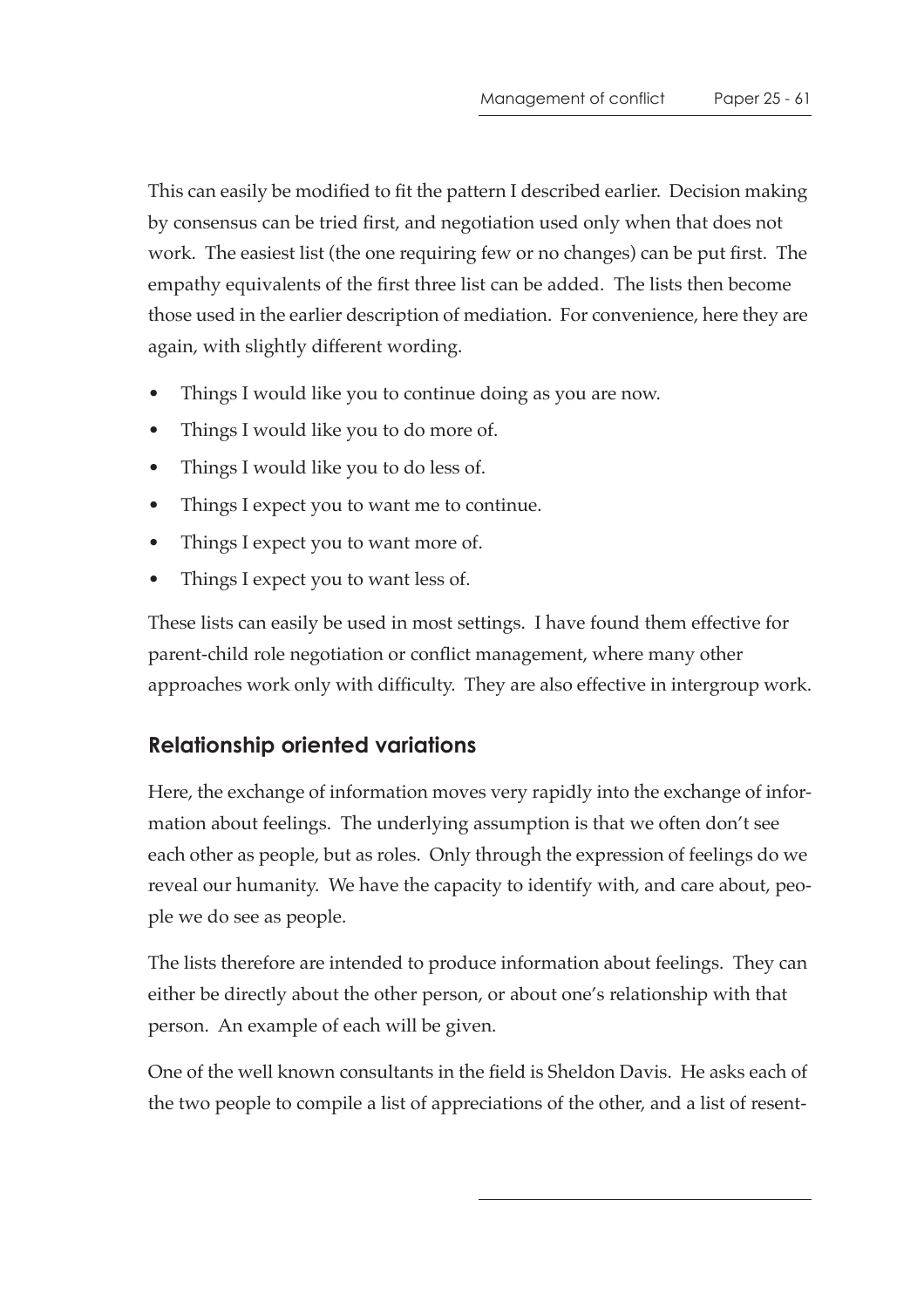ments. He then concentrates, in a quite unstructured way, on getting an exchange of honest information between people.<sup>9</sup>

The same information can of course be exchanged in a more structured way. I have a suspicion that this helps if working with Australians, for it seems to me that we are less likely to be open about our feelings than North Americans. Empathy lists can again be added. The resulting variation on Davis's lists is as follows.

- Things I appreciate about you.
- Resentments I have of you.
- Appreciations I expect you to report of me.
- Resentments I expect you to report of me.

The same reasoning can be applied to information about relationships.

- The strengths of our relationship.
- The weaknesses of our relationship.
- What I expect you to report as the strengths of our relationship.
- What I expect you to report as the weaknesses of our relationship.

After extended role negotiation, a session to focus on relationships may provide some welcome variety. In general, however, my own preference is to use rolebased approaches as a starting point. The techniques for mediation described earlier are quite capable of being extended into other areas as necessary.

## **Hidden agendas**

There is in most approaches to team building and conflict management a curious neglect of information about beliefs. In contrast, Argyris and Schön focus

<sup>9.</sup> There are two fine films in the Saul Gellerman Motivations series that feature Sheldon Davis, the second of which shows an acted conflict resolution session. See also Davis's final chapter in Saul Gellerman's *Behavioural science in management*, Penguin, 1974.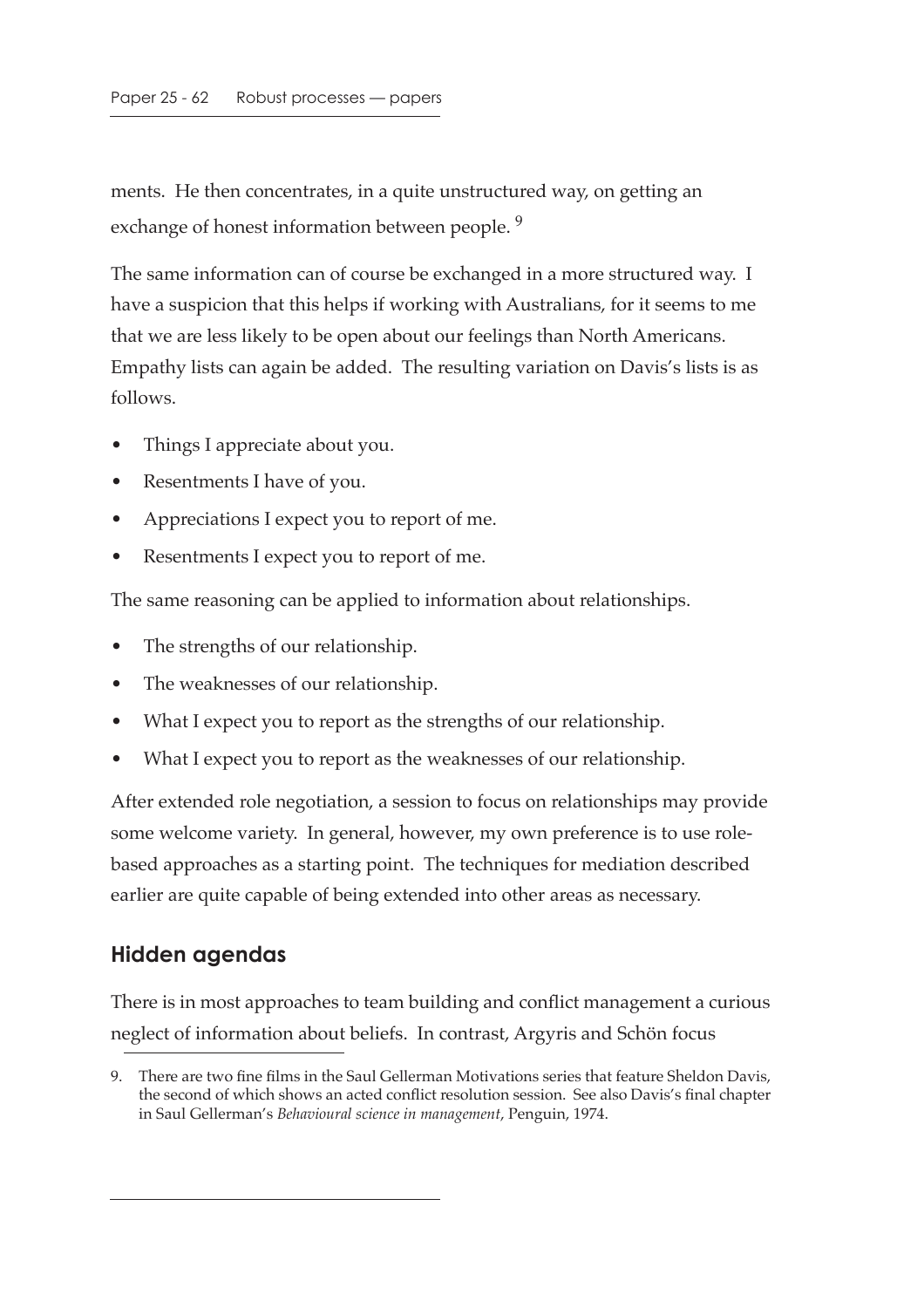directly on them, particularly on beliefs about the other person's motives. <sup>10</sup> The approach for mediation (described earlier) eventually deals if necessary with information about behaviours, material consequences, feelings and beliefs. The later stages of this were a development of the Argyris and Schön approach.

When Trish Vilkinas and I first began to use this approach, we took the uncovering of assumptions as the starting point. I now prefer in most instances to work through to this material after information about behaviour and material consequences has already been exchanged and understood.

On occasion, however, I use the direct approach — particularly when there is evidence that people have hidden agendas that are interfering with their relationship. This seems most useful when there is already a good relationship existing between the two people.

It can also be a valuable alternative when working with such people as trainers and consultants. In general, they are quite skilled at avoiding issues; the more direct approach of beginning with assumptions may therefore have an impact which other approaches sometimes lack with such sophisticated users.

As usual, the interchange can be preceded by the preparation of lists.

- The assumptions I make about your motives and intentions towards me.
- The specific things I do and say, or feel like doing and saying, when you do things that lead me to make these assumptions.
- The specific evidence on which these assumptions are based.

In use, the most important assumption is then chosen. It is then combined with evidence and responses into a statement such as the following.

<sup>10.</sup> Argyris, C. and Schön, D.A., *Theory in practice*, San Francisco: Jossey-Bass, 1974. A later book by the same authors, *Organisational learning*, McGraw-Hill, 1978, extends the ideas to examine the organisational structures that produce belief based conflicts.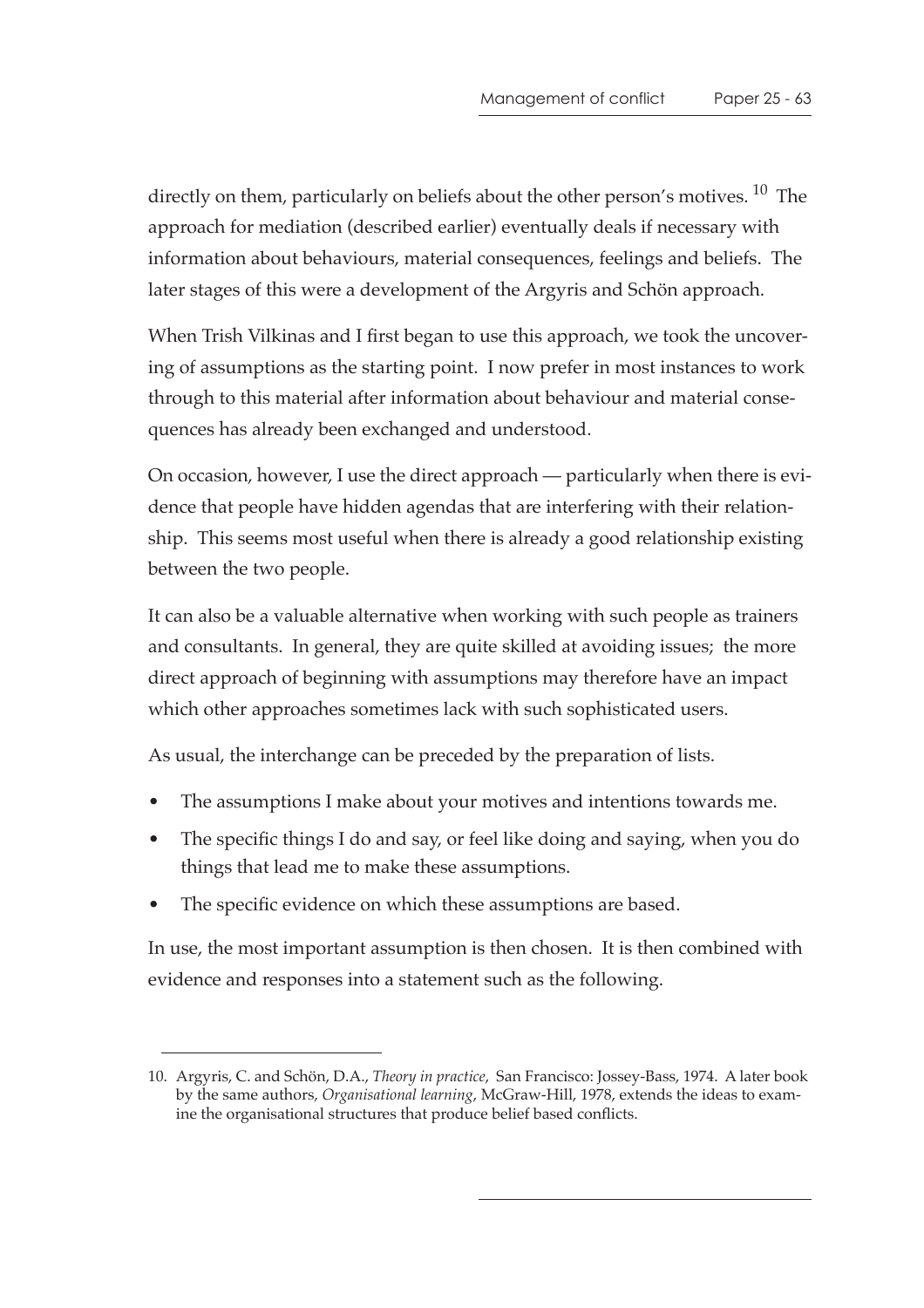*"When you do such things as ..., I assume you are trying to ..., and I respond by ... Other evidence on which my assumption is based is ...".*

There is available a draft of a detailed workbook based on this approach.<sup>11</sup>

# **Team building**

The approach to team building that I describe below includes within it the role negotiation procedure described previously. By doing most of the work between pairs of people it reduces dependence on a consultant. When a consultant is used, much of the work can be done as homework without the consultant having to be present.

Whole-group meetings are used to set overall goals, to define the between-person issues, and to coordinate the overall exercise. Most of the actual change in roles and relationships happens in the meetings for two. The process alternates between whole-team meetings, and meetings for two or three.

As it differs from most approaches to team building, perhaps I should mention some of the reasons for my choice. It is robust and easy to understand. It is the approach I am most familiar with. Because it uses the same process as role negotiation and mediation it can be combined with them. It can be adapted with minor changes to a wide range of situations. I have also found it easy to understand, and to teach.

Before using it, a consultant has some role clarification to do with the client group. Then follow a series of other steps.

- Defining the team.
- Setting goals.
- Skills training.

11. *Hidden agendas* (roneod paper, University of Queensland, Department of Psychology, 1982)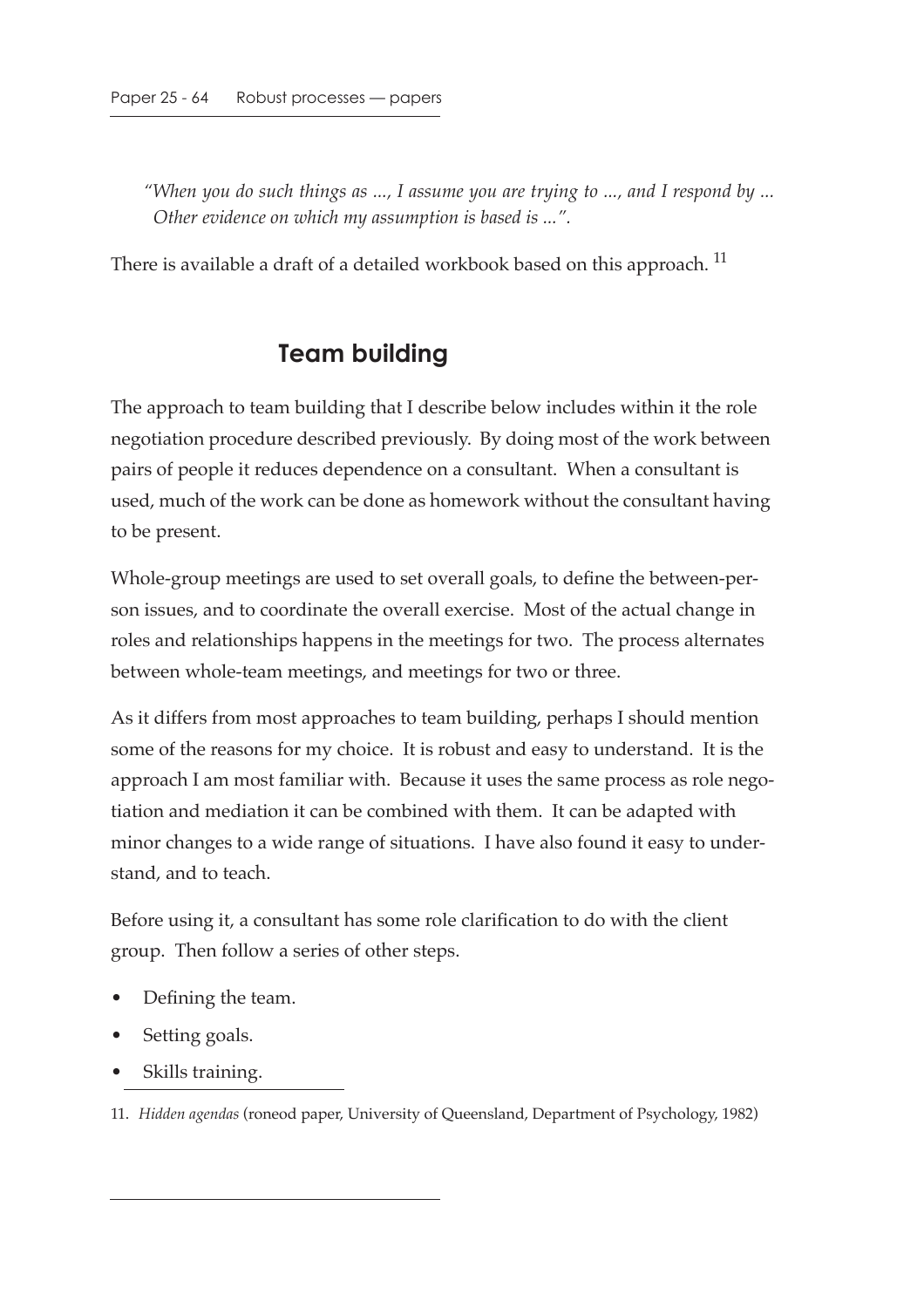- Defining interdependencies.
- Meetings for two or three.
- Whole team meeting.

The process then alternates between the final two steps. Some variations on this sequence are possible, and experienced consultants may wish to experiment.

## **Initial contact**

Although the initial contact between client and consultant sets the tone of most of the rest of the intervention, I don't intend to deal with it in great depth here. There are some important issues to be considered, however, the following included.

- How much commitment does senior management have to the exercise? Will sufficient time be available during working hours for the whole team meetings? At the start you can assume that at least half a day every few weeks is desirable. After a few months, this can be reduced to half a day a month. After six months it may be reduced further.
- Will the contact between consultant and any person or persons be confidential, unless specifically agreed otherwise? Without confidentiality, a lot of important information is likely to be concealed.
- What accessibility will individuals or pairs of team members have to the consultant or to other expertise? Little access is needed, but people will feel more confident in the meetings for two if they know someone is available if necessary.
- What commitment is there towards proceeding with the activity once it has begun? Without strong commitment, you may wish to reconsider whether or not you will start. It is better not to raise expectations in the first place if those expectations are not going to be met.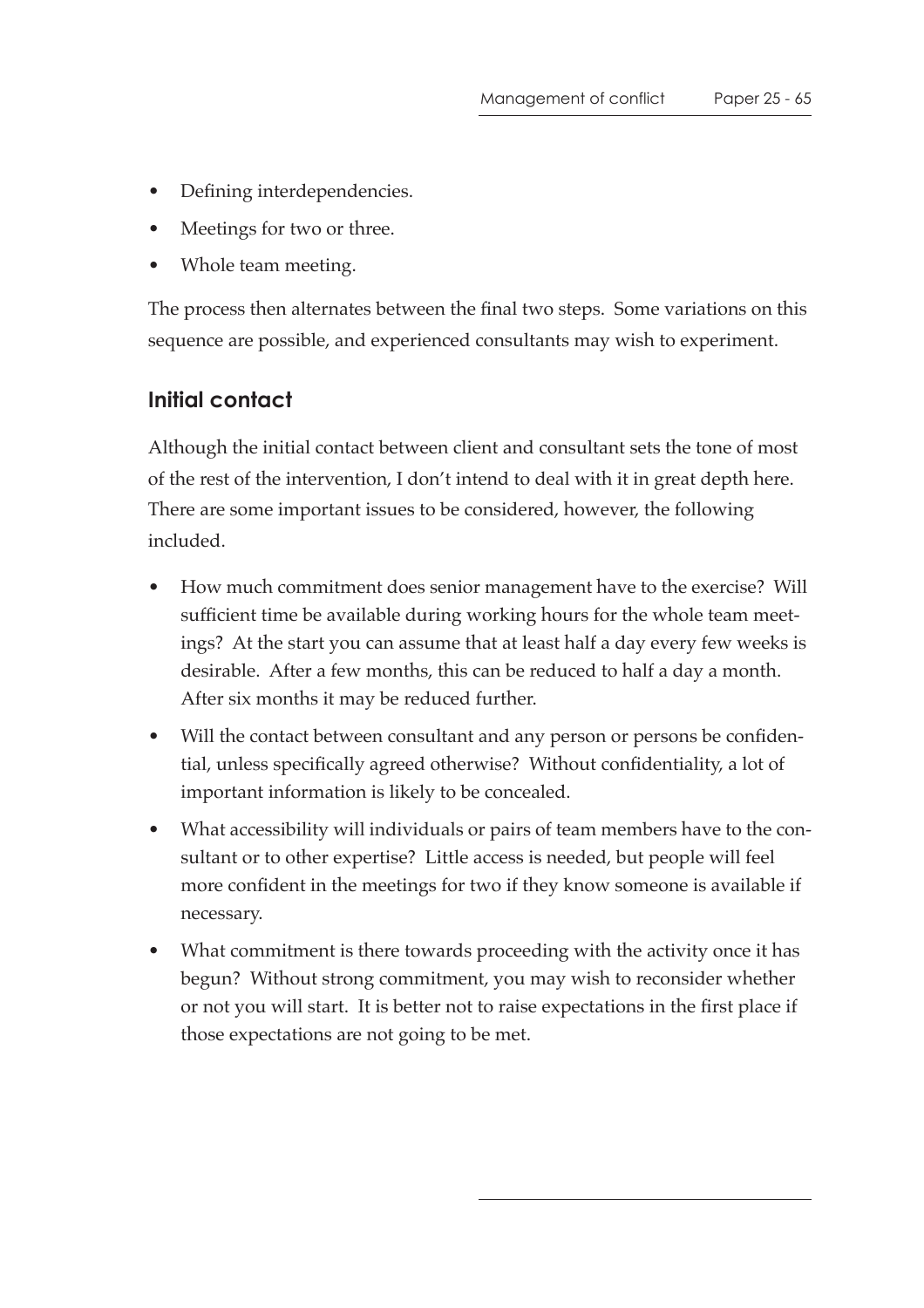## **Defining the team**

Team building is often used with a group of people because they are identified by name or uniform or organisation chart or custom as a team. They may or may not be highly interdependent.

It is better to take nothing for granted. Instead, begin by finding out who depends most on whom. It may be that some people in the team have few interdependencies with others in it. Others outside the team may be highly interdependent with some team members. Team building is more easily applied to a real team than to some fiction of historical convention or the organisation chart.

A couple of questions that I have found useful in identifying interdependencies are as follows. 12

*"If you were to be replaced by someone who could not yet carry out your activities properly, who in the entire organisation or system would be most affected ...*

 *... in the short term and ...*

 *... in the long term?"*

*"If someone else in the organisation or system were similarly replaced by someone who could not yet carry out their activities properly, in whose case would you be most affected ...*

 *... in the short term and ...*

 *... in the long term?"*

The information gained from this exercise can be used later to identify the people who will be first to work in pairs.

After defining the team, the next task is to define those issues that the team can work on. This is done by focussing on the outcomes or goals that the team is to produce. At this stage it is also important to define the constraints which may

12. I owe these questions to my colleague John Damm, who uses them in some of his own work.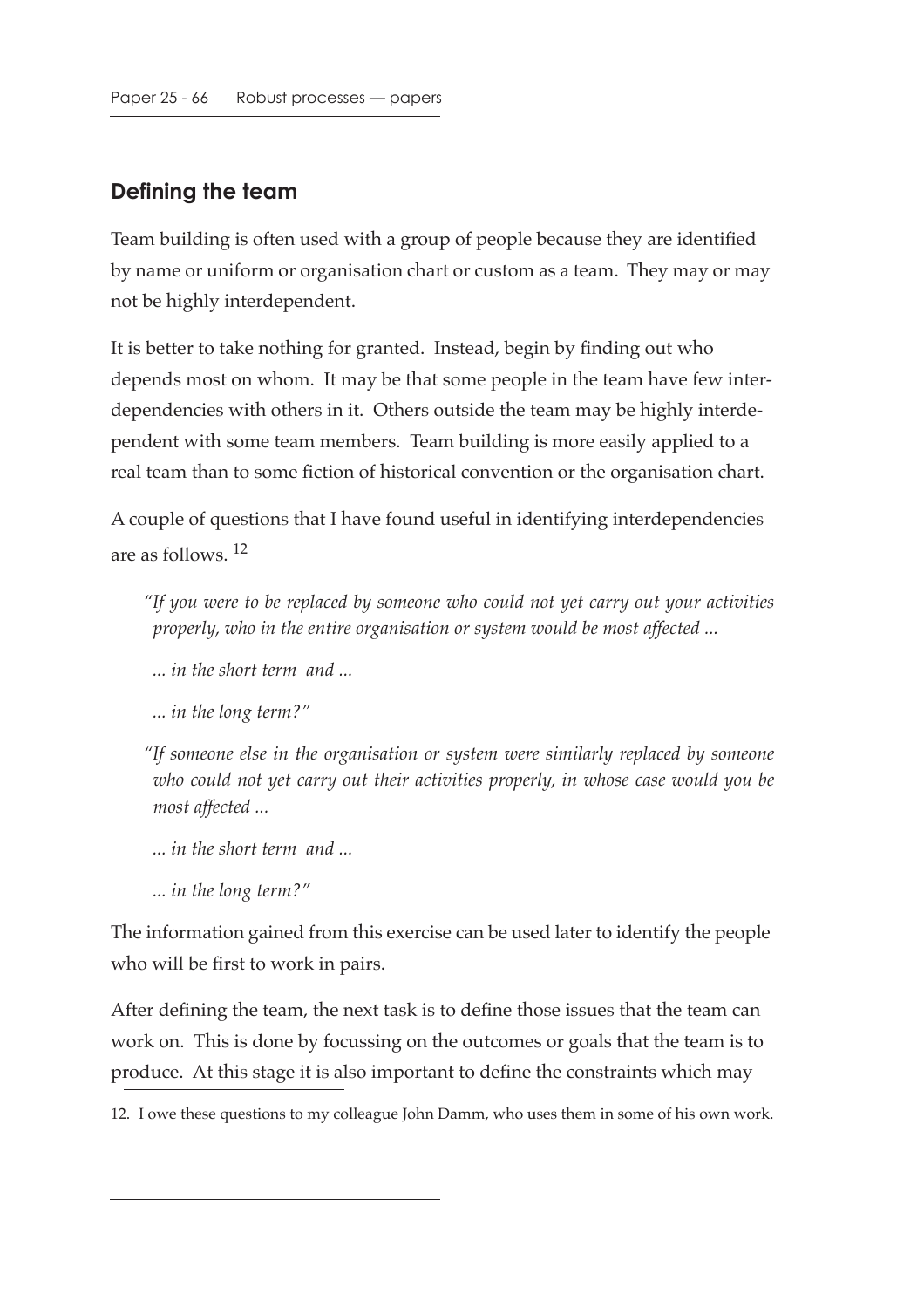influence how those outcomes are to be produced. A simple goal setting exercise will usually suffice to do this.

## **Goal setting**

The only issues than can be effectively worked on within a team are those that affect only the team. If other people are also affected, then their involvement is appropriate. In such instances, it is often better to deal with team issues first, and the wider issues later.

A simple procedure for goal setting is as follows.

- 1. Team members individually define what they see as team goals. This material is then collated.
- 2. Team members individually define the stakeholders, the people who depend in any way on what the team does, or how it does it. This material is then collected into a list which is kept on display during the rest of the goal setting exercise.
- 3. The goals are examined, to see if there are any which need to be modified to take account of the legitimate needs of the stakeholders.
- 4. The goals are placed in priority order by voting or discussion. Voting is safer. The following procedure can be used. It will give a good spread of priorities.
	- Count the items on the list (better still, number them as you write them up). Double that number. Divide it by the number of people present. For instance, with 19 items and 5 people the arithmetic goes like this: twice 19 is 38, divided by 5 is 7 and a bit, round to 8.
	- Call the result x. Ask each person to choose the x most important goals (excluding their own suggestions) and the x next most important goals (which may include their own suggestions).
	- Ask people to place 2 check marks against each of their most important items, and one check mark against each of their next most important items. If the people differ in status or rank, ask those higher in the peck-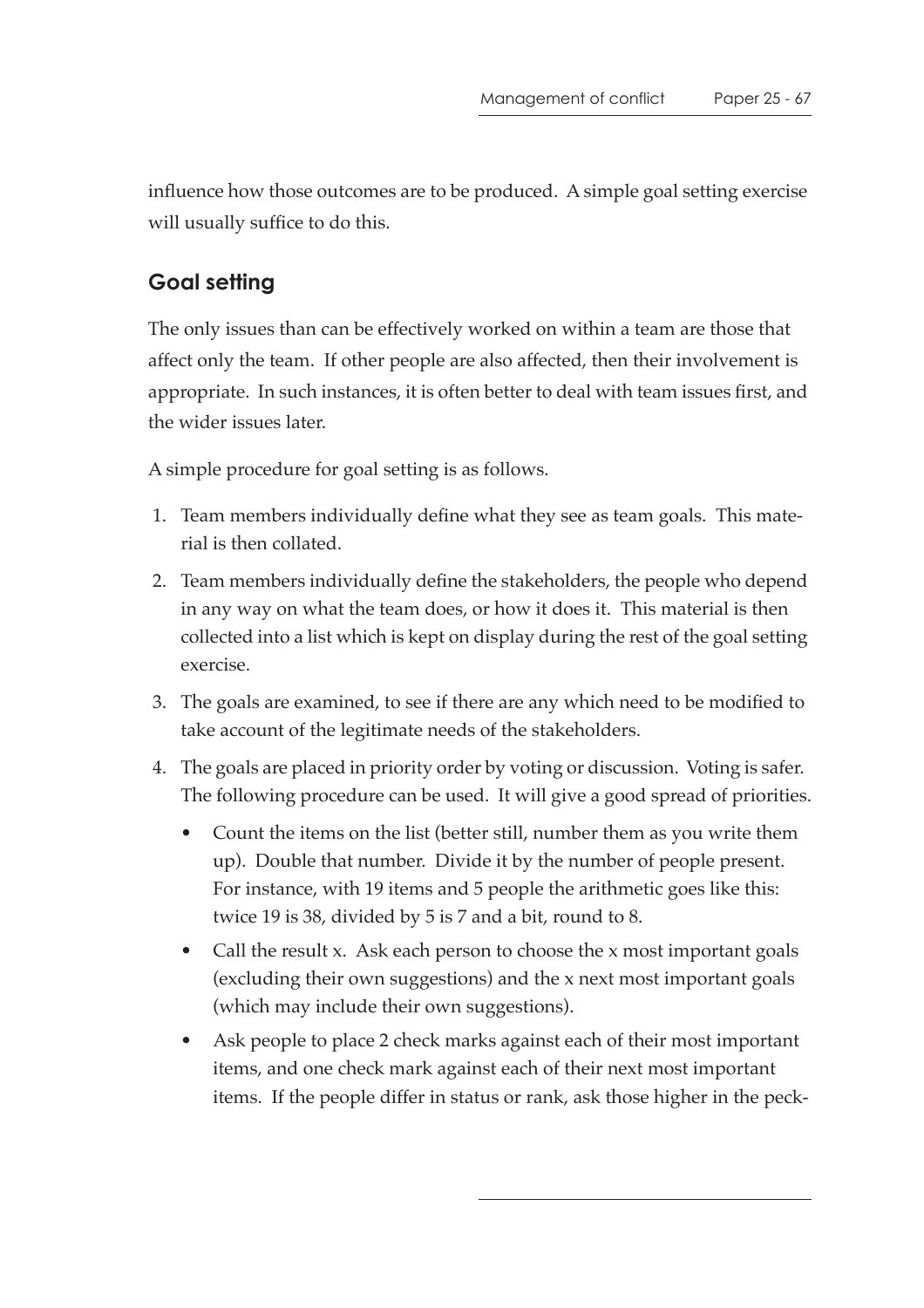ing order to wait until last. Count up the check marks. The number of check marks indicates the priority.

 5. As many of the goals as possible, and including all the high priority goals, are then combined into a statement of the form ...

*"The team goal is to ... in such a way that ..."*

- 6. Team members individually define the constraints which have to be met in resource use, outcomes, or methods used to produce outcomes.
- 7. The constraints are placed in priority order by discussion or voting.
- 8. The second part of the goal statement is altered to take account of as many of the constraints as possible, and particularly the high priority constraints.

There are many ways in which a team can work from goals towards a series of improvement exercises. One is to use a problem analysis technique to identify any barriers to more effective goal attainment. Another is to compile a list of problems, and work through them in order of priority. I have described some of these possibilities in another document.<sup>13</sup>

The approach to be described here is to define interdependencies more precisely than before, and then use the resulting interdependencies as the basis for forming pairs for role negotiation.

#### **Skills training**

It helps the later robustness of the exercise if team members have reasonable communication skills. This is an appropriate point for the provision of some communication skills training, if necessary. There are numerous activities reported in a variety of books for this purpose. Or practice exercises for the approach described earlier are available.<sup>14</sup>

<sup>13.</sup> *Helping groups to be effective*. Interchange, Chapel Hill, 1991.

<sup>14.</sup> *Learning to communicate* (see note 3).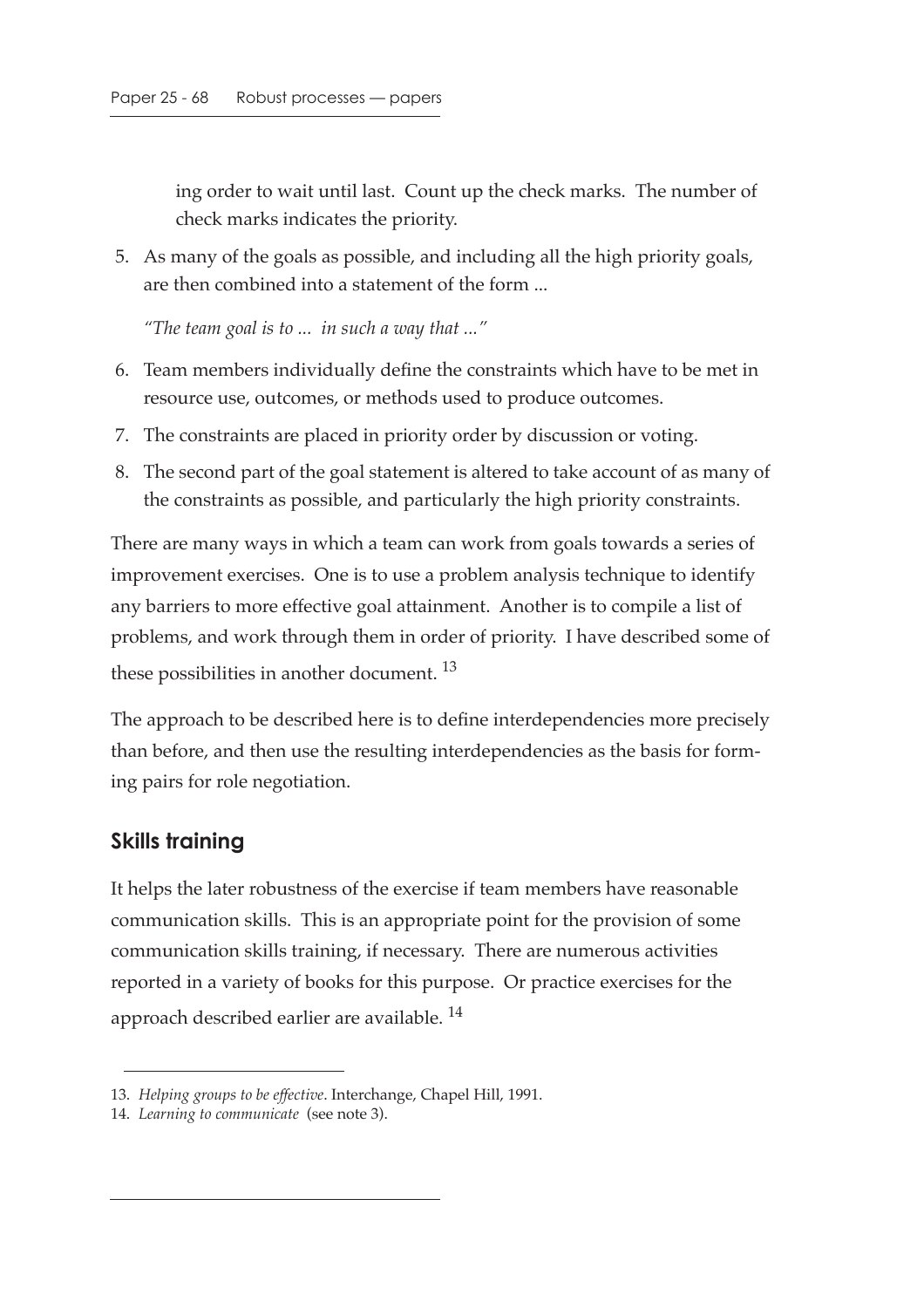This can usefully be combined with an exercise which helps to set a climate within which better communication is possible. One brief but effective climate setting exercise  $15$  has the following steps.

- 1. Team members begin by working individually and without discussion. They recall recent occasions when they participated in or observed ineffective discussion groups. As they do this, they try to imagine the situation as vividly as possible: where and when the group met; who was there; what the purpose was; how it began. They try to identify the actual behaviours (what people said or did) that interfered with the effectiveness of the group. As each member thinks of some ineffective behaviour, she lists it down on a private list.
- 2. Working in groups of only two or three (three works slightly better than two), team members develop a combined list. They do this by writing down on butcher paper those behaviours which appear on more than one of their lists.
- 3. Each small group places its list of behaviours in order of priority, by discussion or voting. The highest priority items are those that do most to interfere with group effectiveness.
- 4. Optionally, the small groups can compare notes at this point. This can be done by posting the lists on the wall, and each group talking very briefly to them. If this is done, groups may if they wish add items from other lists to their own lists.
- 5. Beginning with the highest priority item, and working through the first five to seven items, the small groups develop groundrules.
	- Take the (next) highest priority item which is not already covered by a groundrule (sometimes the early groundrules also address items appearing later on the list).

<sup>15.</sup> This technique for climate setting is developed from one that Hollis Peter and I used during a job redesign workshop at the Roma Street Mail Exchange in 1975. It is described in greater detail in *Learning to communicate* (note 3) and elsewhere.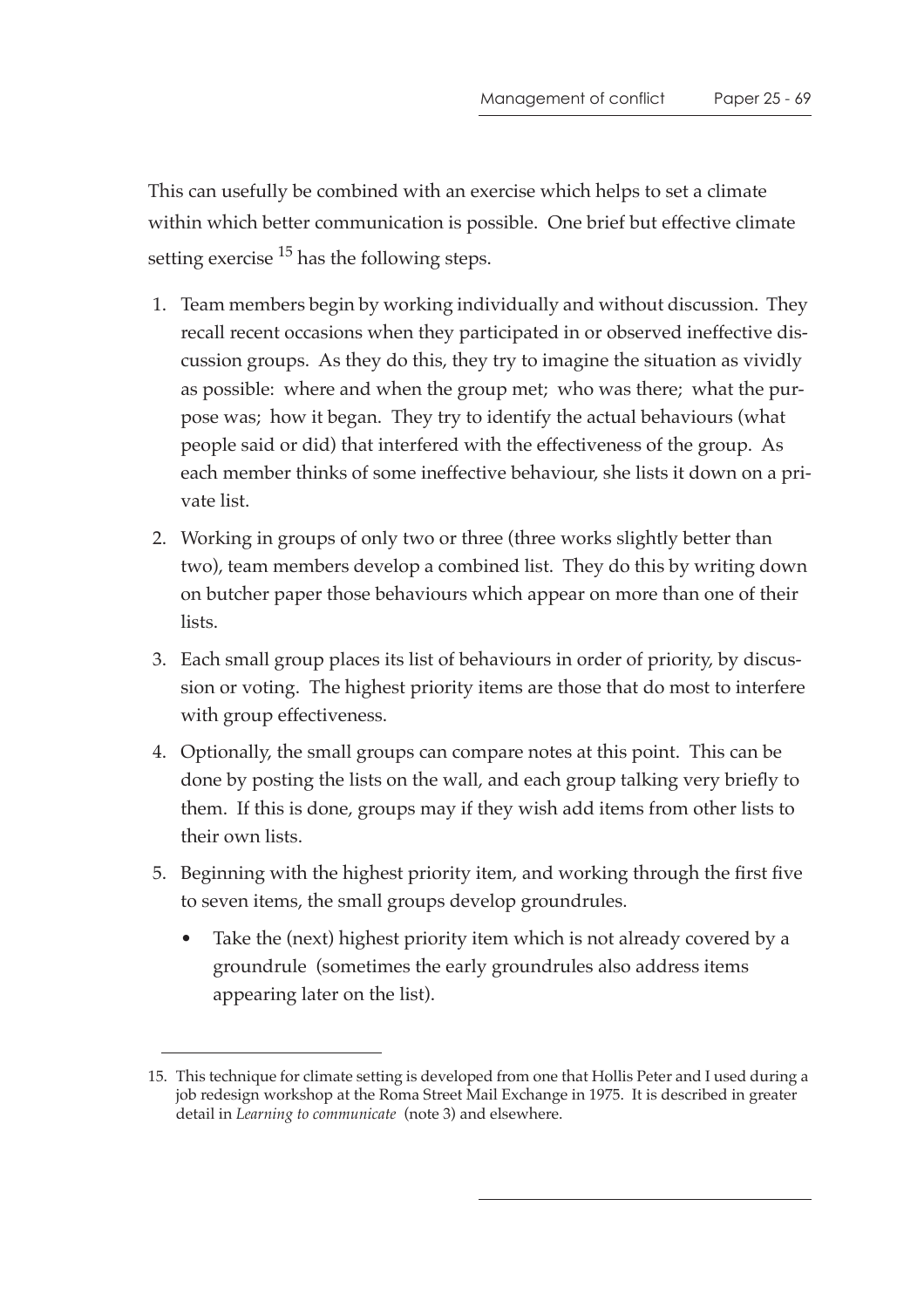- Devise a groundrule which would eliminate the behaviour, for example by devising a mirror image of the problem behaviour (if this seems unclear, it will become clearer shortly).
- Record the groundrules, as devised, on a separate sheet of butcher paper.
- On completion of five to seven groundrules, refine each so that it is specific enough to be able to be followed, and so that it is expressed in such a way that its observance or otherwise is easily monitored and policed.
- 6. Post the lists on a wall. Each group then talks briefly about its list, and answers any questions about the meaning of any of the rules. At the same time the following list of sample behaviours and groundrules is also displayed.

| Unconstructive behaviours                                  | <b>Constructive behaviours</b>                           |
|------------------------------------------------------------|----------------------------------------------------------|
| Pursue private goals                                       | Agree on and pursue common goals                         |
| Monopolise and dominate, or withdraw                       | Share time and decisions                                 |
| Ignore others, or listen passively                         | Attend to others, listen for understanding               |
| Criticise ideas                                            | Build on ideas                                           |
| Act on hidden motives and assumptions                      | Reveal assumptions and motives before<br>acting on them  |
| Fight for leadership, or leave responsibility<br>to others | All take responsibility for the group's<br>effectiveness |

Any group may, if it wishes, add to its own list any groundrule from this sample list or from other groups.

- 7. Optionally, the various lists are at this point combined into a set of groundrules for the whole team. This can be done by starting with those items that appear on more than one list. If compiled by voting, it is necessary to forbid members of a small group to vote for items from their own group list.
- 8. If each of the groundrules is now expressed as a rating scale, for example

"pursue private goals 1 2 3 4 5 6 7 pursue common goals"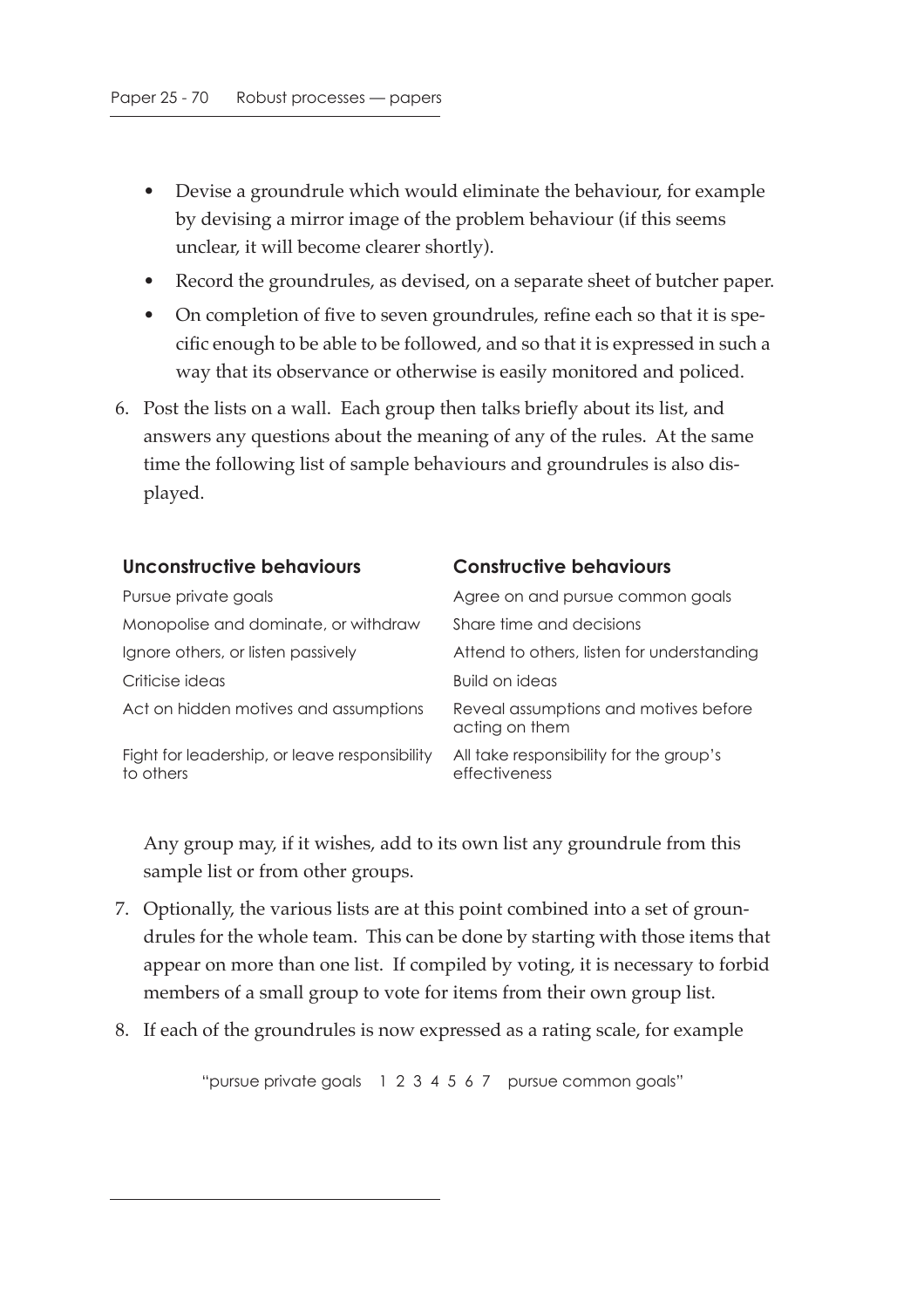it can be used to monitor group climate, and helps to reinforce good communication habits.

You may also wish to use some outside expertise to arrange some more specific skills training and practice.

To this can usefully be added some special training for third parties or mediators. In the later sessions for two, the group members can use one of their colleagues to in the role of mediator. This both provides good experience for all concerned, and reduces the dependence of the team on an outside consultant.

The main responsibilities for the third party have already been described in the section on role negotiation.

# **Defining interdependencies**

For a role based exercise, the appropriate information to be used consists of information about the interdependencies between people. However, because people are often not used to thinking in terms of interdependencies, some preliminary steps are often useful. One approach follows. For this preparation, each member of the group works individually through steps which were described as useful preparation for role negotiation. Here are the steps again, in a little more detail.

- 1 Each person lists out her responsibilities as a set of activities. She generates as long a list of activities as she can. Towards the end of this step, people work in pairs to help identify any missing items. If each item is written on a small system card, the next step is easier.
- 2 Working individually, each person places the items in order of importance. It items are on cards, the cards can be arranged in order of priority.
- 3 Taking each item in turn, each person identifies the inputs (materials or information or services) needed for it. A separate list is made of these inputs. Leave space at the right of the list for the next step, or again use small cards.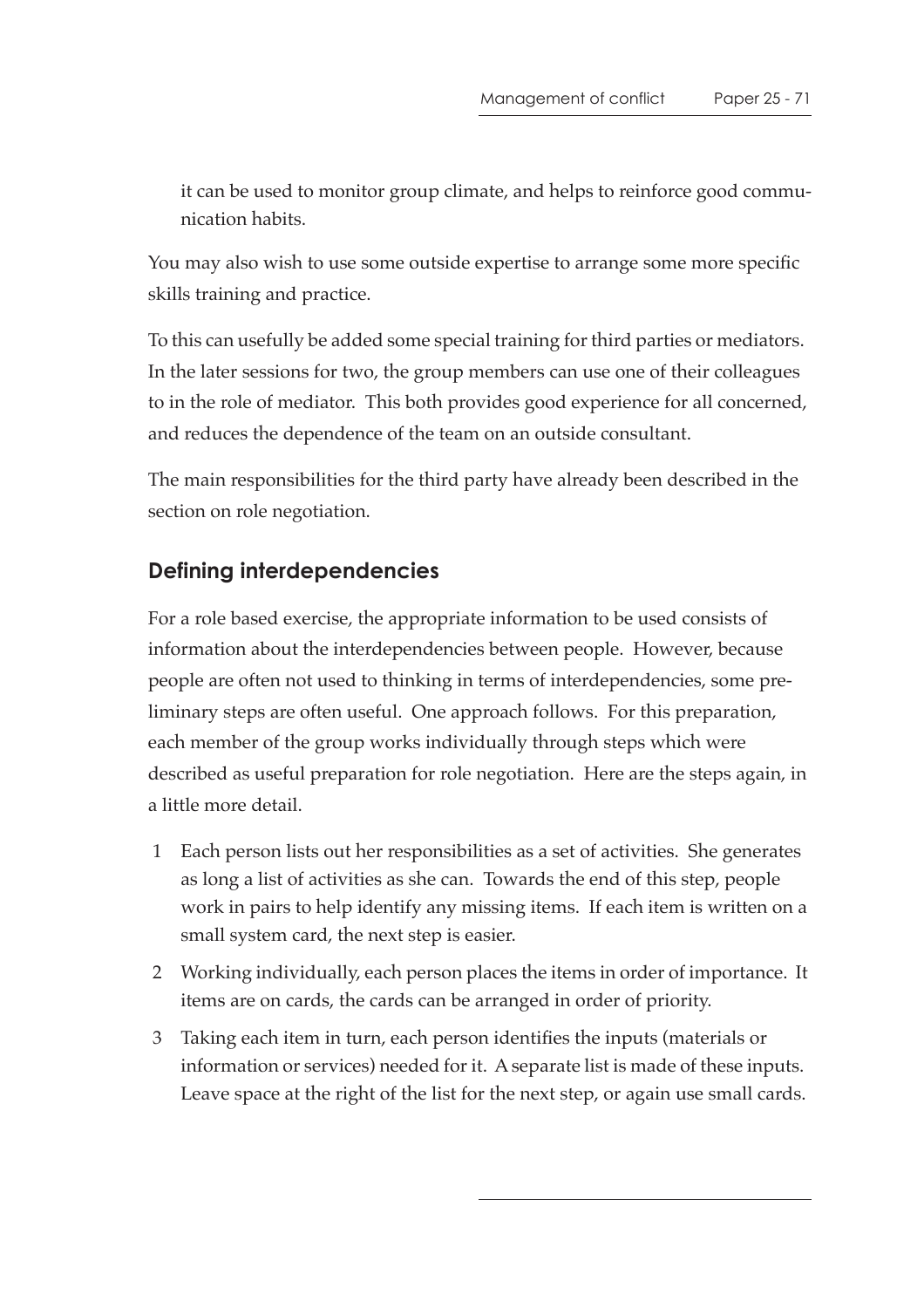- 4 Take each input in turn. Identify the people who provide the inputs. If cards are used, this can be done by sorting the cards into separate piles. (You may need to include multiple cards for those inputs that are drawn from several people.)
- 5 As for the inputs, identify the outputs produced as part of each activity. Again leave a space or work on cards.
- 6 Identify the people who receive each output. Write the person's name in the space left previously, or sort the cards into separate piles.

It is sometimes useful to type up and duplicate this material so that it can be circulated to all team members. This gives them a chance to peruse it before subsequent meetings.

With this preparation, group members are now ready to identify more closely the people on whom they most depend. This can be done, for example, by reviewing the answers to the questions listed earlier in the section on defining the team.

As each interdependency is identified, the two people concerned can meet to agree on one of their colleagues to act the role of mediator. They are then ready to move on to the heart of the exercise, a role negotiation session between pairs.

The whole team may decide who should meet first with whom. The other details are left to the people concerned. It is usually enough for the date of the next whole team meeting to be decided. Those who meet for role negotiation then know that they have until that time to schedule their meetings with others.

#### **Meetings for two**

The two people concerned choose a third party who is mutually trusted. The third party is most conveniently chosen from within the team. If the people prefer, however, they may also choose someone from outside the team. It then becomes their responsibility to ensure that the person is briefed in detail on her role.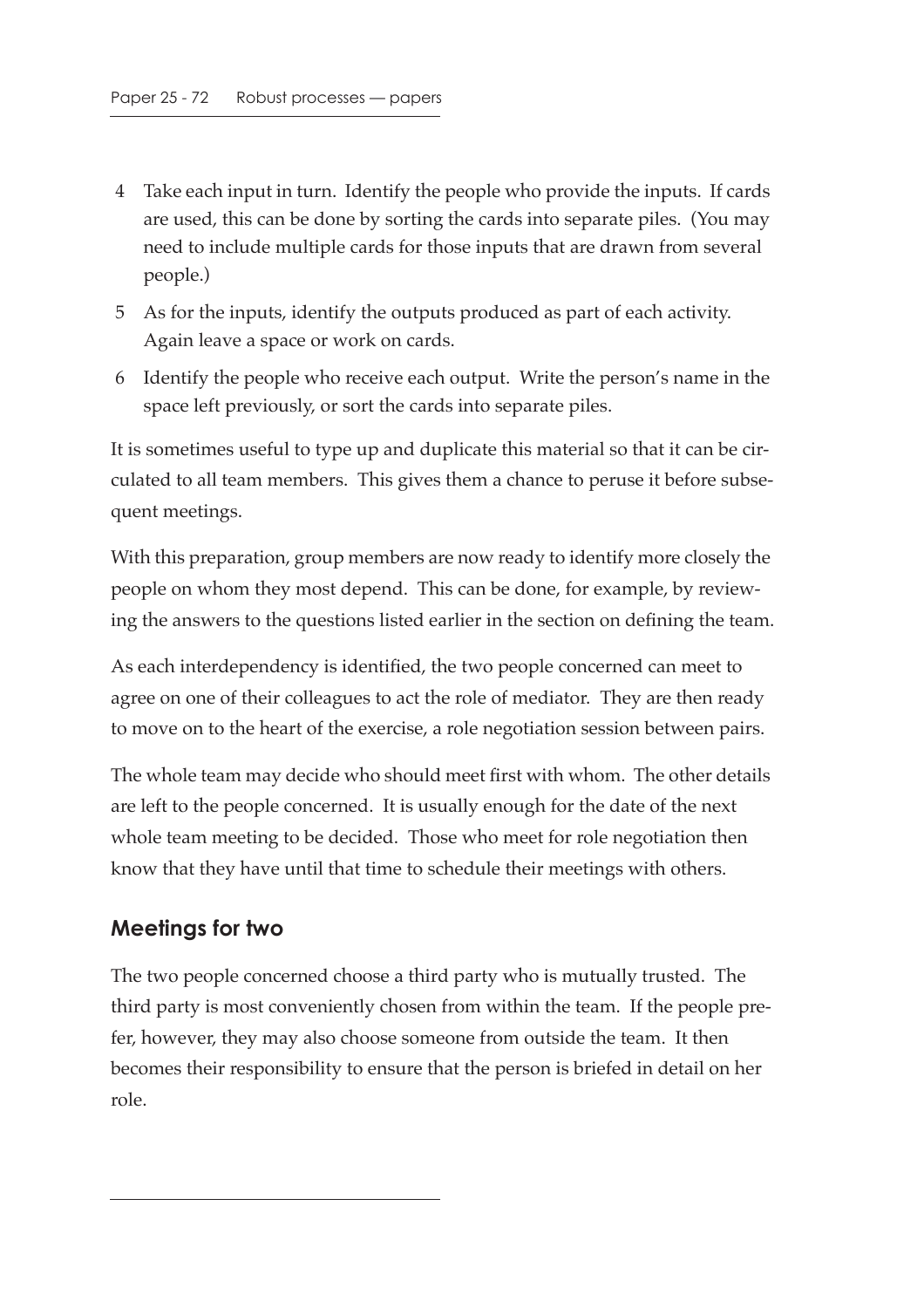A time is arranged for the first meeting. The procedure for role negotiation (described in the previous section) is used.

Lists of decisions are kept for ratification at the next whole team meeting. Agenda items which affect other team members are also listed. These form part of the agenda for the next whole team meeting.

### **Whole team meetings**

After the early whole team meetings, meeting agendas are compiled out of the items arising from the sessions for two. Similarly, if an item affecting only two or three people arises at a whole team meeting, it is placed on an agenda list for those people. In this way, meetings for two arise out of the whole team meeting, while the whole team agenda arises out of the sessions for two.

In this way, the team alternates between whole team meetings, and a series of meetings for two. As agenda items become fewer, the meetings gradually decline in frequency. Eventually, they settle down to whatever is an appropriate frequency for regular meetings.

That concludes the description of this approach to team building. Different processes can be used, if desired, for the meetings for two, although those already described are suitable.

 $\overline{\phantom{a}}$ 

# **Intergroup team building**

During team building, it is not uncommon for team members to identify issues affecting people outside the team. In such instances it is useful to have a procedure which can be used for the between team meetings. This section describes such a procedure.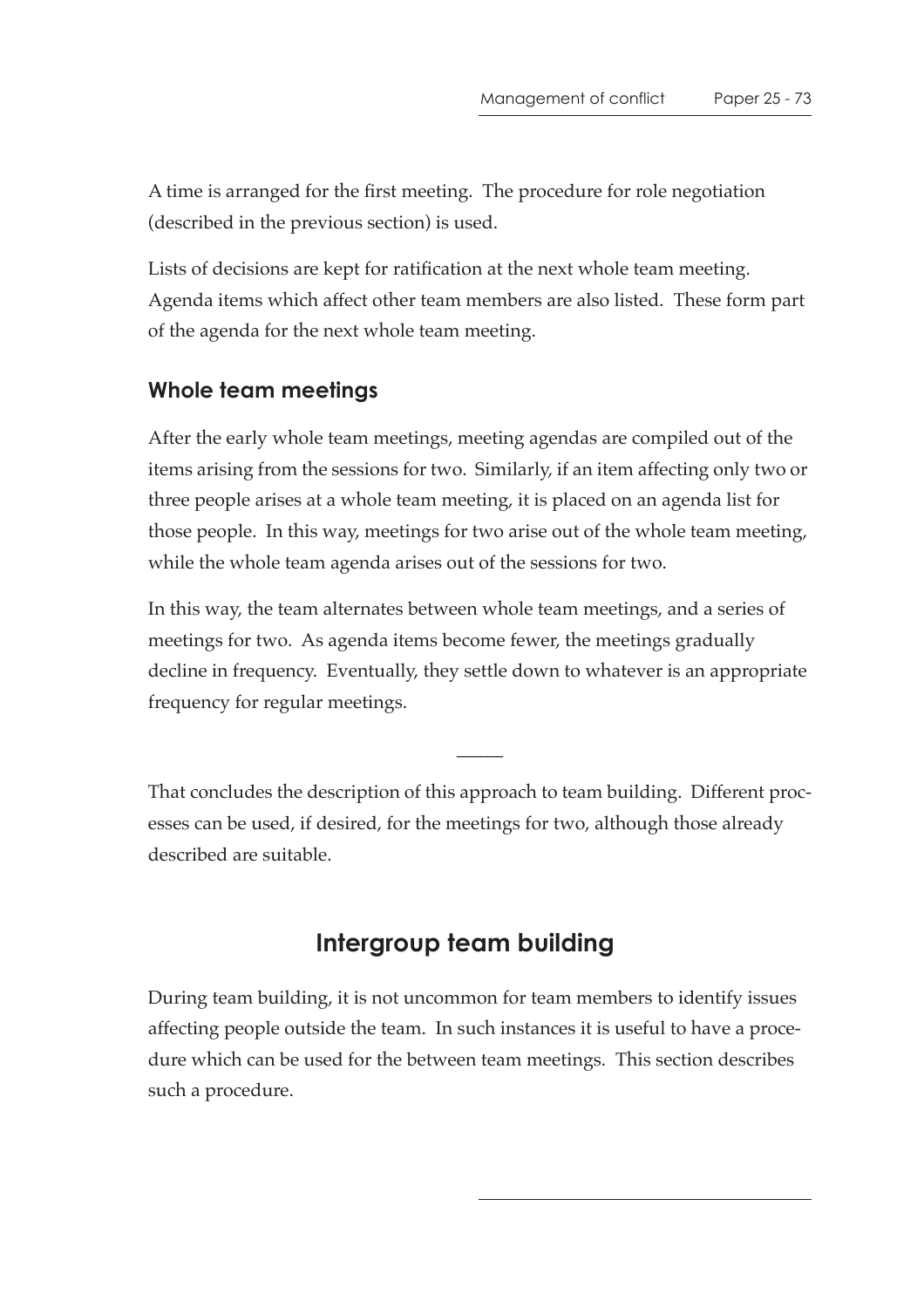The need for such an approach might also arise out of a consideration of overall system structure. Where there are between team dependencies, one way of dealing with them might be a regular (for example six-monthly) meeting between the two teams.

The procedure probably requires a mediator. This may consist of someone within the organisation or system who has reasonable communication skills, reasonable credibility, and no axe to grind.

### **The procedure**

The procedure is a variation on that already used for information exchange in the meetings for two. The virtue of this is that people can use a procedure with which they are already familiar. Additional steps are added to allow for the involvement of groups rather than individuals.

 1. The mediator gives an overview of the process. She also displays the three groundrules, and asks if all those present agree to abide by them.

For convenience, here are the groundrules again.

- a. Anyone affected by a problem or its likely solutions takes part in the decision making.
- b. Trying for a resolution is postponed until all the relevant information has been exchanged and understood.
- c. Problems are stated as common (or at least compatible) goals, without implying blame or making demands.
- 2. Both groups together, acting as a single unit, go through a joint goal and constraint setting exercise. This may be for their organisation as a whole, or for their joint teams. The procedure for goal setting described in the previous section may be used. If there is adequate time, the following procedure will be more likely to give agreement. Whichever procedure is used, the members of the two teams are asked to mix themselves up rather than sit with members of their own team.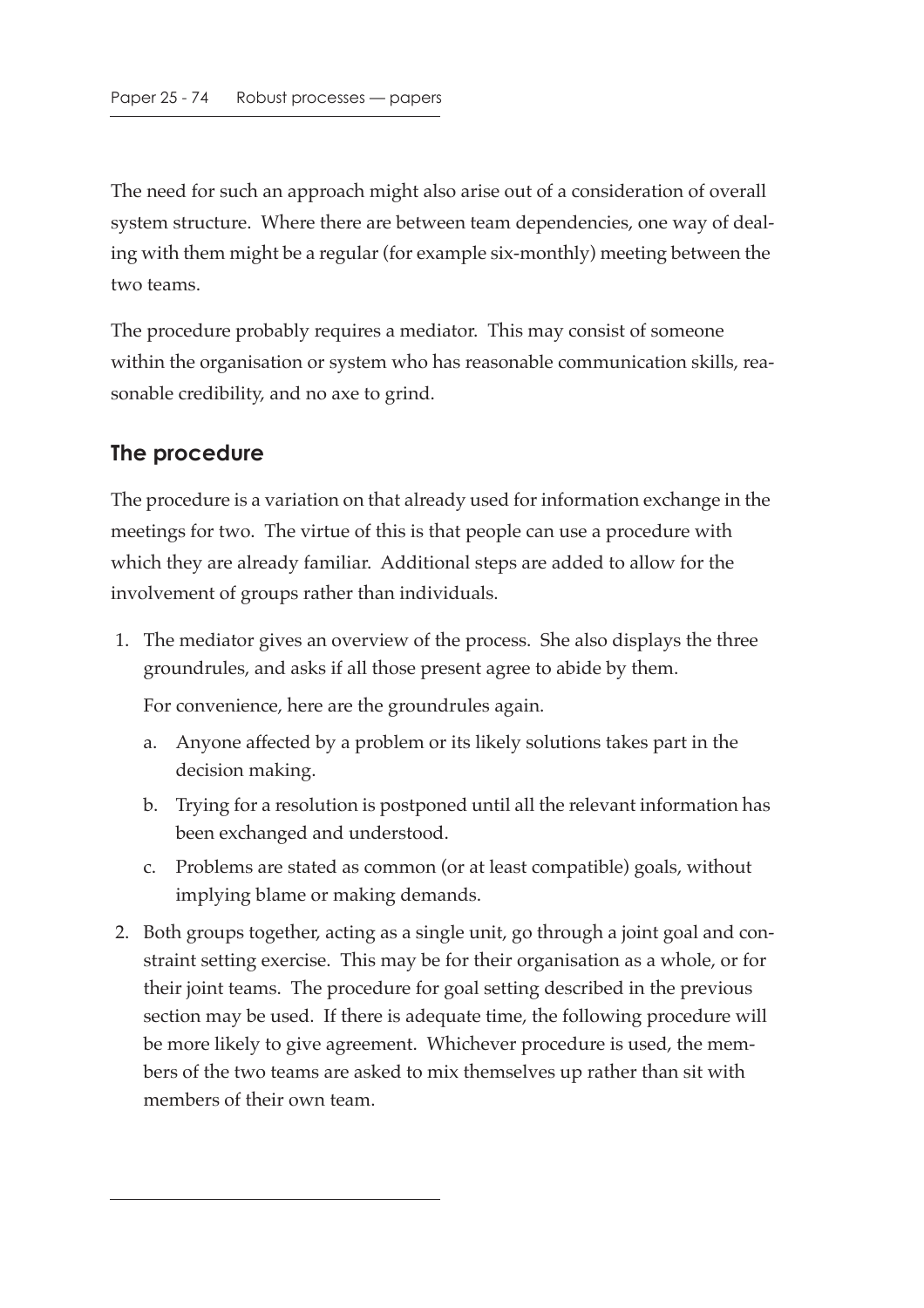2.1 Participants define what they see as collective goals. This is done as follows. The following situation is read out to members.

*"Imagine it is now not 1985, but 1995. [Adjust the dates appropriately]. During the last decade, each of your teams have been exceptionally effective in what you do — you have far surpassed any expectations you might have had. Further, there has been exceptional team work between your two teams.*

*"What would you expect to be the results of your exceptionally good work within teams, and your exceptionally good team work between teams?"*

This material is written down individually, and then collated into a joint list for both teams together.

- 2.2 Participants define the "stakeholders".
- 2.3 The goals are modified to take account of the needs of the stakeholders.
- 2.4 The goals are placed in priority order by voting or discussion.
- 2.5 The key goals are then combined into a statement of the form "The team goal is to ... in such a way that ..."
- 2.6 Participants individually define the constraints which have to be met.
- 2.7 The constraints are placed in priority.
- 2.8 The second part of the goal statement is altered to take account of the constraints.

You will notice that this is the same procedure as before except for the first step.

- 3. Each group develops a list, or other summary, of what it wishes to communicate to the other group. An empathy list or a self-perception can again be used with advantage. Some of the ways in which this task can be done are described later.
- 4. Each group documents its material briefly and clearly on newsprint, including its self-perception or empathy list.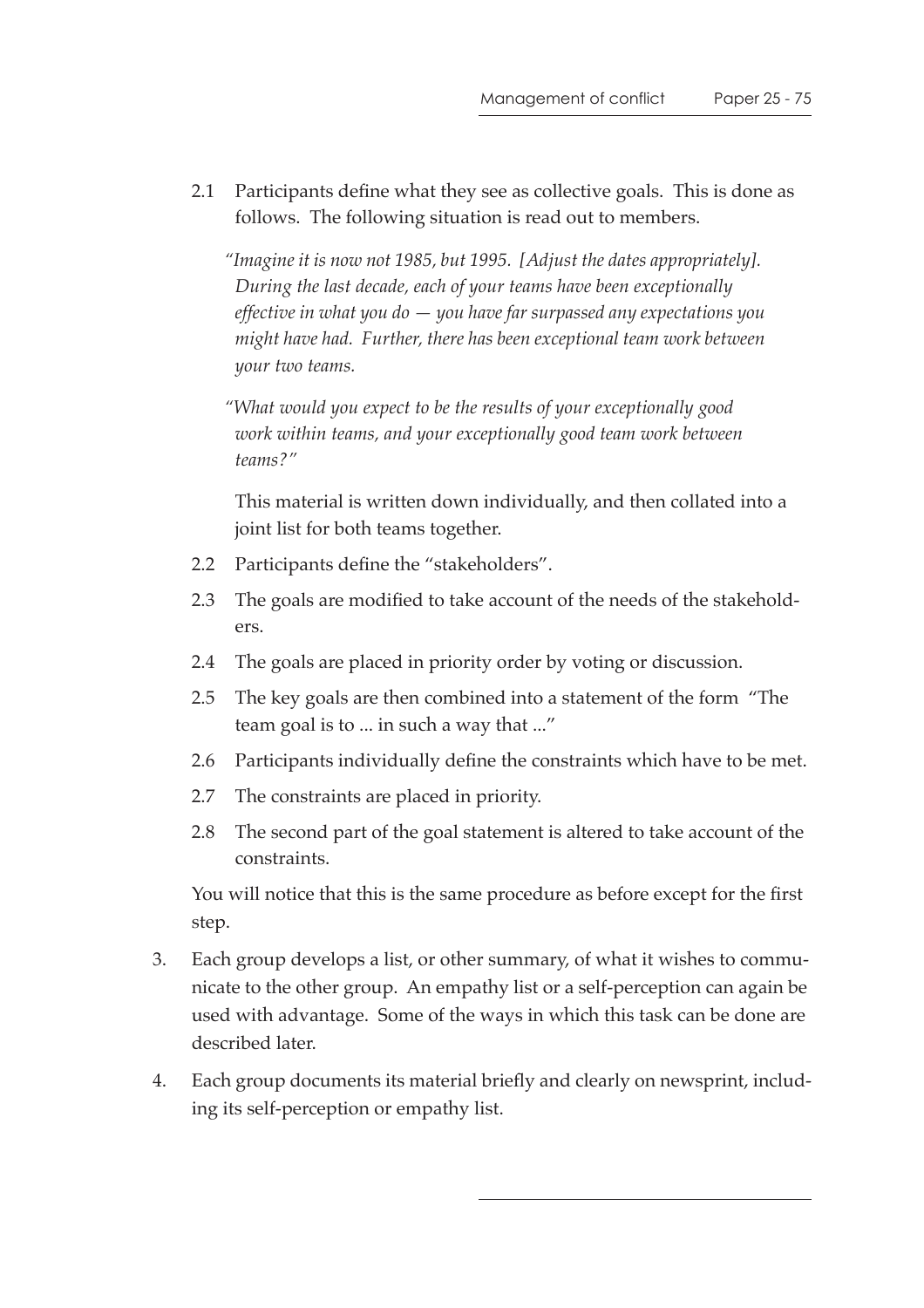- 5. Each group selects a spokesperson, choosing someone who will faithfully represent the group, but who will also be able to be sympathetic to the other group's point of view. The group then briefs this spokesperson on the most important part of their perceptions of the other group, and of their empathy list or self-perceptions.
- 6. When the groups meet to exchange perceptions, the spokesperson for one group (Group A) first gives a summary of her group's work. The prepared newsprint is used for illustration. All people are asked to be silent during this exercise, and merely to try to understand what is being said. They are informed that there will be later opportunities to ask questions, and then to respond. You may wish to impose a time limit.
- 7. After the spokesperson has finished, the members of her own group (Group A) may add brief comments to her report.
- 8. Members of the other group (Group B) are then permitted brief questions, for clarification only. At this stage, it helps to have a mediator who is ruthless in banning questions which are really responses.
- 9. The spokesperson for the other group (Group B) now attempts a summary of what the other group has said. (If the task given to the groups is complex, you may want to precede this with a small group meeting to help the spokesperson prepare the summary.)
- 10. Members of the other group (Group B) are allowed to make brief additions to what the spokesperson has said.
- 11. The spokesperson for the first group (Group A) clarifies her group's position if Group B does not seem to understand. Group B attempt a restatement. This continues until Group A members are satisfied that Group B understands their position.
- 12. The groups switch roles. The spokesperson for Group B presents her group's report. Steps 5 to 10 are repeated with groups reversed.
- 13. Still meeting separately, each group comes up with a set of proposals which they see as likely to meet the joint goals they share with the other team.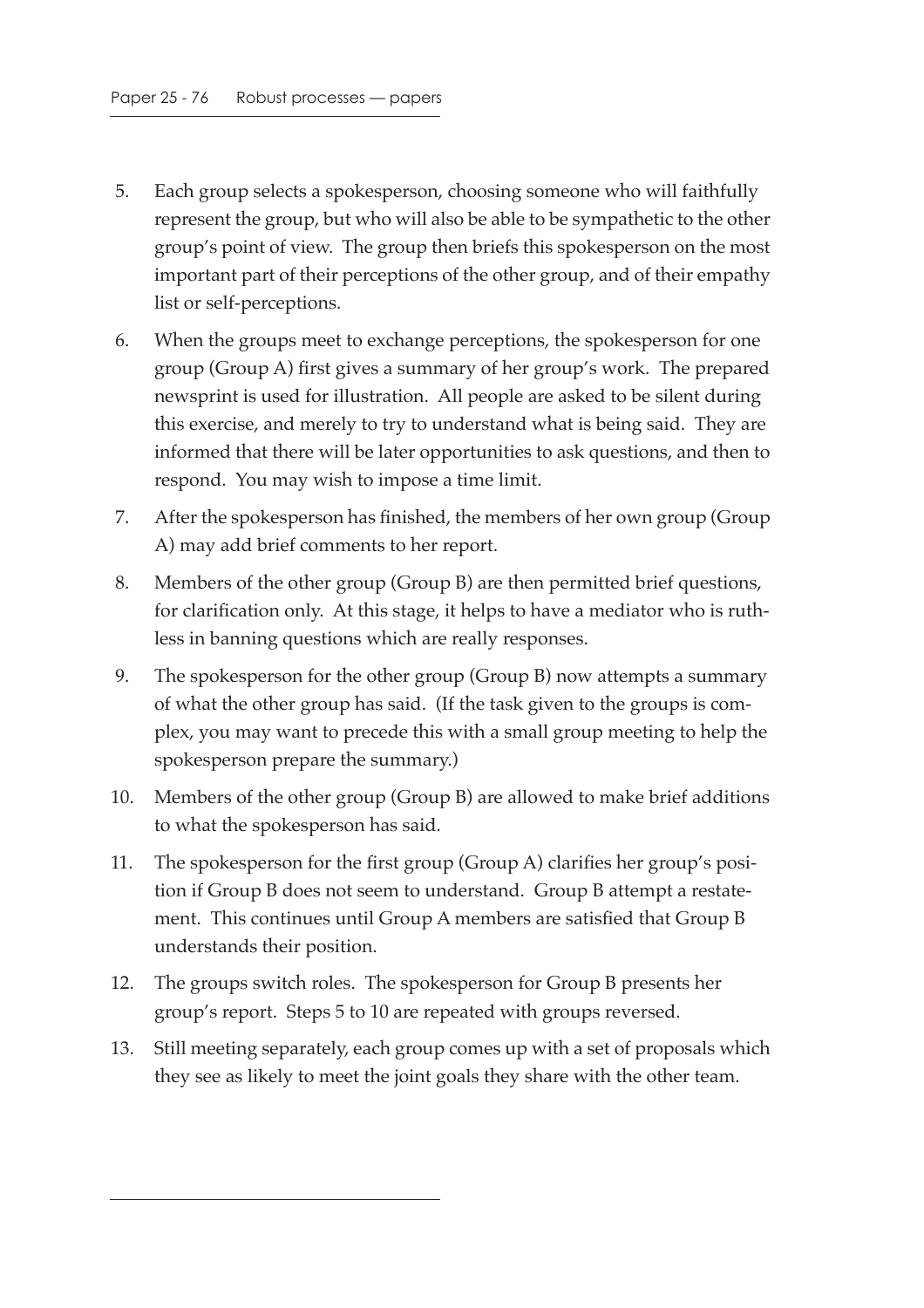- 14. Each group, using the procedure of steps 5 to 10 above, presents its proposals.
- 15. Working together, the two teams agree on actions to be carried out.
- 16. Dates and times for follow up and review are decided.

### **Self- and other-perception**

To bring about the preparation of initial statements from each group a number of tasks can be set. Roger Harrison's questions, already used for role negotiation, work well.

- Do the same of ...
- Do more of ...
- Do less of ...

and, as before, empathy lists are used.

This approach is most suitable when personal relationships between the groups are reasonably good. If personal relationships have deteriorated a lot, you may prefer something which deals directly with relationship issues.

In such an instance, you will probably want to use some task which enables a group to crystallise its view of the other group and of itself. The first step will be to devise this crystallisation. A second step then asks the groups to list the detailed evidence which supports what they have done. Here are some examples of the first part of this.

*"Choose six adjectives, half of them favourable and half of them unfavourable, to describe the other group; and another six adjectives, half favourable and half unfavourable, to describe your own group. Choose adjectives that successfully capture some important features of the groups."*

*"Devise a team sport or activity which you think the other group would do superbly. Devise a similar sport or activity at which your own group would excel."*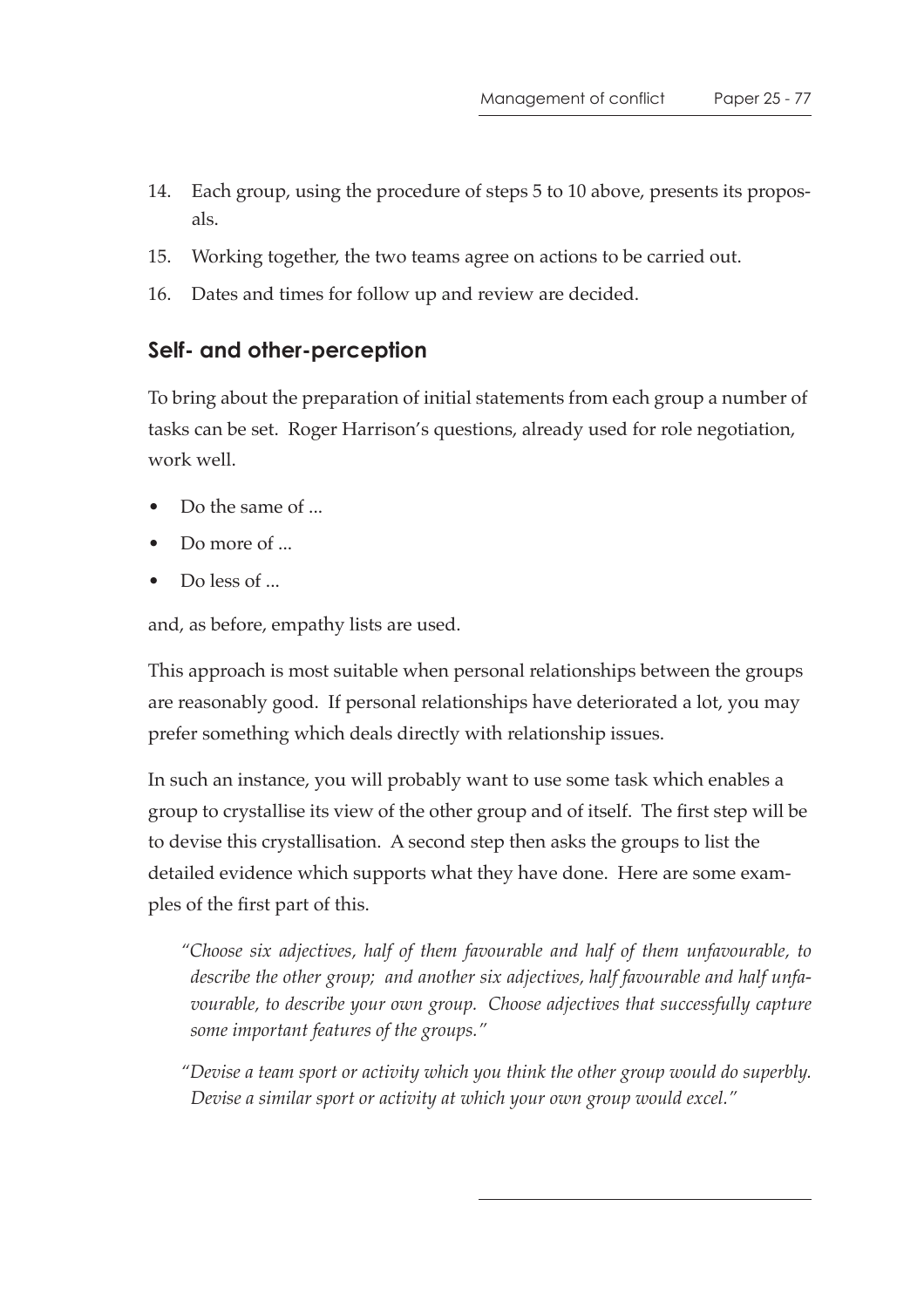*"Devise a motto [or a shield, or a logo, or something like that] for each of the groups."*

The evidence to support this "image" is then given in the form of detailed information about the actions of the other group, and the material outcomes for the group giving the report.

## **Epilogue**

This paper, despite its length, is still too brief to do justice to the topic. I would have preferred to give more examples, and perhaps more attention to the differences between organisational and other settings. However, I have tried to describe the procedures in sufficient detail for you to be able to use them safely. I think you will find it a relatively simple matter to extend the general principles to communication and relationships other than those addressed.

In some respects, such topics as role negotiation and team building exemplify the problems and promises of face-to-face communication. Nowhere is this truer than of conflict resolution, which also epitomises the difficulties that occur within structured relationships: husband and wife, parent and child, manager and subordinate, production manager and marketing manager. During times of obvious conflict the issues are at their most stark, and the consequences of poor conflict management are most apparent.

However, whenever you are looking for a style of communication that leaves both you and another person feeling more satisfied with the outcome and the relationship, I think you will find the material described here will help.

In fact, the principles described here can be more easily applied for prevention rather than for remedy. It is better not to wait until there is a full-blown conflict. Use the procedures whenever a misunderstanding arises, or even when there is no misunderstanding.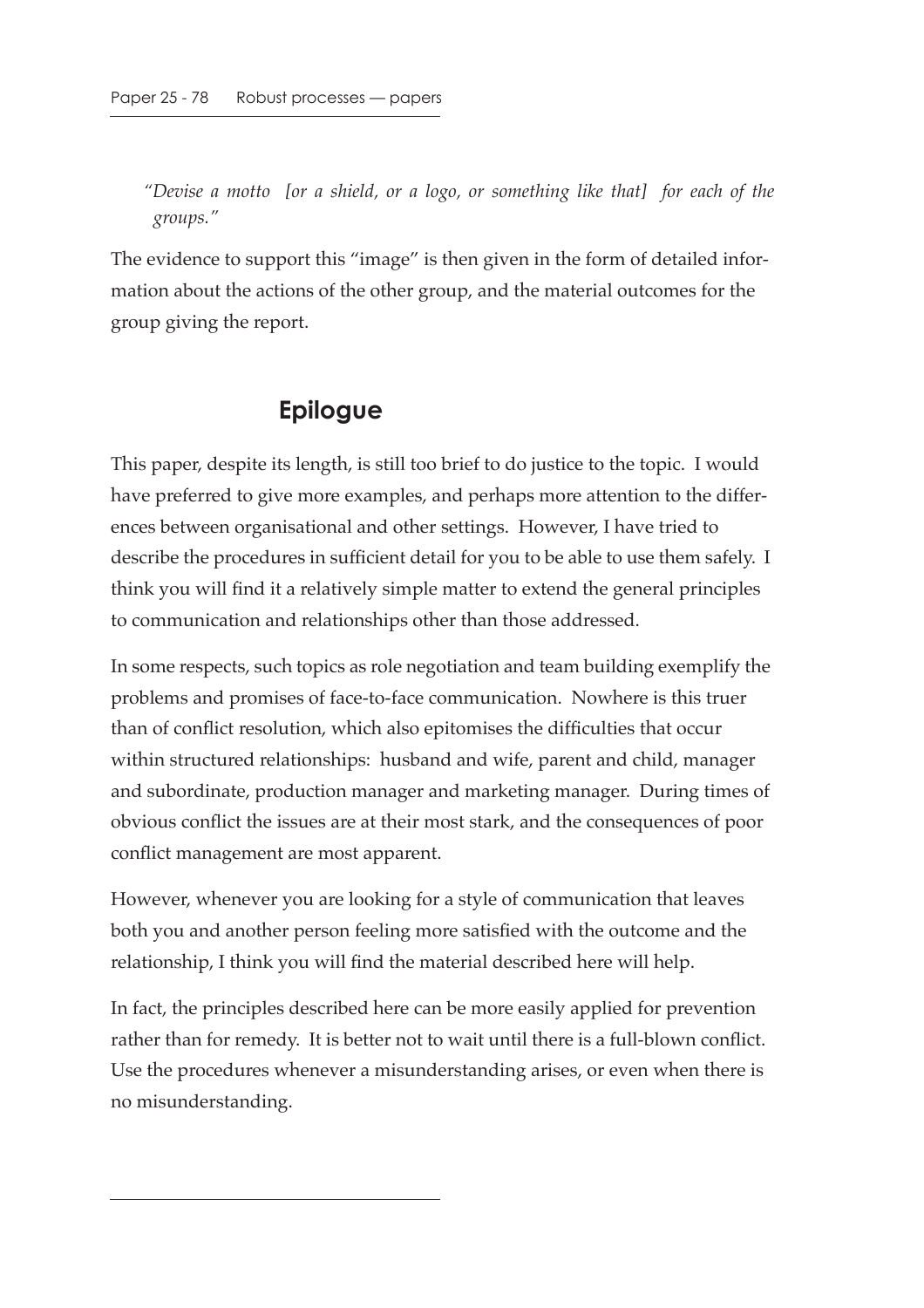Think of it this way. Most issues are more easily resolved when a relationship is already sound. The time to improve a relationship isn't in a crisis — that may be too late.

At the risk of sounding presumptious, I would add two very simple but extremely powerful suggestions, one already mentioned, and one mentioned now for the first time:

- Firstly, whichever of the techniques you are using, try to limit the talk to only one small item (or two when the procedures call for it) at a time. Most procedures will work well if you use them on small enough items. And small items are often as good a vehicle for improving a relationship as are the key ones. And if this isn't enough to restore control, slow down the process.
- Secondly, I urge you to remember that the only thing you can change directly is your own behaviour, and then only one or two things at a time. If ever you want to change anything, from one small aspect of a relationship to the whole world, the starting point is the same. Ask yourself: "What can I do differently to bring about the better outcome that I want?"

# **A select bibliography**

- Argyris, C. *Increasing leadership effectiveness*. Wiley, New York, 1976.
- Argyris, C. and Schön, D.A. *Theory in practice*. Jossey-Bass, San Francisco, 1974.
- Argyris, C. and Schön, D.A. *Organisational learning*. McGraw-Hill, New York, 1978.
- Belbin, R.M. *Management teams: why they succeed or fail*. Heinemann, London, 1981.
- Blake, R.R. and Mouton, J.S. *The managerial grid*. Gulf, Houston, 1974.
- Blake, R.R. and Mouton, J.S. *Building a dynamic corporation through Grid Organisation Development*. Addison-Wesley, Reading, Mass., 1969.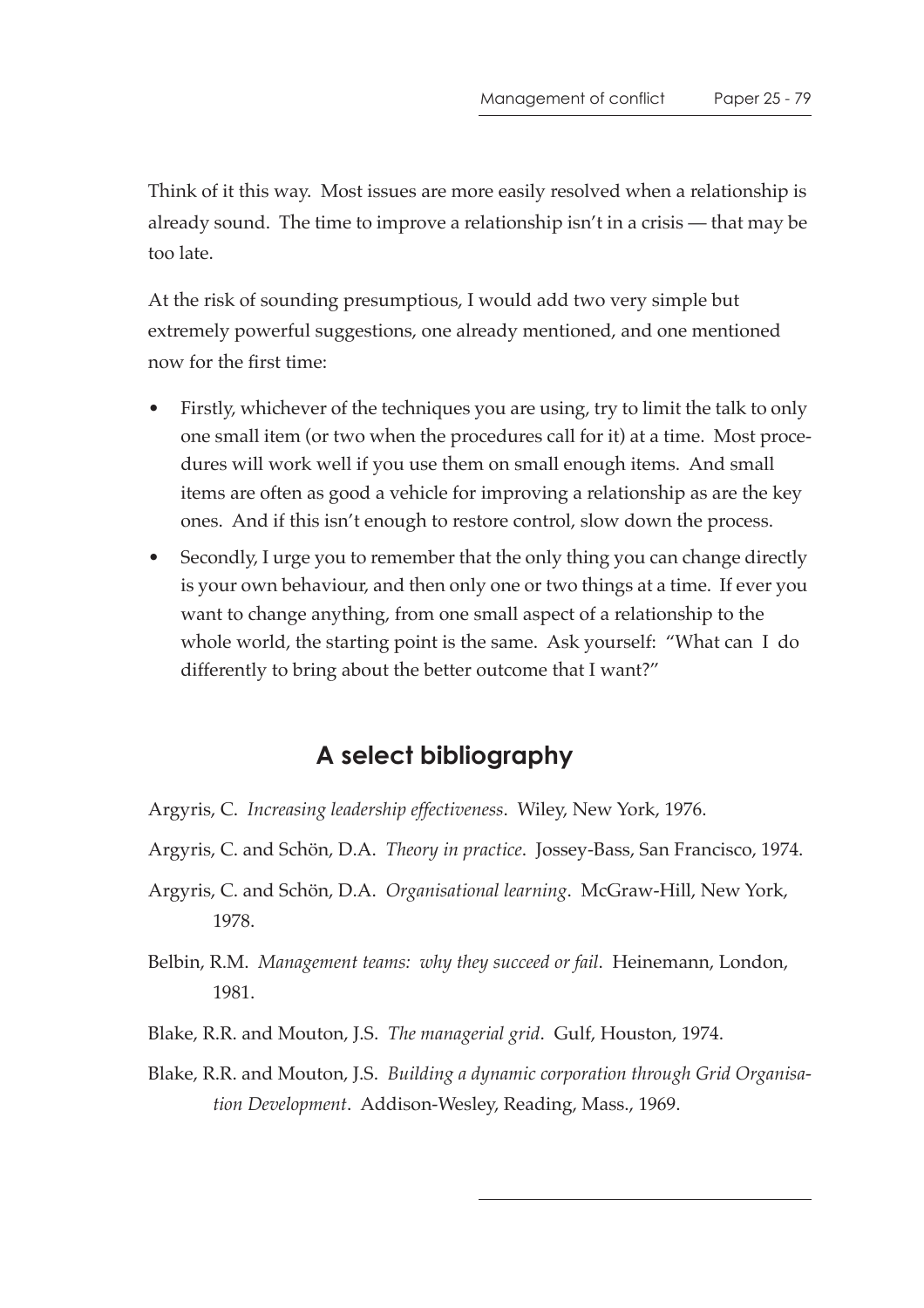- Blake, R.R., Mouton, J.S. and Sloma, R.L. The union-management intergroup laboratory: strategy for resolving intergroup conflict. *Journal of Applied Behavioural Science*, 1965, 1, 25-57.
- Braiker, H. and Kelley, G., Conflict in the development of close relationships, in R. Burgess and T. Huston (eds.), *Conflict in the development of close relationships*. Academic Press, New York, 1979.
- Davis, S. Building more effective teams, in Gellerman, S.W. (ed.), *Behavioural science in management*. Penguin, Harmondsworth, 1974.
- Dayal, I. and Thomas, J. Operation KPE: developing a new organisation. *Journal of Applied Behavioural Science*, 1968, 4, 473-506.
- Dunphy, D.C. *The primary group: a handbook for analysis and field research*. Appleton-Century-Crofts, New York, 1972.
- Dunphy, D.C. and Dick, R. *Organisational change by choice*. Sydney, McGraw-Hill Australia, 1981.
- Dyer, W.G. *Team building: issues and alternatives*. Addison-Wesley, Mass, 1977.
- Filley, A. *Interpersonal conflict resolution*. Scott Foresman, Glenview, Ill., 1975.
- Golembiewski, R. and Blumberg, A. Confrontation as a training design in complex organisations: attitudinal changes in a diversified population of managers. *Journal of Applied Behavioural Science*, 1967, 3 (4), 525-547.
- Gulley, H. and Leathers, D. *Communication and group process techniques for improving the quality of small group communication*. Free Press, New York, 1965.
- Hare, A.P. *Handbook of small group research*. Free Press of Glencoe, New York, 1962.
- Harrison, R. Role negotiation: a tough minded approach to team development, in W. Bennis et. al. (eds.), *Interpersonal dynamics*, 3rd ed. Dorsey Press, Homewood, Ill., 1973.